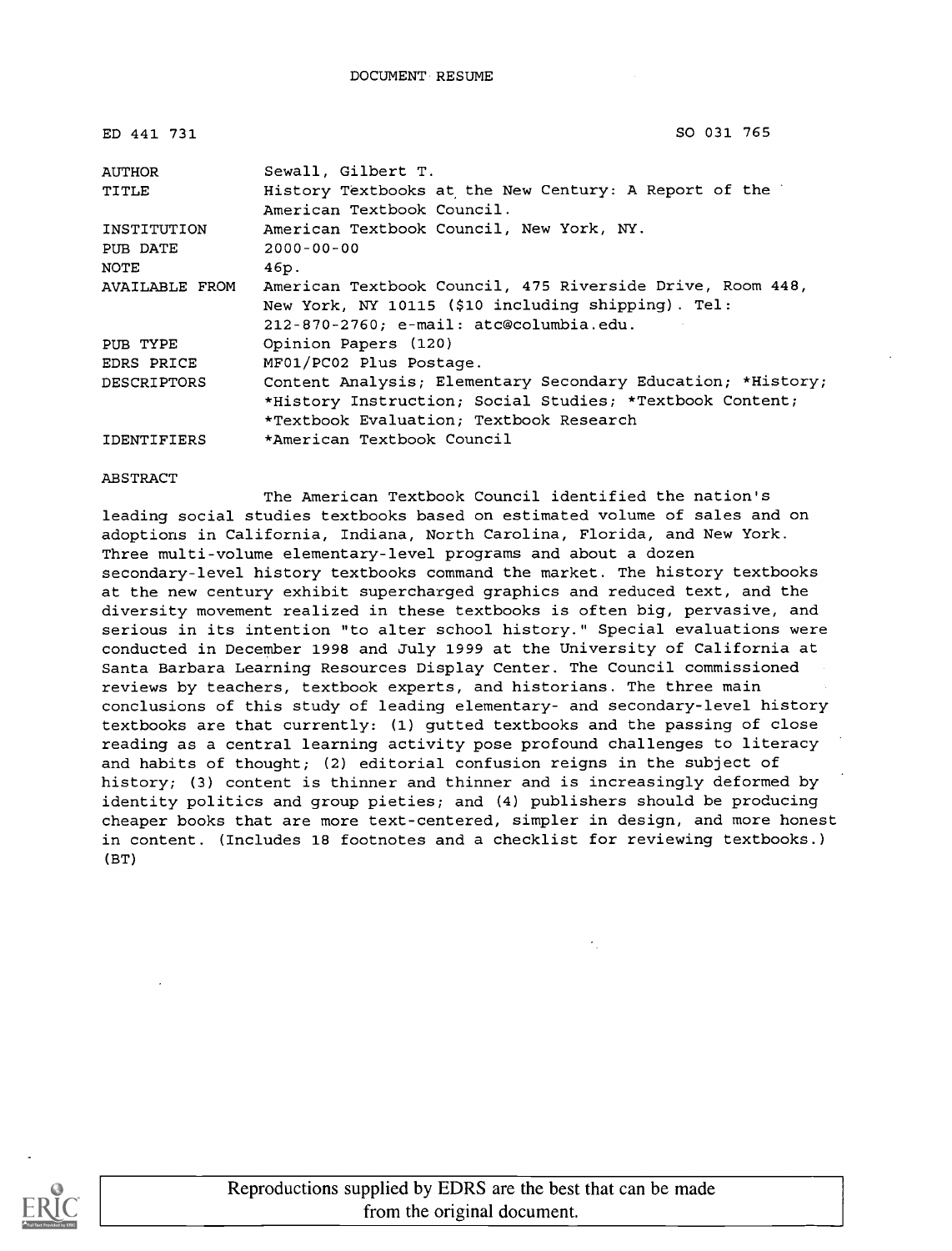ED 441731

# HISTORY TEXTBOOKS AT THE NEW CENTURY

# Gilbert T. Sewall

## A Report of the American Textbook Council

SO 031765

1

| PERMISSION TO REPRODUCE AND<br>DISSEMINATE THIS MATERIAL HAS<br><b>BEEN GRANTED BY</b> |  |
|----------------------------------------------------------------------------------------|--|
| RECO                                                                                   |  |

TO THE EDUCATIONAL RESOURCES INFORMATION CENTER (ERIC)

U.S. DEPARTMENT OF EDUCATION Office of Educational Research and Improvement EDUCATIONAL RESOURCES INFORMATION

- $2000$   $\sigma$  This document has been reproduced as  $\sigma$  This document has been reproduced as received from the person or organization originating it.
	- Minor changes have been made to improve reproduction quality.
	- $\bullet$ Points of view or opinions stated in this document do not necessarily represent official OERI position or policy.

BEST COPY AVAILABLE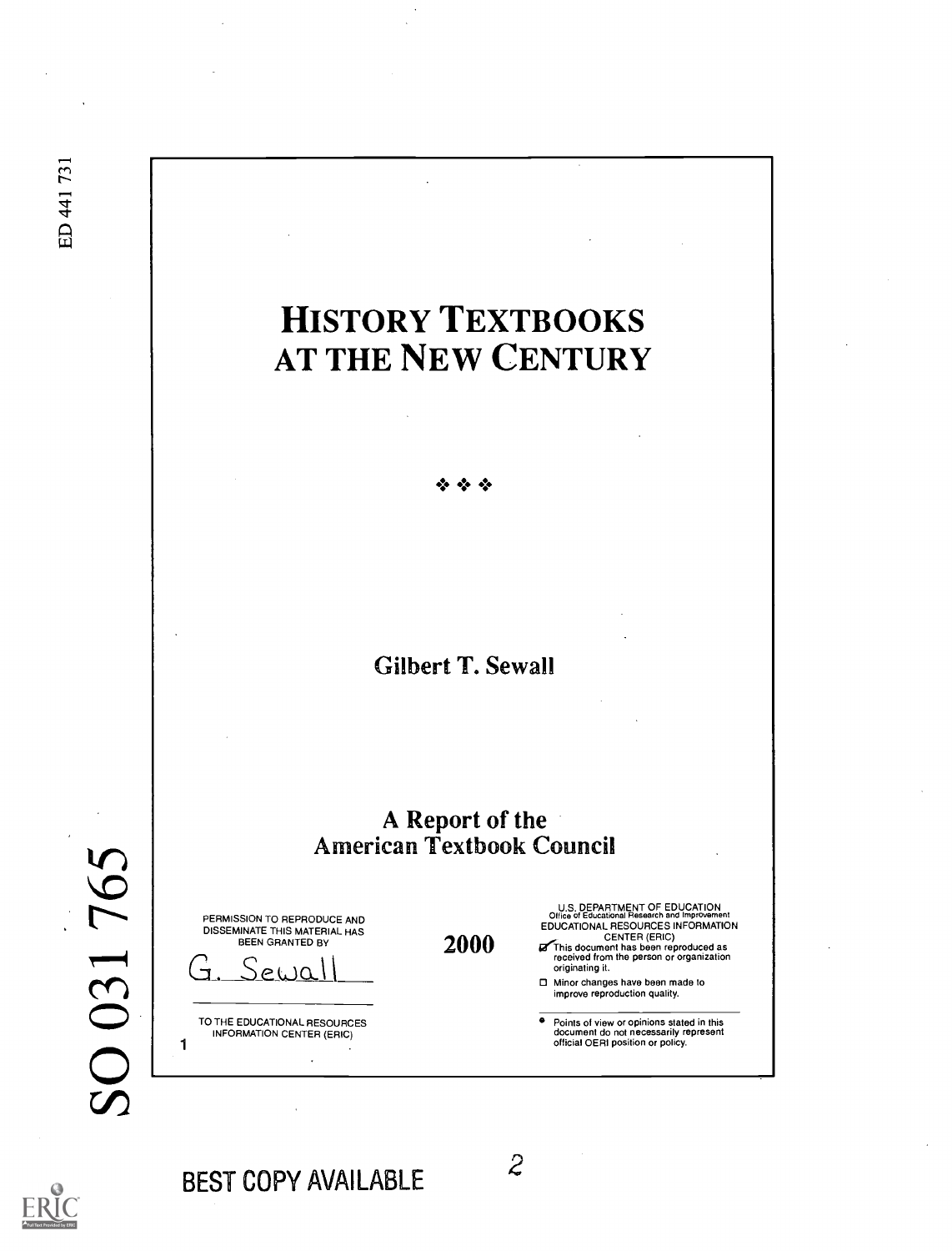The American Textbook Council was established in 1988 as an independent national research organization to review social studies textbooks and advance the quality of instructional materials in history. The Council endorses the production of textbooks that embody vivid narrative style, stress significant people and events, and promote better understanding of all cultures, including our own, on the principle that improved textbooks will advance the curriculum, stimulate student learning, and encourage educational achievement for children of all backgrounds. The Council acts as a clearinghouse for information about social studies textbooks and educational publishing in general. It has published numerous history textbook reviews and other curriculum studies. Consulted by educators and policymakers at all levels, it provides detailed information and textbook reviews for individuals and groups interested in improving educational materials.

History Textbooks at the New Century

© 2000 American Textbook Council

Copies of this guide may be ordered by check for \$10.00 each including shipping from the:

American Textbook Council 475 Riverside Drive, Room 448 New York, New York 10115 (212) 870-2760 email: atc@columbia.edu

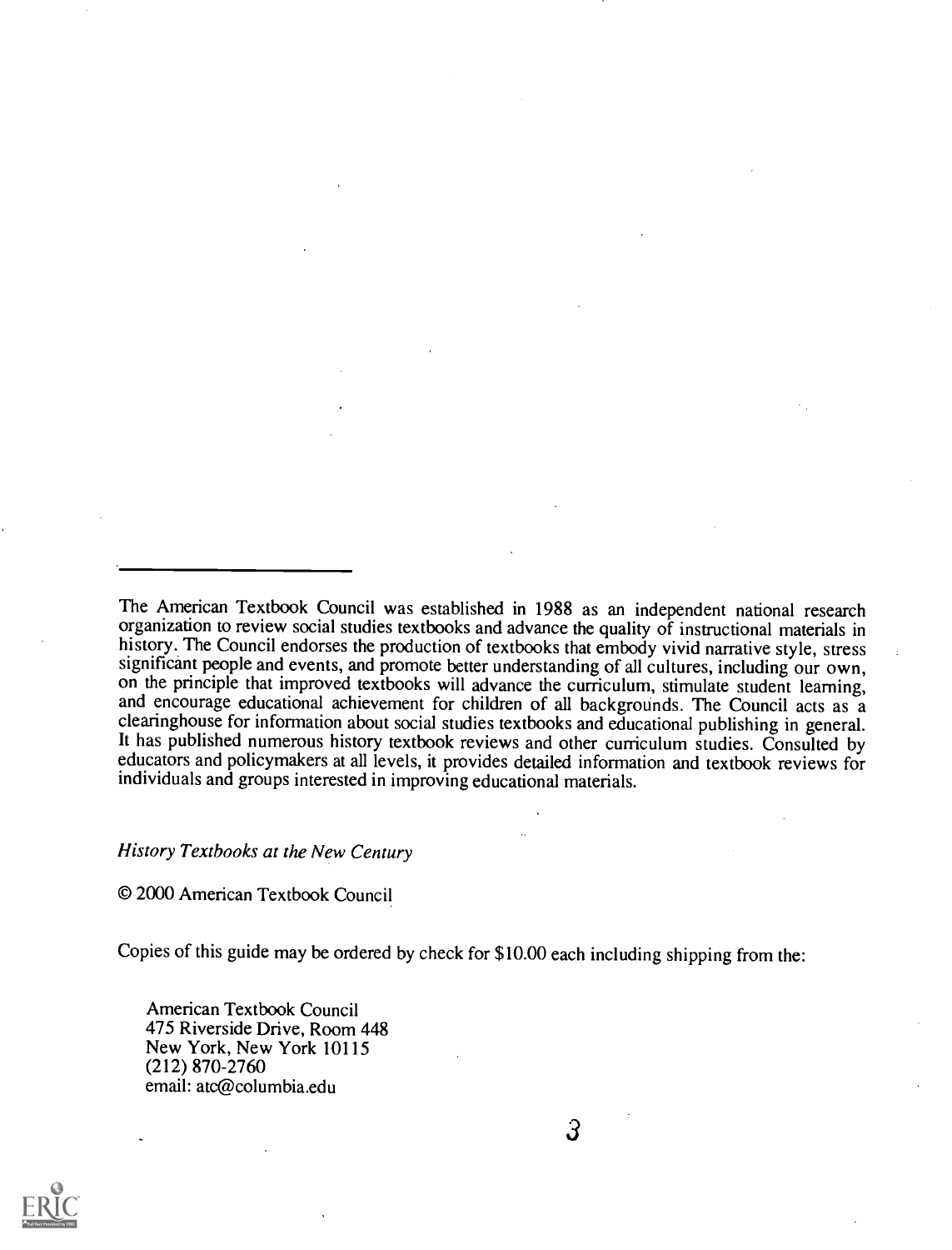## HISTORY TEXTBOOKS AT THE NEW CENTURY

By Gilbert T. Sewall

The three main conclusions of this study of leading elementary- and secondary-level history textbooks are that today: (1) Gutted textbooks and the passing of close reading as a central learning activity pose profound challenges to literacy and habits of thought. (2) Editorial confusion reigns in the subject of history. Content is thinner and thinner, and what there is, increasingly deformed by identity politics and group pieties. (3) Publishers should be producing cheaper books that are more text-centered, simpler in design, and more honest in content.

A REPORT OF THE AMERICAN TEXTBOOK COUNCIL

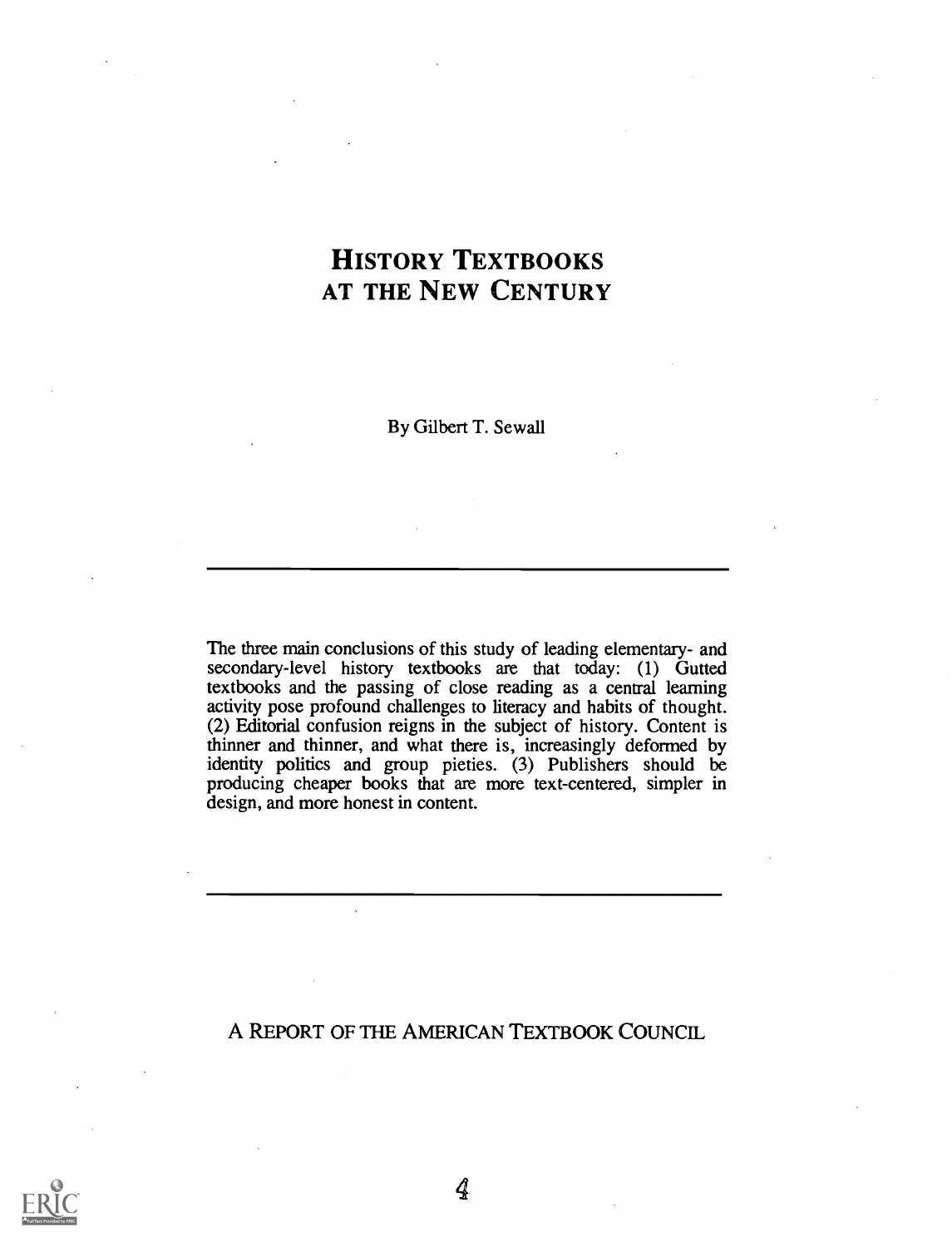## **CONTENTS**

 $\epsilon$ 

| 1. Why History Textbooks Are Important | 3  |  |
|----------------------------------------|----|--|
|                                        | 5  |  |
|                                        | 7  |  |
|                                        | 12 |  |
|                                        | 34 |  |
|                                        | 39 |  |

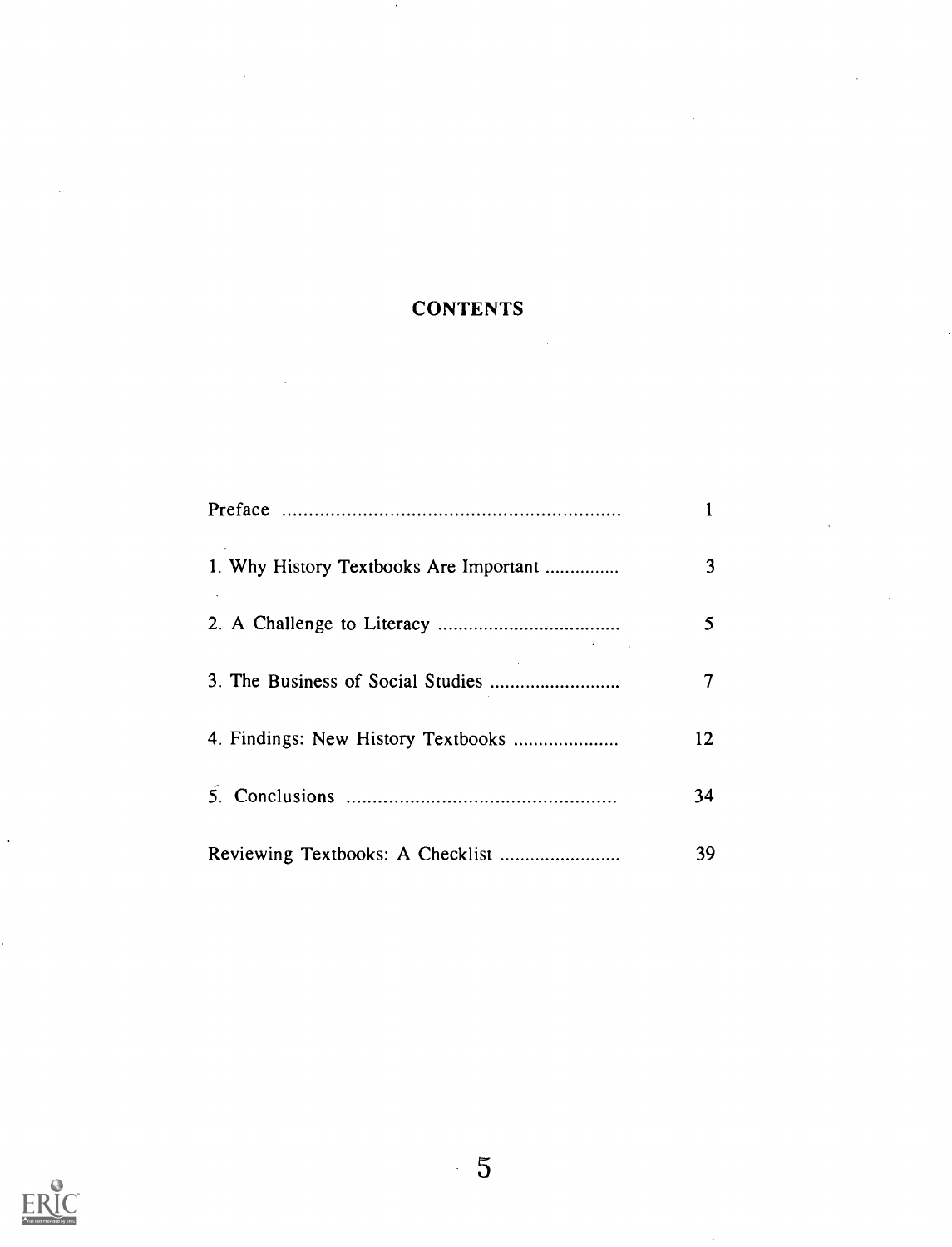#### HISTORY TEXTBOOKS CITED

Textbooks may appear in several versions, including in one- and two-volume sets and in special content formations, e.g., the California or Texas version, based on a national edition. Successful textbooks are reissued with new copyrights almost annually. Revised editions occur two or five years after the first edition. Unless otherwise noted, the volumes used in this study were submitted to the Florida and California adoptions in 1998 and 1999 or have year 2000 copyrights. These leading textbooks are identified by publisher, first author, and abridged title.

| HM       | Houghton Mifflin/McDougal Littell         |
|----------|-------------------------------------------|
| HВ       | Harcourt Brace/Holt, Rinehart and Winston |
| M        | McGraw-Hill/Glencoe                       |
| $\Omega$ | Oxford University Press                   |
| P        | Pearson/Prentice Hall                     |
| W        | Tribune/West                              |

#### Elementary Social Studies

| HМ | Social Studies [California curriculum series] |
|----|-----------------------------------------------|
| HB | Social Studies                                |
| M  | Adventures in Time and Place                  |

#### Secondary United States History

Eleventh Grade [copyrights since 1994]:

| $H\!B$ | Boyer           | The American Nation [1994 and 2000 editions] |
|--------|-----------------|----------------------------------------------|
| P      | <b>Boorstin</b> | A History of the United States               |
| P      | Cayton          | Pathways to the Present                      |
| HM     | Danzer          | The Americans                                |
| W      | Downey          | In the Course of Human Events                |
| M      | Nash            | American Odyssey                             |

Eighth Grade [copyrights since 1994]:

| M        | Appleby  | American Journey [California edition]                    |
|----------|----------|----------------------------------------------------------|
| P        | Davidson | The American Nation [1994, 1998 and 2000 editions]       |
| $\Omega$ | Hakim    | History of US                                            |
| HM       | Mason    | America's Past and Promise [not submitted to California] |
| $H\!B$   | Stuckey  | Call to Freedom                                          |
| P        | Viola    | Why We Remember                                          |

Eighth and Eleventh Grade [copyrights before 1994]:

| HМ | <b>DiBacco</b> | History of the United States |
|----|----------------|------------------------------|
| M  | Drewry         | America Is                   |
| НB | Garraty        | The Story of America         |

### Secondary World History

| HM | Nash         | To See a World       |
|----|--------------|----------------------|
| P  | <b>Ellis</b> | Connections to Today |
| M  | Farah        | The Human Experience |

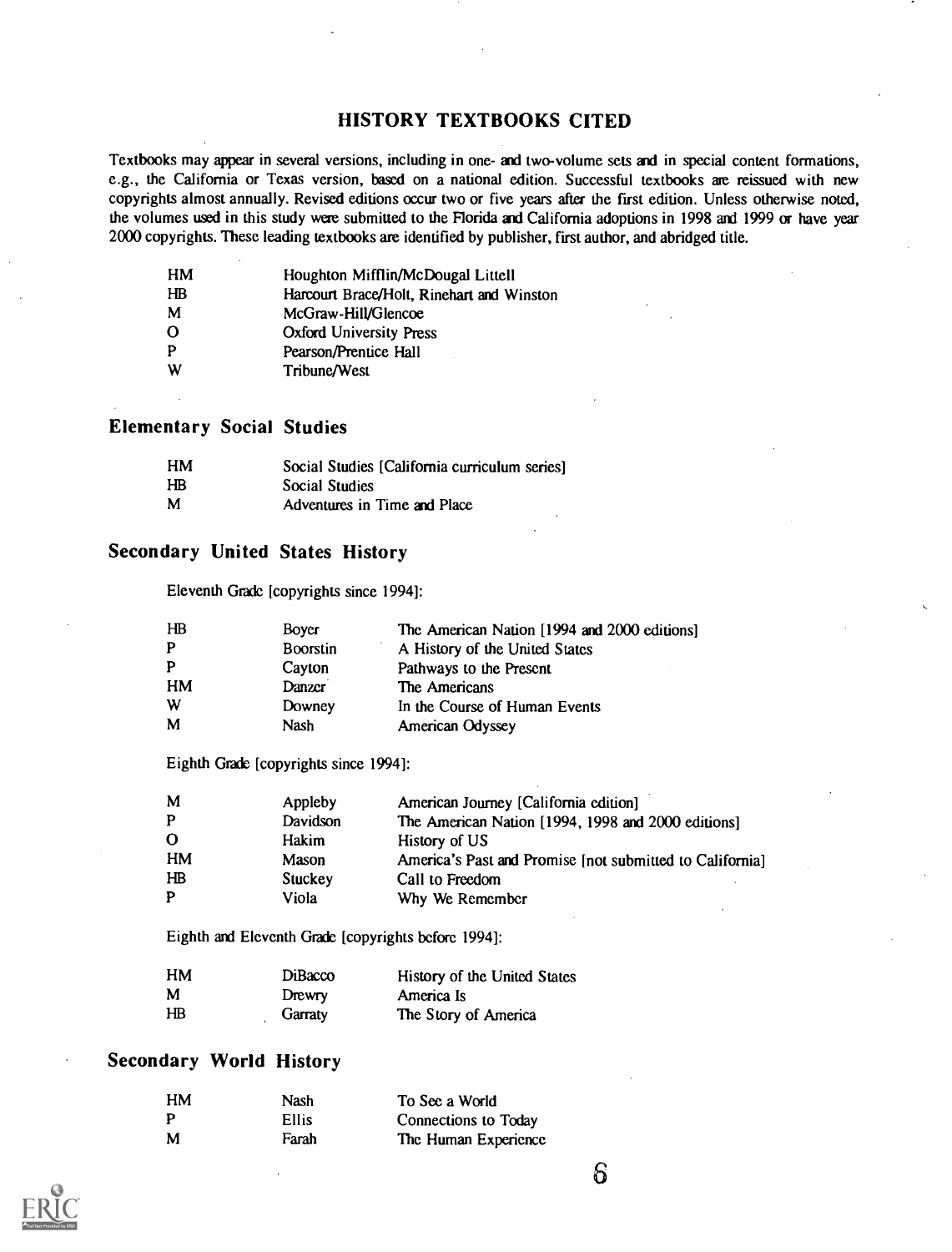#### Preface

THE TIME IS RIPE TO INSPECT elementary- and secondary-level history textbooks, individually and as a genre. A new generation of history textbooks has arrived on the market with distinctive qualities that differ from textbooks published thirty or even ten years ago. Textbooks that are "traditional" in content and design are being backlisted or are going out of print. Others have had radical makeovers. Four key states -- California, Florida, North Carolina, and Texas -have completed adoptions of elementary or high school textbooks in United States and World History since 1997.

1

The important California history textbook adoption ended in March 1999. The California state board of education approved four major eighth-grade books and three elementary series, essentially the same books adopted by Florida and North Carolina. It did not hold publishers to a strict standard of quality or to the state history framework, as it tried to do in 1990. The state of Texas  $-$  with almost 300,000 students per grade  $-$  had been scheduled to adopt new secondarylevel United States history textbooks. At the end of 1997 it postponed the action for four years because of differences between the state's rewritten standards and what textbooks were available on the market. The delay of the nation's most high-profile state textbook review process threw publishers into confusion.

Nonetheless, because of Texas, educational publishers had developed new eighth- and eleventh-grade books that they began to market nationally in 1998. In the next two years Texas will complete a delayed and long awaited adoption of high school-level United States history textbooks. The history textbooks that California adopted in 1999 provide the mass-market instructional materials that will be sold to schools nationally for the next five years. The findings, observations, and recommendations below are based on the review of textbooks published since 1997, concentrating on United States history textbooks commonly used in the fifth, eighth, and eleventh grades, notably such textbooks adopted by California in March 1999.

This new generation of history textbooks should be of interest and concern to all Americans. The ways that history textbooks affect how students see themselves, their nation, and the world cannot be quantified. But their civic impact is uncontested. American history textbooks are the official portraits of our country's past that are purchased by local and state governments and that are assigned to students with the foreknowledge that these students will someday participate in public affairs. How much these students know and what they think about their nation and world will indelibly affect civic character. The history textbooks that succeed nationally during the next few years will have an influence on social studies beyond the textbook cycle itself. They will reflect how the United States intends to represent itself and its ideals to the youth of the early twenty-first century. They will be important indicators of "who we are" and "what we are" as a nation and people after a decade of exposure to multiculturalism.

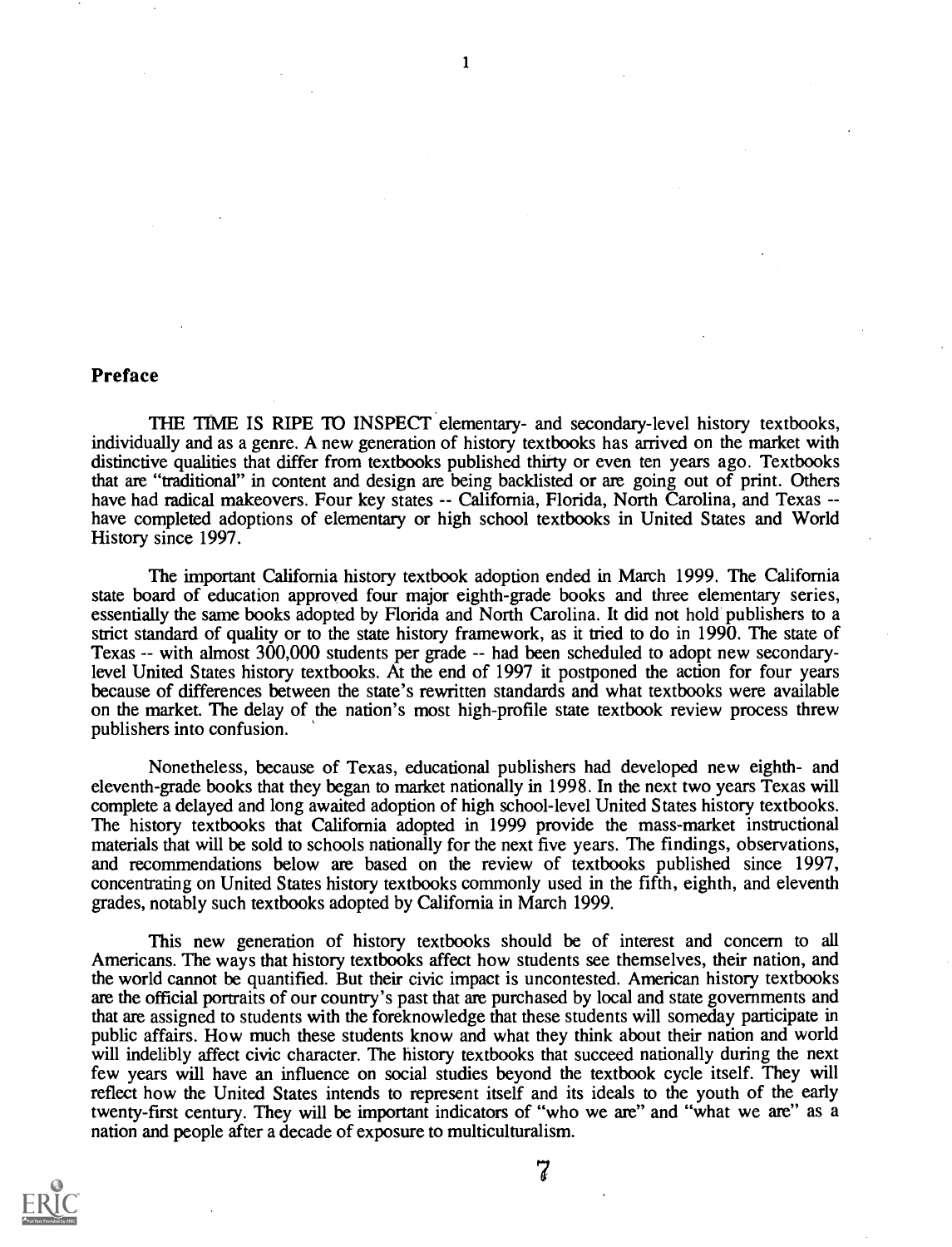The Council has surveyed the social studies textbook landscape for more than a decade, trying to be fair in weighing and assessing the industry's output as a whole, tracking the course of three textbook "generations," the first of these published between 1983 and 1985 and the last since 1994. Like other critics, it has expressed a sense of alarm about long-term trends in textbook design and content.

The history textbooks at the new century not only exhibit supercharged graphics and reduced text. As to content, the diversity movement realized in these textbooks is often big, pervasive, and serious in its intention to alter school history, and when taken to extremes, it has the potential to injure and demoralize the body public. The effort to bring minorities, women and people of color into the story of America has dominated social studies content and curriculum reform for two decades. School-level United States history today is likely to be portrayed as an unfinished journey; one with many historical injustices heaped on minorities, women, and immigrants; a polity, society, and culture that should be moving toward a more particularized and fully egalitarian state; and include lessons mourning for the past's many victims.

There are many unsatisfactory history textbooks on the market, more of them than in the past. But sound history textbooks do exist. And explaining to teachers, education officials, and all interested parties what makes history textbooks good or bad is the raison d'être of this guide. The American Textbook Council wants to help any individual or committee that is in the process of selecting a history or social studies textbook make the best possible choice, free of publishers' sales pressure. The standards and recommendations are divorced from any commercial consideration or constituent interest. The most frequent request received by the Council is to name the "best" textbook in United States or World history. This is not a request that it can or wants to fulfill. When teachers and curriculum supervisors decide to purchase one or another textbook, many variables come into play: teaching styles, readability and general student reading levels, and views about history and the social studies. The all-important element of teacher choice and preference enters into account.

Still, distinctions can be made. The American Textbook Council identified the nation's leading social studies textbooks based on estimated volume of sales and on adoptions in California, Indiana, North Carolina, Florida, and New York. Three multi-volume elementary-level programs and about a dozen secondary-level history textbooks command the market. The 1994 Council booklet, History Textbooks: A Standard and Guide, reviewed some of these textbooks, and others were cited in the Council's 1998 preliminary report, "A New Generation of History Textbooks." History Textbooks at the New Century concentrates on the United States history textbooks adopted by California in 1999 but considers other major textbooks that have appeared in classrooms around the country since 1994.

Special evaluations were conducted in December 1998 and July 1999 at the University of California at Santa Barbara Learning Resources Display Center. The Council commissioned reviews by teachers, textbook experts, and historians. I am especially grateful to Walter A. McDougall, Paul Gagnon, Robert Hagopian, and Peter Cannon for their contributions and evaluations. I am indebted to Roger W. Smith for his observations on textbooks and the diversity movement. I thank teachers in California, Delaware, Indiana, and Massachusetts who commented on social studies textbooks that they are using or have inspected. Any claims I have made or conclusions I have drawn as principal investigator are my own. I thank the John M. Olin Foundation and Bodman Foundation for their generous support of this study. As always, I thank Stapley W. Emberling for her assistance with this project from beginning to completion.



2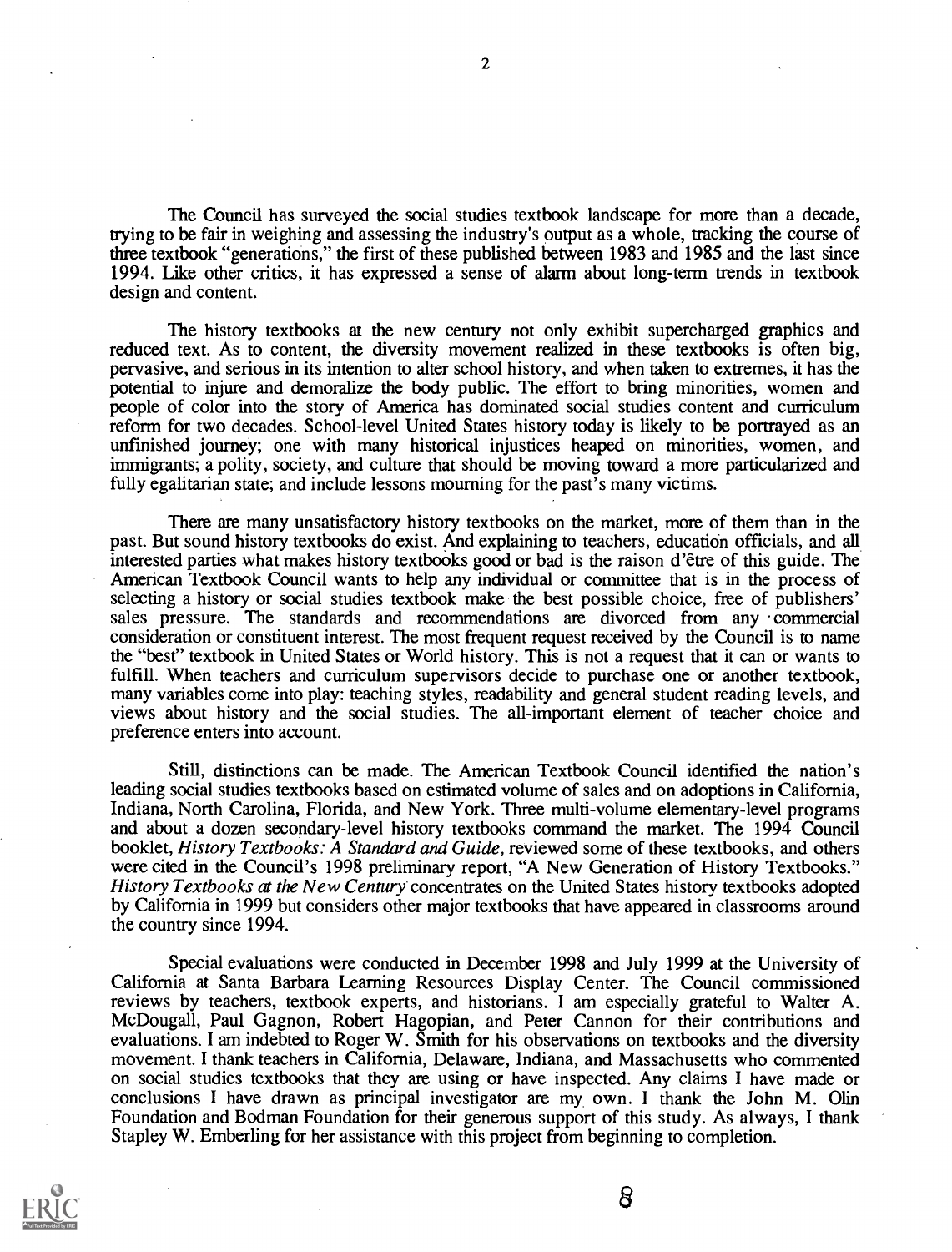#### 1. Why History Textbooks Are Important

American students typically encounter the subject of history in fourth or fifth grade. Between the eighth and twelfth grade, an estimated 85 percent take one or two years of United States history. Perhaps half take a course in World history or world events. Such a course may or may not emphasize Western civilization and may or may not be "historical" in approach. Many students will take an American government or geography course. Others may take a course in economics, consumer education, psychology, or another social studies elective.

Textbooks are the draft horse of this social studies curriculum. They are familiar, efficient, portable, and relatively cheap. In many or most classrooms they are the sole source of information about the subject for teachers and students alike. They provide an organized sequence of ideas and information. Textbooks structure teaching and learning. Textbooks are time savers, providing a prepackaged "delivery system" that helps conserve teachers' time and energy. For all the tech talk in schools today, textbooks are likely to remain classroom staples for years to come. The Association of American Publishers concedes that CD-ROM formats have disappointing sales. A standard student textbook and teacher's annotated edition (TAE) remain predominantly the sources of most classroom teaching and learning.

Teachers who are unknowledgable about history tend to be overly respectful of these instructional materials. They often assume (incorrectly) that learned researchers carefully labor to produce canonical tomes. Almost any organized, informed, and enthusiastic teacher can overcome a deficient textbook. But as textbook deficiencies grow more universal, teachers have less choice and must adjust to the instructional materials they are given to use.

Most textbook purchasers want instructional programs delivered to them whole. They do not want to take the time -- or feel that they do not have the expertise -- to build a course of study and history program from scratch. Textbooks are constructed and written for teachers who face daily demands and responsibilities not conducive to original class planning. Their job may include signing vaccination certificates and coaching athletic teams. "A history textbook should provide rich, detailed, sustained, and interwoven narrative, with the teacher building, selecting, and refining its fare in the form of activities, displays, composition, direct instruction, and links," explains Robert Hagopian, an eighth grade social studies teacher in California.



3

9.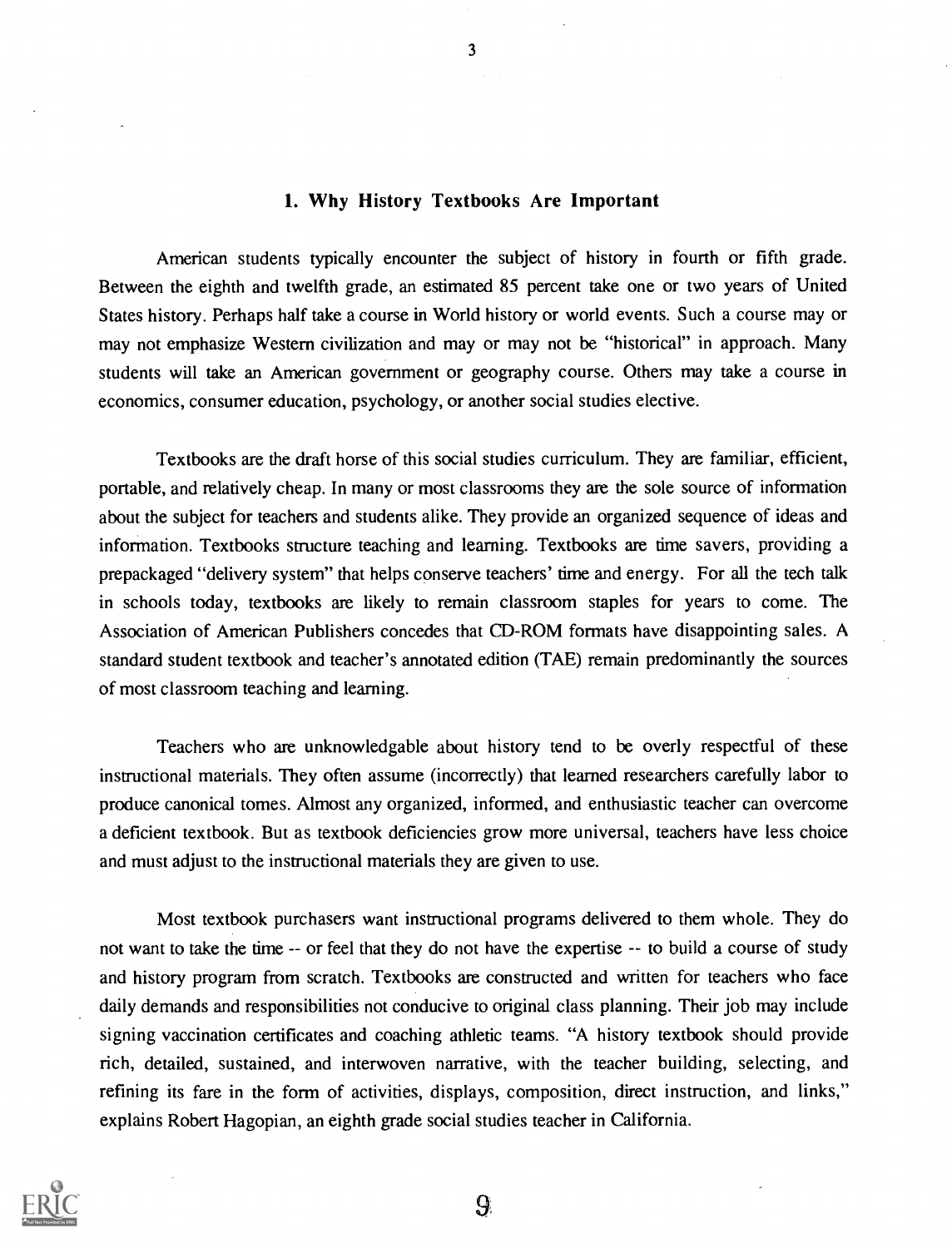But this is an ideal, not a rule. The textbook gives all teachers some security and a content baseline. Besides providing wide factual information that few teachers possess, it organizes material into digestible units around topics that give some logic and direction to the lesson. What is called the "editorial apparatus" includes questions and exercises from which classroom activities derive. The standard history textbook creates sequentially organized episodes divided into lessons. In history courses, it imposes order on the past.

A standard textbook has a life span of five to ten years. States and localities generally purchase their textbooks subject by subject, rotationally, year by year. At the elementary level, teachers turn to social studies on average two hours a week, typically pulling a volume from a multi-grade "program" off a classroom shelf. Teachers rely on the TAE to guide the lesson of the day and link one lesson to another. They expect back-up from "ancillaries," which are classroom helpers: workbooks, questions and test items, vocabulary words, key concept lists, and activity suggestions. At the secondary level, history and social studies classes use a single-volume text, also supplemented by a teacher's annotated edition.

In 1990 Houghton Mifflin introduced a nine-volume set of social studies textbooks keyed to California's 1987 history-social science curriculum framework for grades kindergarten through eight, a series that was adopted in the state after much controversy. The Houghton Mifflin program was a pacesetter, introducing fresh design and layout, stripping away text, and observing multicultural conventions. The series has been widely imitated. During the last ten years its eye-catching appeal has come to seem a mixed blessing. The Houghton Mifflin books -- and the whole new generation of elementary social studies textbooks that the series has influenced -- are hard to read and impossible to outline, many teachers complain. Bright graphics and seductive color overwhelm the text and confuse the page.

Too many text lines, too much broken format, too profuse illustrations. The text simply gets lost. The seven-volume McGraw-Hill program, Adventures in Time and Place, dominant in elementary-level social studies across the nation for more than a decade, exhibits the same design minuses and in content is inferior to the Houghton Mifflin series used in California. Adventures in Time and Place is a makeover of the hugely successful Macmillan program, rethought, redesigned, and renamed the McGraw-Hill series for the 1997 Texas elementary-level social studies adoption, leaning far into multiculturalism and identity politics. Authored by James A. Banks and Walter C. Parker of the University of Washington, assisted by other social studies educators who endorse a multicultural superstructure in the social studies, this kindergarten through seventh grade series includes A New Nation, a history of the United States for fifth graders.



4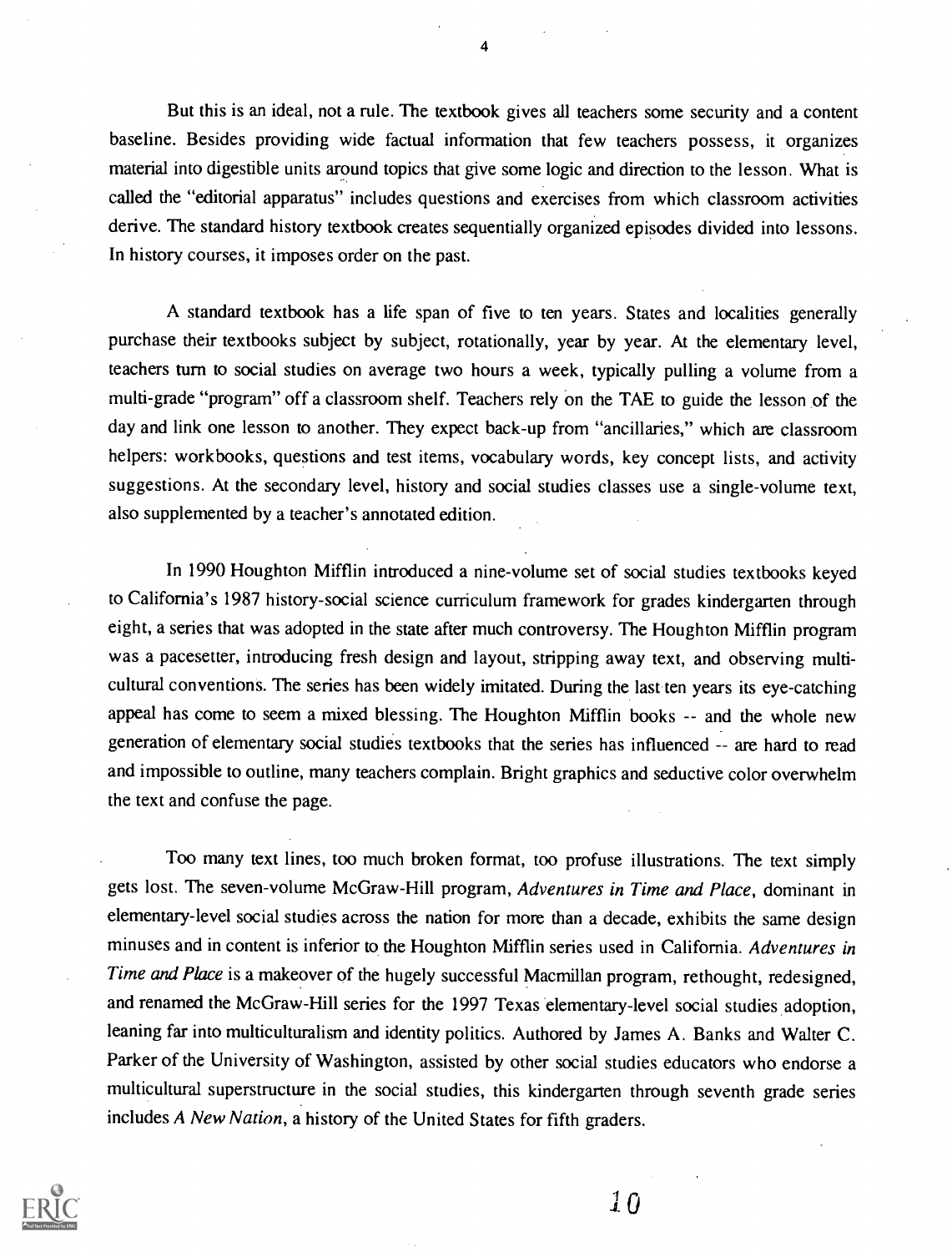#### 2. A Challenge to Literacy

Interpretive controversies and the diversity movement rocked classroom history in the 1990s. But these clashes only re-enforced content changes in history textbooks that had begun twenty years earlier. The most basic change in elementary and secondary-level history textbooks during the 1990s was the loss of text. History textbooks today reflect editorial indifference to style and explosition. Reading specialists, historians, and educators agree that textbooks and other instructional materials discourage close reading for information and that lost text contributes to student confusion and lack of interest.

For more than a decade, scholars and critics have repeatedly voiced complaints about poor writing in history textbooks, a fault compounded by new design conventions that change their look and radically shrink the amount of text inside them.<sup>1</sup> Compressing complex and significant topics into a few sentences makes history textbooks hard to understand. Why some topics are included and others excluded remains unclear. Details that might fix an event in memory are frequently omitted. Textbooks are vague about things that are interesting and specific about events and people that no one needs to remember. Too many topics are covered superficially. Textbooks have trouble building bridges from one subject to another. Language is often choppy, stilted, and impersonal. It is a difficult style to read, understand, or remember. The disappearance of core text and ongoing simplification of textbook language present fundamental challenges to general learning, the informed mind, and the liberal imagination.

Thanks to advances in printing, the new generation of history textbooks features lavish photography and eye-catching graphics as never before. On this point, all reviewers seem to agree. The colorful, highly pictorial design is brilliant to behold. Of Glencoe's American Journey, a successful American history textbook adopted by California in 1999 and destined for middle and

<sup>&</sup>lt;sup>1</sup> The text can be fragmented to a degree that children and young readers cannot follow narrative development. They have trouble building bridges from one subject to another. The vocabulary is constrained by many rules and formulas. It is a difficult style to read, understand, and remember. A 1988 study of four elementary social studies programs by Isabel L. Beck et al. carried "a strong indictment of those materials" on several grounds of style and story, concluding that "unclear content goals, assumed background knowledge, inadequate explanations, and . . . sloppy presentations. . . . Even when the general topic of the content seemed to imply a goal, the concepts to support the goal were not clearly established. . . . [M]ajor concepts and events often go unexplained. Inadequate explanations are often rooted in the background knowledge issue. That is, many explanations begin at the wrong place, assuming understanding of ideas that would allow learners to draw connections needed for a coherent representation of a topic. Explanations require more than statements of facts and events; information that connects facts, events, and ideas and clarifies their role in a phenomenon is needed to bring about understanding. Numerous examples were found of bad writing, poor organization, and muddled thinking. The kinds of problems that fall into this category are not editorial errors; their cause is not as simple as an omitted word or transposed sentences. Rather, they show evidence of poorly developed ideas."



 $\frac{1}{2}$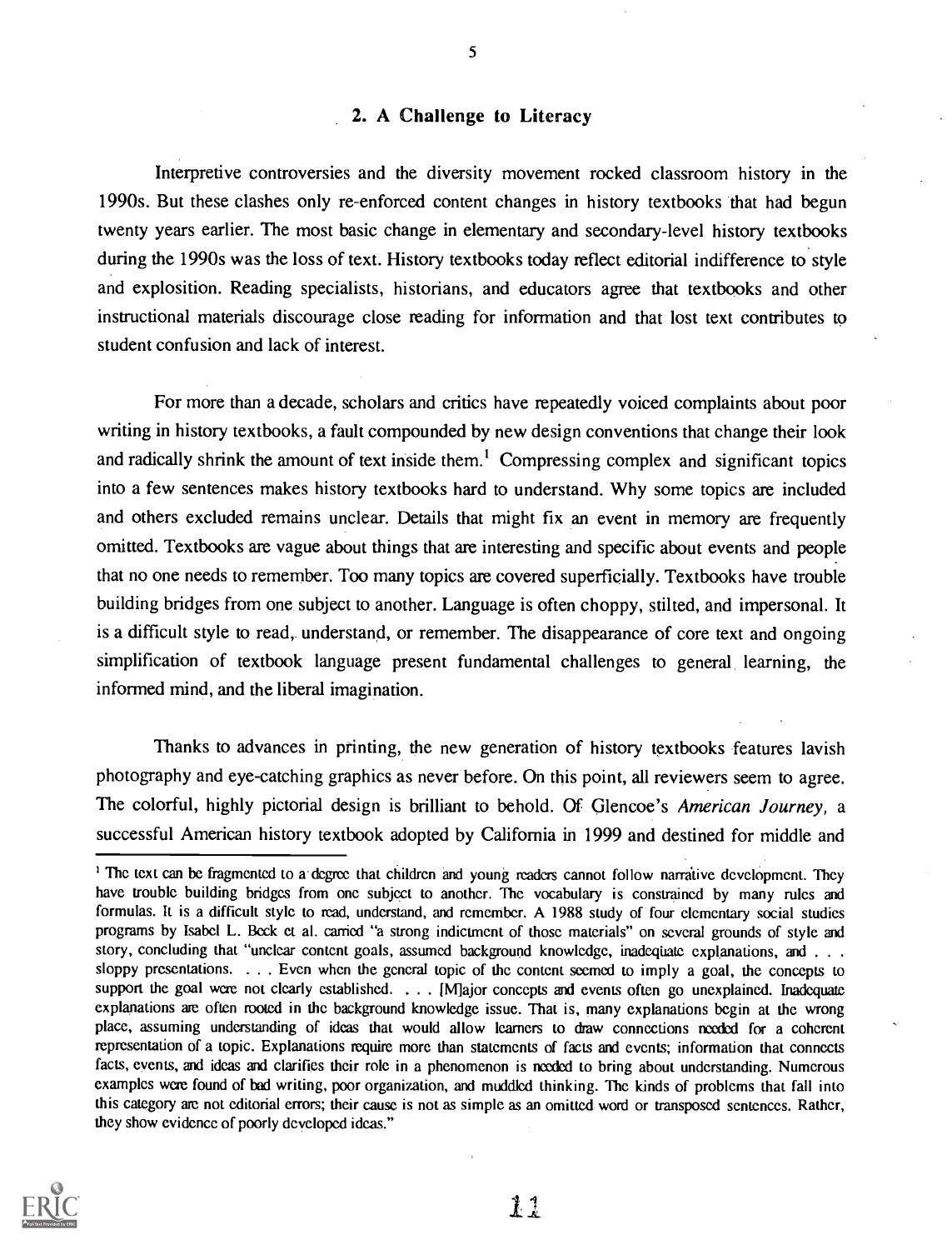high school classrooms around the country, historian Walter A. McDougall of the University of Pennsylvania has commented: "Every page includes some sort of illustration, inset, map, timeline, sidebar or study aid. The illustrations are evocative, the maps gorgeous, and the timelines and sidebars informative. But the fact remains that it is extremely difficult to follow the main narrative: the reader must consciously block out the visual aids in order to follow the text."

American Journey is not alone among history textbooks at the new century. It is simply the most ambitious recent entry into big-time secondary-level United States history, the commercial epicenter of social studies publishing. In order to increase sales, American Journey, like other textbooks developed in recent years, tries to straddle two grade-level markets: middle schools and high schools. Like its competitors, it is a slickly produced "product" that provides between its covers Something For Everybody. American Journey, for example, includes a "Hands-On Lab Activity" Taffy Pull for students that includes a recipe and a Believe It Or Not! box noting that the average American eats 18 pounds of candy annually, most of it chocolate.

Learning activities are intended to help students retain information and connect with the subject. But they often impede the train of ideas and thought. In elementary school series, in the worst cases, the text is cut and fragmented to such a degree that children cannot possibly process the subject, let alone fathom its meaning or significance. Without episodic narrative and concrete examples, textbook history remains remote and meaningless to students and teachers alike. Its study is a waste of precious classroom time and opportunity. The absence of good stories, bold narrative, and suspenseful tales may dampen student enthusiasm for the subject from the very beginning. Startling or bizarre details -- factoids -- may try to elicit student surprise and attention, but these are poor substitutes for narrative that stimulates the imagination and explains the workings of the world in engaging and honest words.

Publishers are adjusting to short attention spans and non-readers. They are also pushing a doubtful theory of learning. "Text is a slow medium of gaining information; a picture is a very quick way," said John Sargent, the past president of DK (Dorling Kindersley), the revolutionary designer of children's books. "By spending more time with the picture and less with the text, which we place right next to the image, kids absorb a lot more information quickly."<sup>2</sup> Phrases such as "text-heavy," "information-loaded," "fact-based," and "non-visual" have been negatives among mass-market educational publishers for a number of years. Typeface is larger and looser than in the recent past, resulting in many fewer words and much more white space.

<sup>2</sup> Sally Lodge, "Giving Kid's Reference A Fresh Look," Publishers Weekly, April 26, 1996.

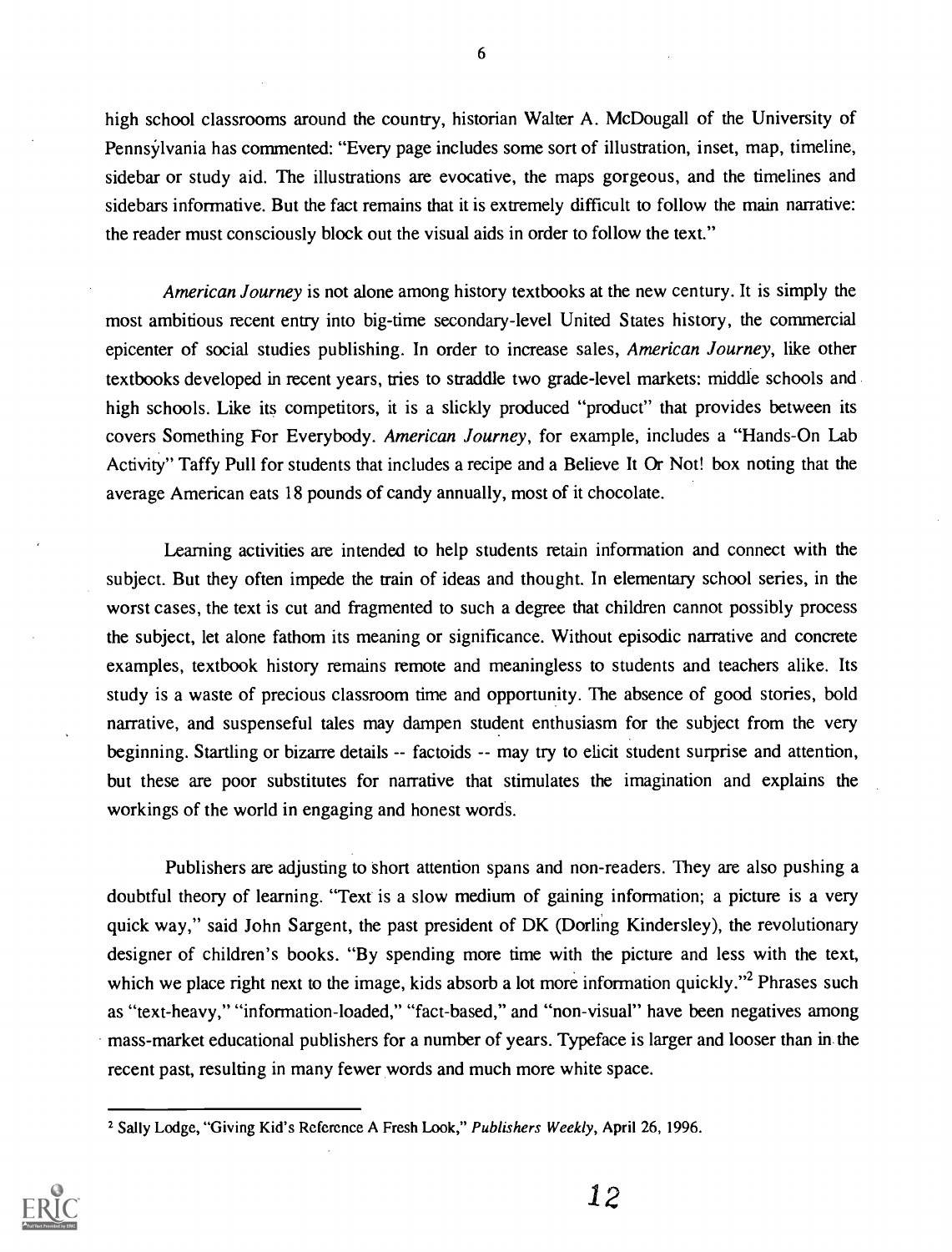Editors and writers repeatedly tamper with content in order to fmd the right set of subjects that textbook overseers think will appeal to the largest possible number of teacher-consumers. The text can be at once poorly written and partisan. Diminished subject and deformed content are not the only problems. Some reformers claim that electronic learning and computer-based instructional materials can solve the education crisis.<sup>3</sup> Technology and educational progress simply get confused.

Some new textbook ancillaries that the California state board of education approved in 1999 are simply anti-educational. The McGraw-Hill social studies series, for example, includes hundreds of expensively produced, unit-by-unit, grade-by-grade Mindjogger<sup>®</sup> videotapes, scripted as game shows, designed for the teacher willing to pop a tape into a television monitor for student "review," videotapes that are created to be given away to impressionable teachers who are looking for ways to stimulate learning in their classrooms. For some educators, technology is the key to educational progress, a panacea trumpeted by self-interested companies and their executives.

Foundation officers, presidents of learned societies, humanities professors, and editorialists voice concern about the future of language. "Reading and writing are not merely cosmetic skills, comparable to good manners. The European and English philosophical traditions have taught us that language and thought are inseparable," warned Vartan Gregorian in his 1998 annual president's report to the Carnegie Corporation of New York. "Reading and writing are the essence of thinking." Invoking George Orwell's words, Gregorian worried that if "we begin to prefer the vague to the exact, we reduce the range of our consciousness. Eventually . . . we will not know, and then we will not care."4

#### 3. The Business of Social Studies

In social studies publishing, selling and the production-design schedule drive the editorial process. Editors are on the road or at conventions marketing their high-cost products. Outside subcontractors ("packagers") take on the coordinating role, not unlike that of film producers. The people who are in charge of creating history textbooks rarely have much background in the field;

<sup>&</sup>lt;sup>3</sup> In 1997 the Texas state school board chairman proposed replacing textbooks with laptop computers; Maine educators recently proposed a similar initiative for middle schools. See Neil Postman, Building a Bridge to the Eighteenth Century, Knopf, 1999. Postman considers the fallacies inherent in technology-based learning and their dangers to language and lucid thought. He notes that American students already have an oversupply of sources of information. "What is information and how much of it do people need? Obviously, information is not the same thing as knowledge, and it is certainly not anything close to what one might mean by wisdom," Postman concludes. 4 Vartan Gregorian, "Libraries and Andrew Camegie's Challenge," from Report of the President, Carnegie Corporation of New York, 1998.



7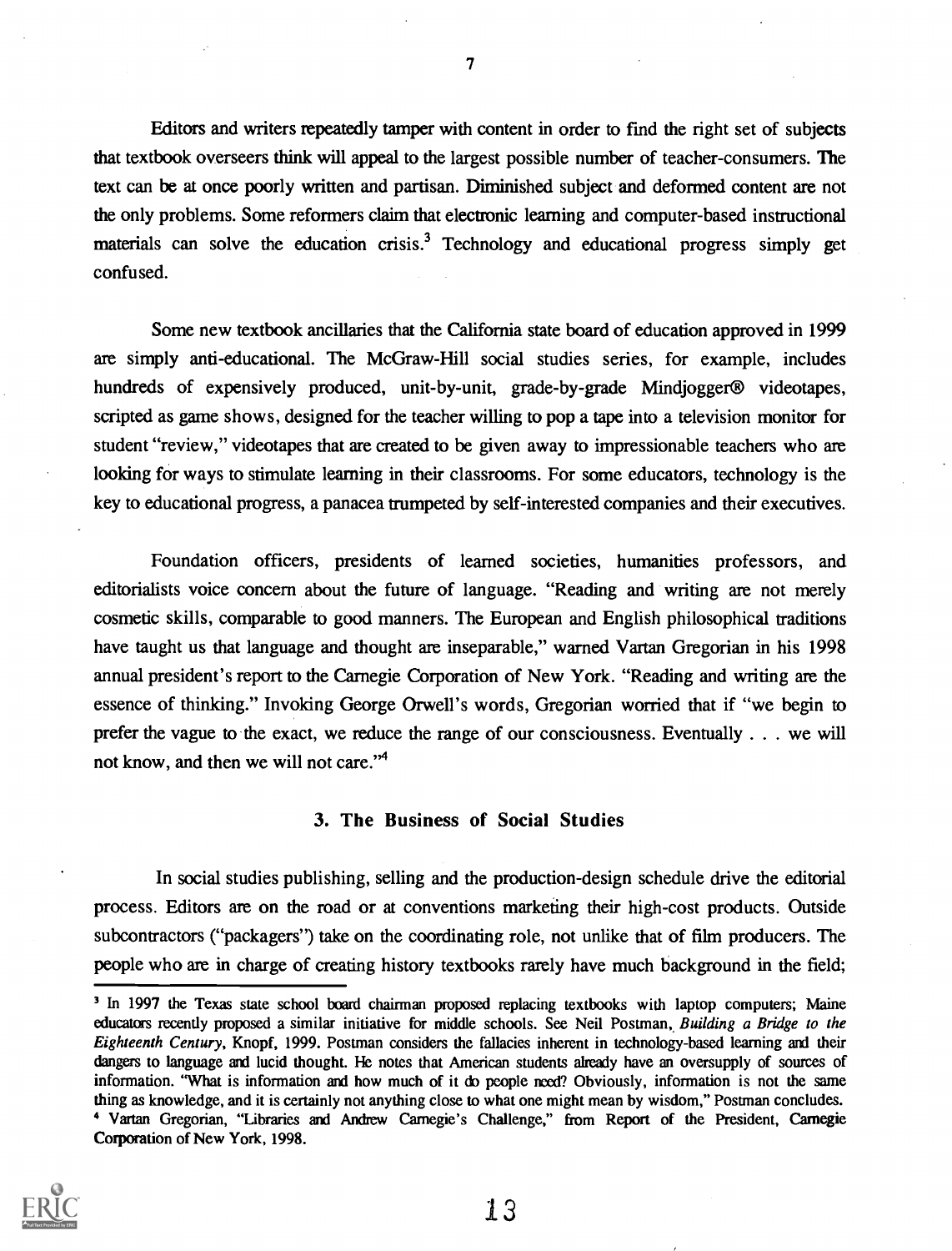many of them are enthusiastic about making changes in history and design that trim the subject to celebrate identity, people of color, women and other once marginal groups. Nearly anonymous staff ("the team") in development houses coordinate the development of text, design, and ancillary materials on a rapid production schedule. The authorial hand is unclear. The hundreds of revisions and content rearrangements make it difficult for managing editors even to remember the changes, let alone maintain continuity throughout. Errors can and do creep into revisions, which are made in cycles of draft and redraft.

Reputable historians who oversee textbook development try to prevent inaccuracies and what they consider to be flawed interpretations by means of repeated readings and memoranda to editors. Unlike the college textbook market, in which authors write their own books and market shares for each textbook are relatively small, school authors who are advertised as such have minimal control over their product. But even this imperfect system of production seems to be lapsing. In order to cut costs, publishers are shrinking their editorial and production staffs, moving toward a writing-for-hire production system and abandoning the royalty-based author system that in the past helped give textbooks authorial voice. Multimedia packages being introduced to "electronic classrooms" have no author behind them at all, and some programs appearing on the market since 1997 are overtly author-free. The advertised authors of textbooks serve as editorial advisors while staff members or packagers actually assemble the program (of which the student edition is only a cornerstone). A handful of professional history textbook writers work on competing series and textbooks, published by different companies, apparently with no conflict of interest or loyalty. As with the stated authors of American Journey, Joyce Appleby, Alan Brinkley, and James M. McPherson, even eminent historians known for their elegant writing can be compromised by the school textbook creation process. Nonetheless, when publishers affix the names of historians and educators of consequence to the spines of textbooks, these "authors" bear final responsibility for their contents.

School publishing is lucrative and profitable, accounting for an estimated \$3.4 billion in sales in 1999, about one-seventh of revenues of all commercial publishing. Part of the appeal is predictability. In addition, state money allocated for textbooks and instructional materials rose rapidly during the late 1990s, helping to assure publishers of increasing revenues and profit margins. California's per-pupil spending on elementary school textbooks, for example, jumped from \$29 to \$43 in 1998.<sup>5</sup>

<sup>&</sup>lt;sup>5</sup> Doreen Carvajal, "Heady Days Return For Textbook Sales," The New York Times, May 26, 1998; Kathleen Kennedy Manzo, "More Dollars For Textbooks Draws Sellers," Education Week, September 30, 1998.

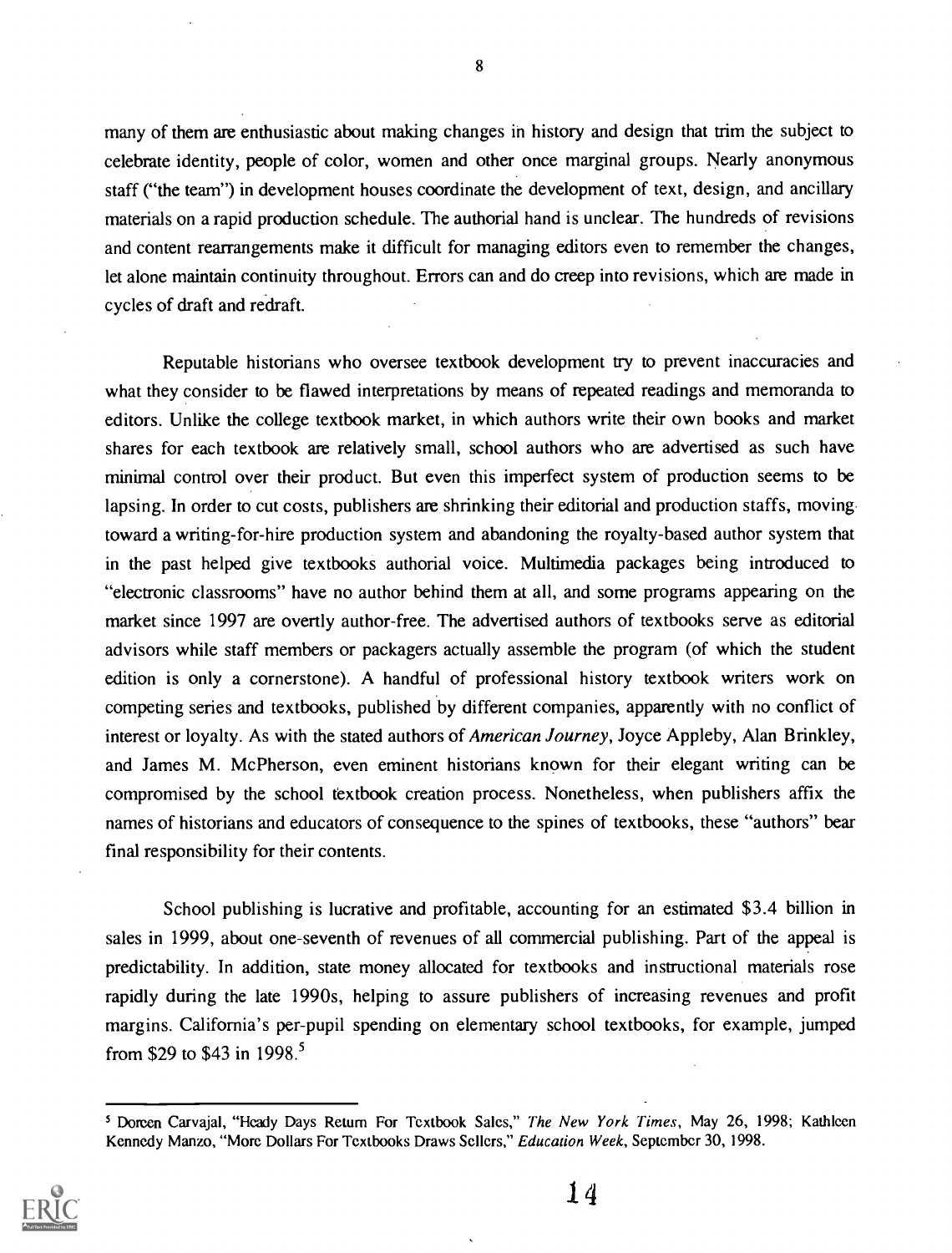With successful textbooks, publishers have the opportunity to create high-margin revenue streams that can last for years. A successful mass-market volume or program can remain a big seller for decades. If a textbook captures a share of a national or global market, going into several editions and becoming a familiar classroom friend, it rings up huge net earnings over time. Publishers design social studies books to be sold in as many states and districts as possible. Field representatives, sales forces, market researchers, product managers, and editorial directors help determine the content of a social studies textbook. So do state frameworks, advocates for diverse groups and causes, and numerous focus groups that round off any sharpness or edge.

The entry barriers to educational publishing are formidable. States and many local districts require publishers to post performance bonds, provide many free samples, maintain textbook depositories, and field teachers' consultants. Aggressive sales forces often build tight relationships with district-level textbook purchasers that become habitual over time. Any company that plans to compete nationally in school publishing must be capital intensive and "full service," offering study guides, workbooks, and technology, along with discounts, premiums, and an array of teacher enticements. Spanish versions, margins, texts, binders, and answer keys may determine which books are adopted, and activity books in Cambodian, Hmong, Cantonese, and Vietnamese are welcomed, as publishers offer new kinds of teacher back-up for non-English instruction.

All who know educational publishing agree that ancillaries help sell a history textbook, even if they are consigned to the storage closet or are used up after a year or two. These add-ons make basic instructional materials more expensive because publishers must recoup what they give away. Local districts often make their selections based on promises of premiums and discounts, not on the content of the program. Cutting special deals has become the rule among publishers; larger districts expect ancillaries at a discount or gratis. Customers sometimes pit one educational publisher against another. "We'll take anything that's free," declared one Indiana teacher, speaking of ancillary appeal.

Multimedia have given rise to innumerable publishing initiatives and entrepreneurial ventures, as publishers see opportunities in media linkages between formerly independent knowledge and information operations. In educational publishing, synergy and brand extension moved from business concepts to market reality during the 1990s. An example is the licensing agreement cemented in 1999 by McGraw-Hill and the National Geographic Society across the social studies, a union that makes for a formidable combination in selling "product." The famous yellow rectangle logo -- expressly protected and trademarked -- now crowns the cover of the entire McGraw-Hill and Glencoe social studies lines, including American Journey.



 $9<sub>1</sub>$ 

1 L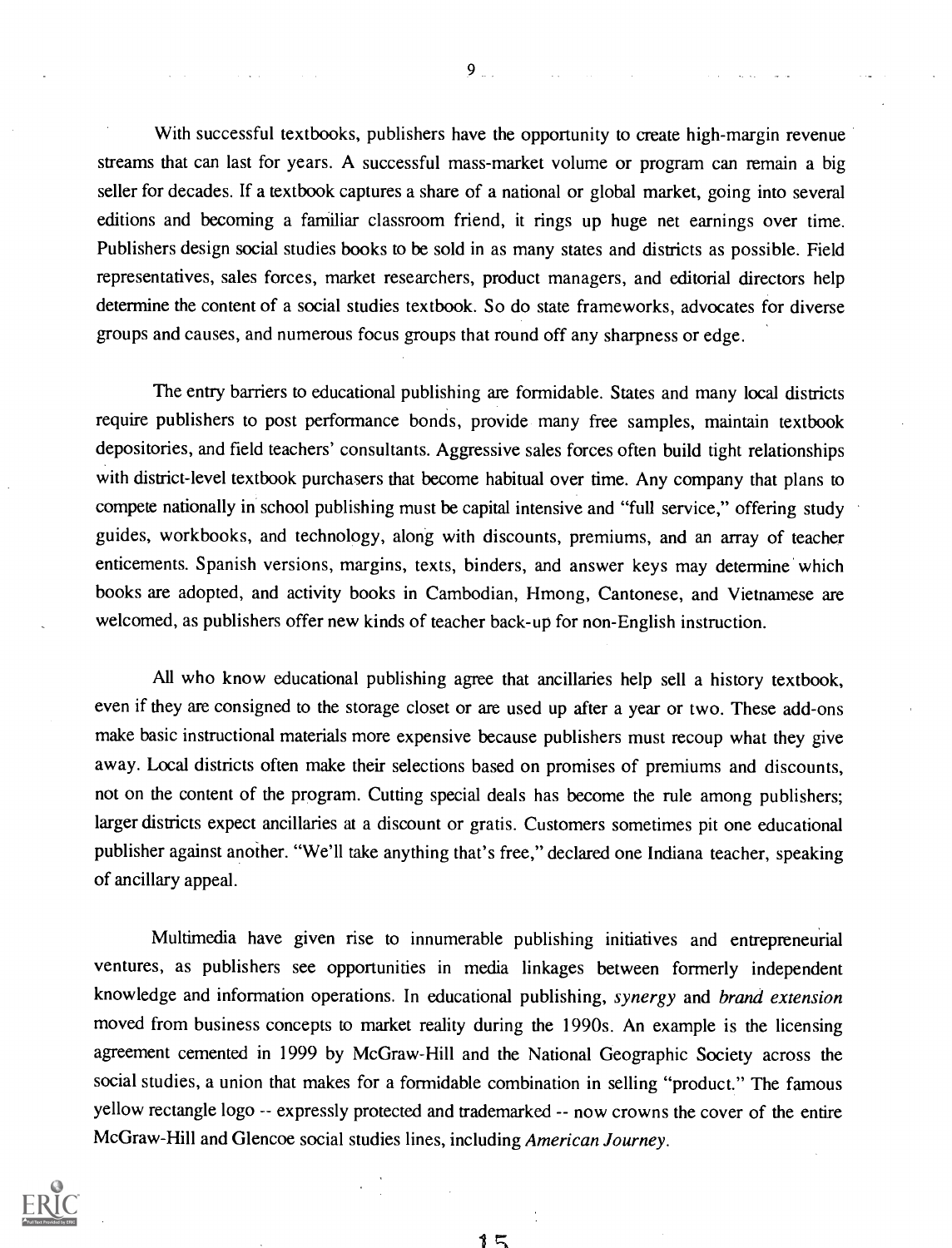Several historians who know school publishing conclude that American Journey is a masterpiece, what one calls "a stroke of genius," if looked at purely from a marketing point of view. Editorial relations between the National Geographic Society and the McGraw-Hill social studies empire remain opaque. The National Geographic Society's contribution to the contents is limited to a small amount of descriptive material and some sharply produced illustrations. The union gives the appearance of licensing one of the nation's most respected non-profit names to McGraw-Hill with revenue solely in mind. However venal this National, Geographic Society arrangement with McGraw-Hill, it is dynamite at the box office. The head of a major district adoption committee in Indiana recently confided that the logo was the single most important indicator, in fact, the determining agent, when he chose Glencoe social studies products over the competition. McGraw-Hill's union with National Geographic Society is not unique. Prentice Hall now hails its ties to American Heritage. Harcourt Brace Social Studies has links with CNN and a new enterprise called Turner Le@rning.

Four states -- California, Texas, Florida, and North Carolina -- have uncontested market power on account of their size and state-level adoption practices. New social studies elementary series, United States history textbooks, and civics and geography texts tend to appear on the market incorporating special demands coming from California and Texas. Nineteen states hold adoptions to publish a prescribed list and make textbooks eligible for state funding. The balance of the states are "open territory." Defenders of state adoptions argue that state control helps ensure textbook quality. In open territory local school districts  $-$  or schools  $-$  select and purchase textbooks themselves, often backed by substantial state funding. The long-term trend, no doubt, is away from state-level adoptions and toward local choice. Experience in the 1990s showed that (1) teachers prefer to select their own instructional materials, (2) state adoption does not guarantee quality, and (3) state-level hearings and process may actually increase the leverage of pressure groups. State-level adoptions even when they are carefully conducted, create opportunities for angry individuals and emotional interest groups flying the flags of "inclusion" and "multiple perspectives" to challenge honest history.

The rapid consolidation of commercial media transformed textbook publishing during the 1990s. Today's national field of four major social studies textbook publishers compares with a dozen or more major history textbook makers twenty years ago. During the last decade, formerly independent education publishing houses have disappeared or become brand names inside large companies: these familiar names include Macmillan, Merrill, Glencoe (imprints of McGraw-Hill); Prentice Hall, Silver Burdett, Ginn, Scott Foresman, Addison Wesley, Longman (imprints of

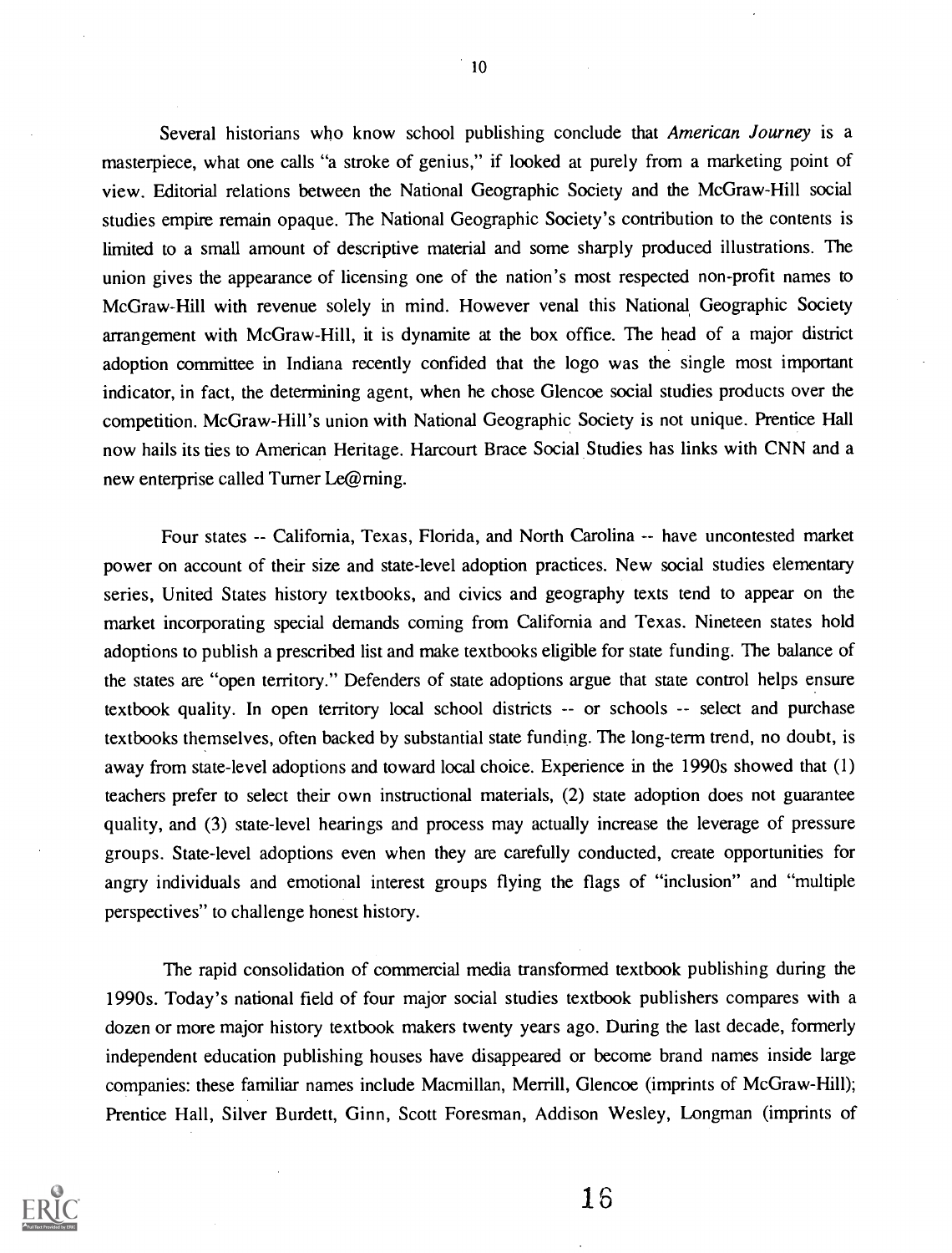Pearson); D.C. Heath and McDougal Littell (imprints of Houghton Mifflin).<sup>6</sup> The smaller publishing pool means fewer titles in each subject area. Weaker -- not in terms of quality, but in earnings -- textbooks and programs must be phased out and dropped from the list. The Association of American Publishers school division and its lobbyists in Washington,<sup>7</sup> Sacramento, Austin, and Tallahassee ritually complain that less than five percent of the nation's annual educational dollars are spent on instructional materials. What the Association of American Publishers does not acknowledge is that better history textbooks could be at once less expensive and more instructionally sound.

Publishers know that "design values" -- the look, the feel, the format of the textbook -count for much more than actual content: abundant color photographs, glossy drawings, and complicated typography are what drive up the cost of textbook printing. Multimedia -- computer software, CD-ROMs, audiocassettes, videotapes and videodisks, often given away as sales inducements to technology-hungry educators -- also add to high retail prices for textbooks as publishers recoup their selling costs.

Multimedia raise new and profound structural questions for publishers. Improved history books could be had by educators for half the price, were the conventions of social studies publishing different.<sup>8</sup> Mass-market educational publishers cannot afford to have deep convictions about what their books contain, how "hard" they are, or even if they are "literary."9 Some argue that instructional materials are a reflection, not a cause, of America's educational difficulties. Indeed, if curriculum specialists and state boards cannot see the evident faults of the latest generation of history textbooks, the problem does not lie exclusively with educational publishers.

<sup>&</sup>lt;sup>9</sup> Or even that they are printed. Association of American Publishers school division vice president Richard Blake, reflecting on the future of printed textbooks and CD-ROM disks, said to Education Week in 1997, "Our people can go either way."



11

17

 $\frac{1}{2}$ 

<sup>6</sup> In 1988, Pearson, a British conglomerate, became the first foreign company to make a direct acquisition of an American school publishing house when it bought Addison Wesley. Pearson bought Scott Foresman from HarperCollins in 1997. In 1998 Pearson took over the Viacom (Simon and Schuster) educational lines, including Silver Burdett, Ginn, and Prentice Hall, becoming the nation's and world's largest educational publisher. What "elhi" imprints will remain is unclear. Pearson appears to be folding Silver Burdett and Ginn. McGraw-Hill now controls an estimated 60 percent of elementary social studies publishing. Pearson's aggressive entry into school publishing creates a second giant. Harcourt General and Houghton Mifflin are important but second-tier social studies publishers. Tribune/West's recent entry into history from its social studies base in psychology is limited but significant. Scholastic does not have a social studies line.

<sup>&</sup>lt;sup>7</sup> The President and CEO of the Association of American Publishers is former Colorado congresswoman Patricia Schroeder.

E Isolated but well-constructed supplementary and "niche market" instructional materials available to teachers and students outside the educational mass market prove this point. An example is E.D. Hirsch, Jr.'s Core Knowledge series published by Doubleday.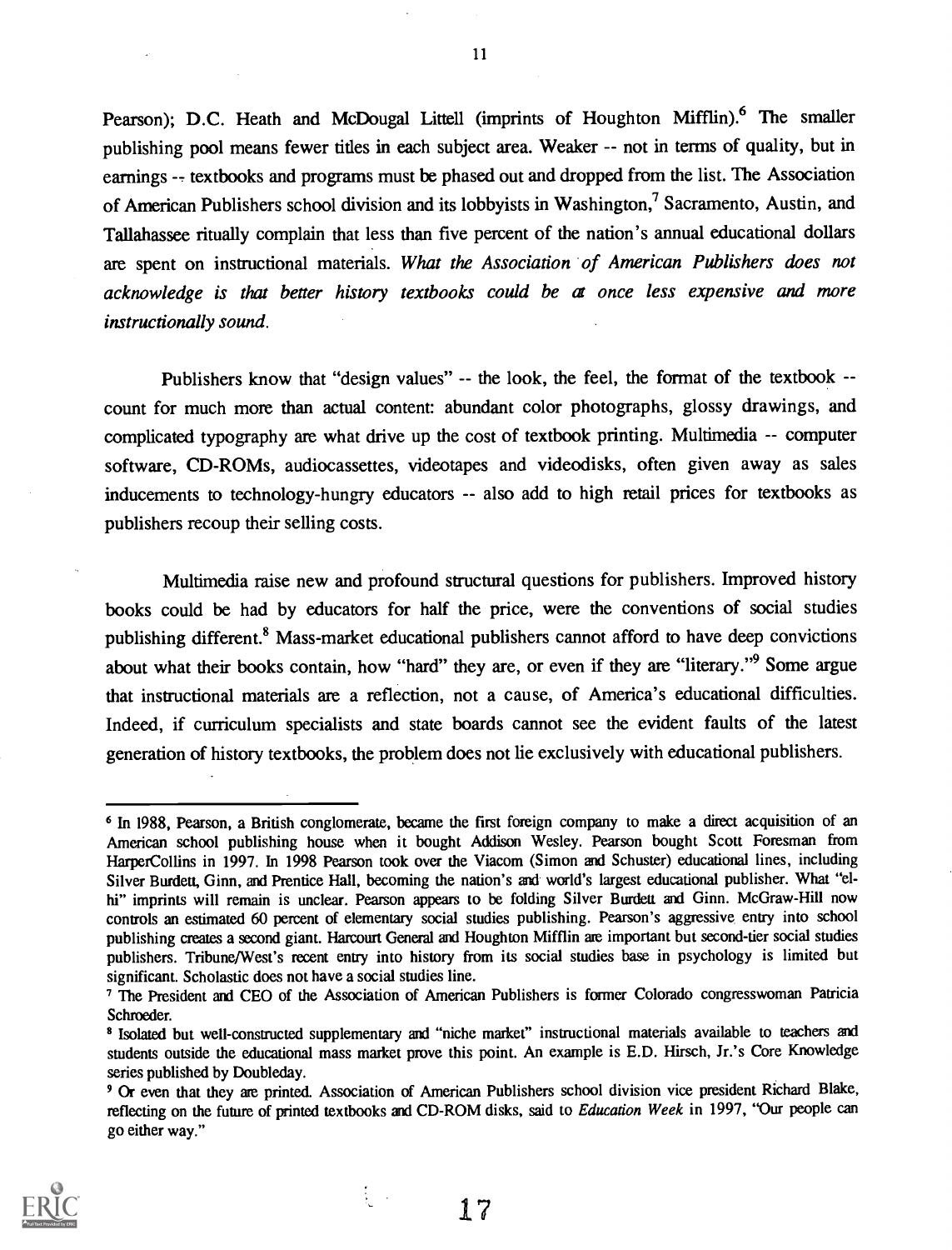#### 4. Findings: New History Textbooks

In 1999 California adopted fifth- and eighth-grade United States history textbooks submitted by McGraw-Hill, Pearson; Houghton Mifflin, Harcourt General, Oxford, and other big publishing companies. Though these textbooks are nominal competitors, most tend to see the world and nation in a common light. The Oxford History of US series aside, these textbooks look and read about the same at each grade level, which is not surprising given the market-driven textbook production process described above. Secondary-level United States history textbooks exhibit greater variations in quality than do elementary-level programs. Still, at all grade levels the teacher or curriculum specialist looking for instructional materials will find sameness, not choice.<sup>10</sup>

The most troubling writing and content are to be found among leading elementary-level textbooks.

The seven-volume McGraw-Hill program called Adventures in Time and Place includes A New Nation, a history of the United States for fifth graders. This particular book commands a huge audience among the nation's teachers and students. On account of its popularity and market share, A New Nation comes as close as any textbook imaginable to being a national primer and operating curriculum -- a uniquely important one since as a rule these are the first lessons about the country's past that millions of children across the country encounter each year. Ten-year-olds will thus read a section entitled "The Southeast":

Big things sometimes start out small. In northern Minnesota, a stream so narrow you can almost jump across it flows out of Lake Itasca. As the stream flows south, it gets much bigger. This is the mighty Mississippi River.

Native Americans who speak Algonkian (al GAHNG kee un) call it "big water" and "great river." It also is known as "the father of waters." Find the Mississippi River on the map on this page. People in the Southeast farm the rich lands along the Mississippi. Barges carry goods south to ports in New Orleans or north to cities such as Memphis and St. Louis. The Mississippi River is both beautiful and valuable.

 $\frac{1}{2} \left( \frac{1}{2} \frac{1}{2} \right) \left( \frac{1}{2} \right) \left( \frac{1}{2} \right)$ 



<sup>&</sup>lt;sup>10</sup> Recent criticism of content and style ranges from Robert Lerner, Althea K. Nagai, and Stanley Rothman, *Molding* the Good Citizen, Praeger, 1995, to Alexander Stille, "The Shame of the Textbooks," The New York Review of Books, vol. XLV, no. 10, June 11, 1998. Social studies is a contentious field. One critical wing holds that history textbooks are inadequate and boring. But this view goes on to claim that history textbooks cover up American racism, are ethnocentric, or represent propaganda to whitewash the nation's political and economic record. This view is fully expressed by James W. Loewen in Lies My Teacher Told Me: Everything Your American History Textbook Got Wrong, New Press, 1995. For educators who take such a view, the changes that revisionism and the diversity movement are seeking are long overdue corrections, changes that should be celebrated rather than adjusted.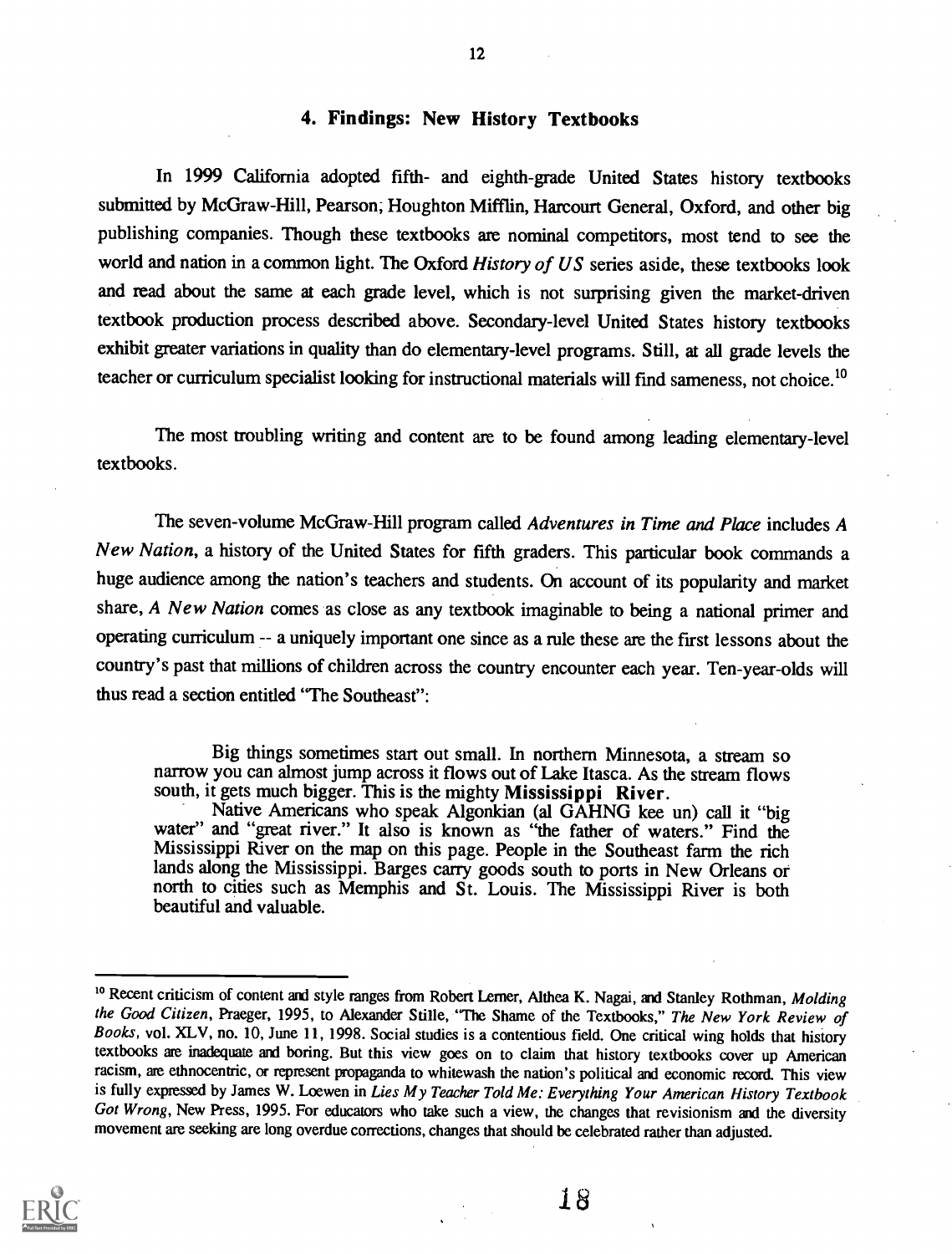A large photograph of a singing black man holding a microphone is superimposed on another photograph of barges on the Mississippi River. The illustration totally overwhelms this printed passage. The caption reads: "The Mississippi River forms the western border of the state of Mississippi, birthplace of Charley Pride and other country music singers." Why not William Faulkner or Eudora Welty? Why not the exploits of Hernando de Soto? Charley Pride's race is one reason for his prominence, but more important, perhaps, this is the same editorial impulse that features Marilyn Monroe and Elvis Presley in up-to-date social studies textbooks. To make space, textbooks exclude such majestic figures as the explorers, statesmen, and inventors who set the course of the nation. They marginalize constitutional and economic history. They mix high culture and low, apparently indifferent to any gray scale of value. Popular culture has a place in history, of course, and can help bring it to life, as shown by Frederick Lewis Allen's Only Yesterday. The problem lies in the meretricious use of popular heroes and celebrities to give textbooks appeal and glamour, some "edge." In doing so, time and again, textbooks end up cheapening and trivializing the past. They forgo what is significant, breaking the chain of historical consequence that illuminates the past and its connections to the present.

Champions of standard textbooks can point to textbook passages that are solid, interesting, and accurate, for example, when they cover applied technology. Transportation and engineering triumphs are undoubtedly significant in terms of economic history and national expansion. They are vivid technical achievements that make few demands on "cultural sensitivity." Thus McGraw-Hill's A New Nation, a textbook that fails on account of its overaccommodation to the diversity movement, states with clarity and even verve, about the Erie Canal:

Traveling by river was not always easy. However, because river travel was cheap, canoes, flat-bottomed boats, and even log rafts carried many goods and passengers down the country's rivers. Going upstream, against the current, was much harder. The steam engine solved this problem. . . .

In a ceremony on July 4th, 1817, [DeWitt] Clinton broke ground on the Erie Canal. Local farmers were hired to dig, but there weren't enough of them. So European immigrants were hired, too.

Lake Erie is 565 feet higher than the Hudson River. To solve this problem, the workers built canal locks. A canal lock is like a water elevator that moves boats up and down. . . .

In 1825, after eight years of hard work, the Erie Canal was finally finished. Cannons roared and people cheered as Clinton sailed into New York Harbor from Lake Erie. "They have built the longest canal in the world in the least time, with the least experience, for the least money, and to the greatest public benefit," reported one newspaper in Buffalo, New York.

Before the canal was built, shipping goods between Buffalo and New York City took 20 days and cost \$100 a ton. The Erie Canal brought the price down to \$10 a ton and cut travel time to eight days. This helped increase trade between the East and the West.

 $\mathcal{L}$ 



 $13<sup>2</sup>$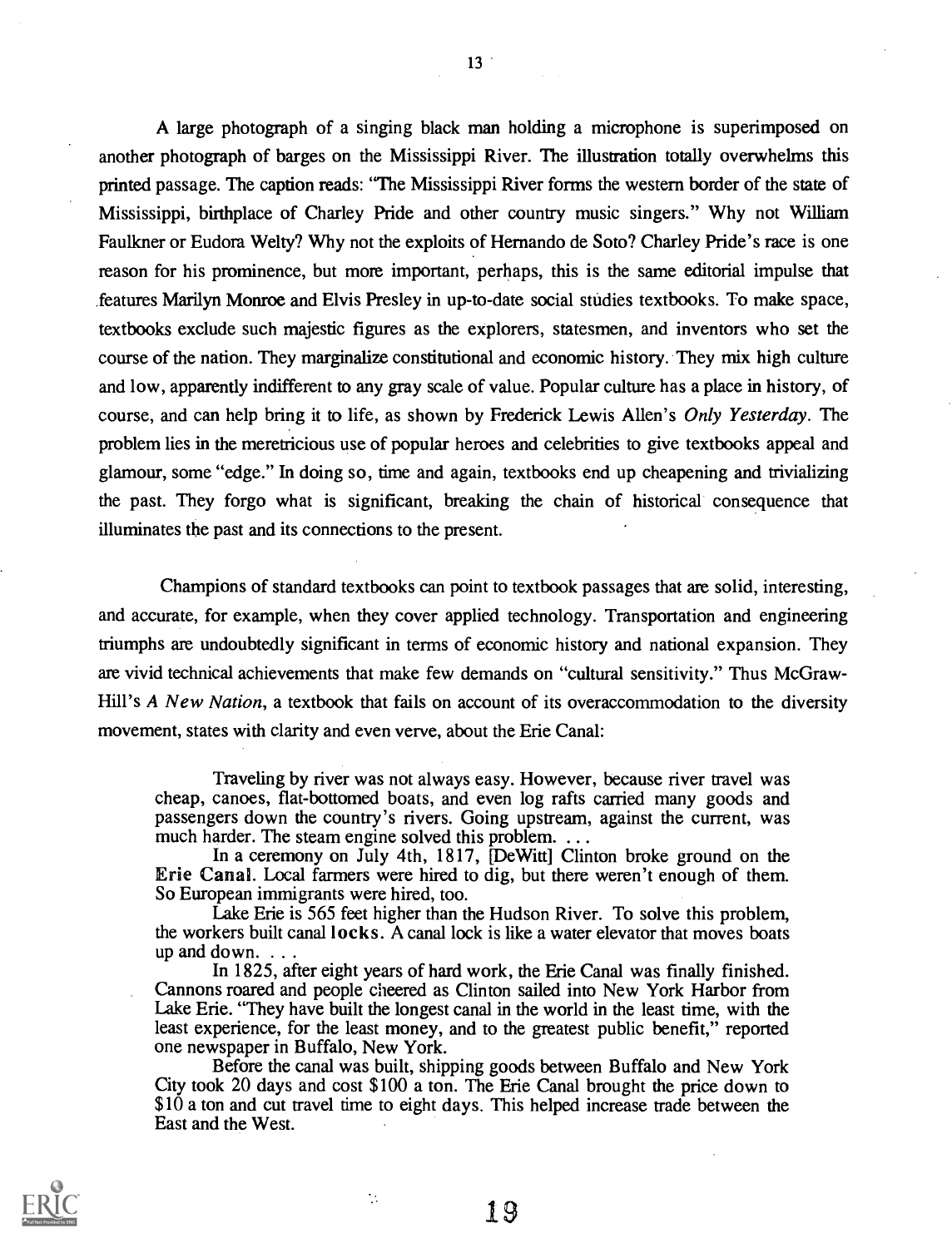But sharp writing is an exception to the rule. The maverick ten-volume American history series some two-thousand pages in length, written by Joy Hakim and published by Oxford University Press, is called *History of US*. These books, originally designed for elementary schools and libraries, are a hybrid: they blur the line between trade and educational publishing, social studies and language arts, and elementary and middle-grade instruction. Because of the unwieldy size, teachers select a limited number of the volumes, often as a supplement to a textbook. The series provides an appealing alternative for educators who reject standard social studies programs and who endorse story-based history for younger students.

The Oxford series succeeds as narrative history. It is text-centered. It is commendable in its simplicity and muted design. The story has energy and brings history to life, capturing the reader's interest, in contrast to the dead style of standard textbooks. The writing is plummy. Some readers find the style florid in places, marred by rapid changes in tense and person. The story line can be idiosyncratic. But the volumes have a strong voice and episodic richness that set them apart from conventional textbook fare. Whether dealing with Thomas Edison or Jim Crow, the books tell the tale of the nation's past in a manner different from standard textbooks, one with so many teaching advantages that the series points history textbook reform in the right direction.

The eighth-grade United States history textbooks that California adopted in 1999<sup>11</sup> prefigure publishers' submissions to the Texas United States history textbook adoption, now that the eighth-grade and eleventh-grade history textbook markets have blurred. Publishers produce books designed to serve teachers and students at two grade levels. In the next few years Texas high schools -- as well as high schools across the nation -- will probably adopt versions of these easy-reader textbooks for general use.

The most ambitious of these United States history textbooks is Glencoe's American Journey. The historian Walter A. McDougall acknowledges the book's merits: "This text will not misinform or twist students' minds, and may in fact expand their skills in many respects. Accurate, nothing inflammatory. The prestigious and uncontroversial 'authors,' Appleby, Brinkley, and

<sup>&</sup>lt;sup>11</sup> Textbooks adopted by California in 1999 include: Glencoe's American Journey; Holt's Call to Freedom; The American Nation; Herman J. Viola's Why We Remember, a textbook that has had the misfortune of appearing under three different imprints, Scott Foresman, Addison Wesley, and Prentice Hall, during and since the California adoption; and Oxford's History of US series, a narrative series originally constructed for fifth-grade use. A popular eighth-grade textbook, McDougall Littell's America's Past and Promise was not submitted on account of conflict with the Houghton Mifflin program, but it cannot be said to be more distinguished in content or style than the competition. California accommodated all major publishers and adopted all major offerings. Publishers are demanding access to increasing public funds for instructional materials, noted above. It is assumed that Sacramentobased publishers representatives exerted great pressure on the state to be non-selective and open.

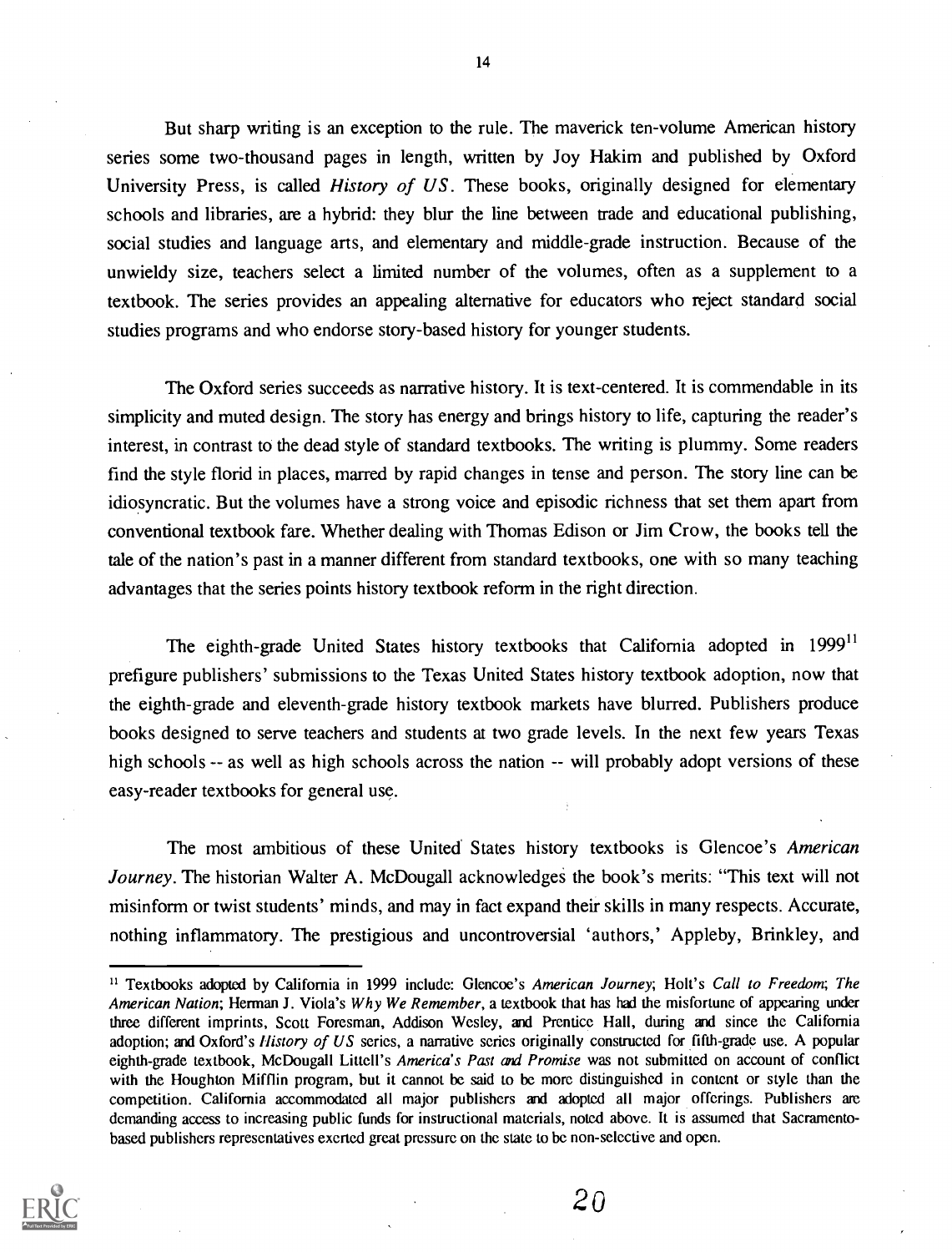McPherson, are designed to raise the 'comfort level' of state and local officials anxious to avoid criticism or contention. The central political narrative of the founding and evolution of the political institutions of the United States is present here, and the text of the Constitution reproduced. Foreign policy and wars are decently treated, as are technology and business. The book makes an effort to expand the student's general skills, including vocabulary, geography, names and dates. The text includes extensive selections from primary documents, portraits and capsule biographies of all the presidents, an atlas and gazetteer, and other reference aids."

But the chapters are surprisingly brief, once all the study aids are discounted, McDougall notes. "They are themselves divided into numerous subheads, briefer still, which are comprised in turn of even briefer paragraphs and short declarative sentences. Consider this passage: 'Thomas Edison invented moving pictures in the 1880s. The movies soon became enormously popular. Some theaters, called nickelodeons, charged 5 cents to see short films.' A feature. called Critical Thinking Skills amounts to no more than five short boxes on Understanding Cause and Effect, Distinguishing Fact from Opinion, Making Comparisons, Recognizing Bias, and Identifying the Main Idea. Some of these are pitched very low. Consider the page on Recognizing Bias: 'Cats make better pets than dogs. If you say this -- without ever having owned a dog -- then you are stating a bias."

While finding American Journey a satisfactory textbook on several counts, McDougall wondered over the text's failure to explain why things were as they were. Thus, "Colonial legislatures gave some people a voice in government. Only white men who owned property had the right to vote." Why? Was that normal at the time? Or unusual? Nothing is said. Likewise with the Enlightenment, which receives a mere ten lines, with no explanation of its various intellectual strains and their implications. Instead, we only learn that "some religious leaders feared independent thinking," as if much of the Enlightenment itself was not inspired by, or connected to, religious thinking. Likewise with Manifest Destiny. "Like many Americans, Polk saw California and New Mexico as rightfully belonging to the United States." Why? The many ideas behind Manifest Destiny are never explained. Likewise the Mormons: "In 1857 war almost broke out between the Mormons and the United States Army." Why? "The law treated women like children," the book says. How? In what ways? Again, why? These unexplained passages, McDougall concludes, are likely to result in student mystification and the sense that American Journey is stacking the identity-politics deck.

The United States history textbooks that California has adopted, including American Journey, stand in marked contrast to John A. Garraty's The Story of America, which California



15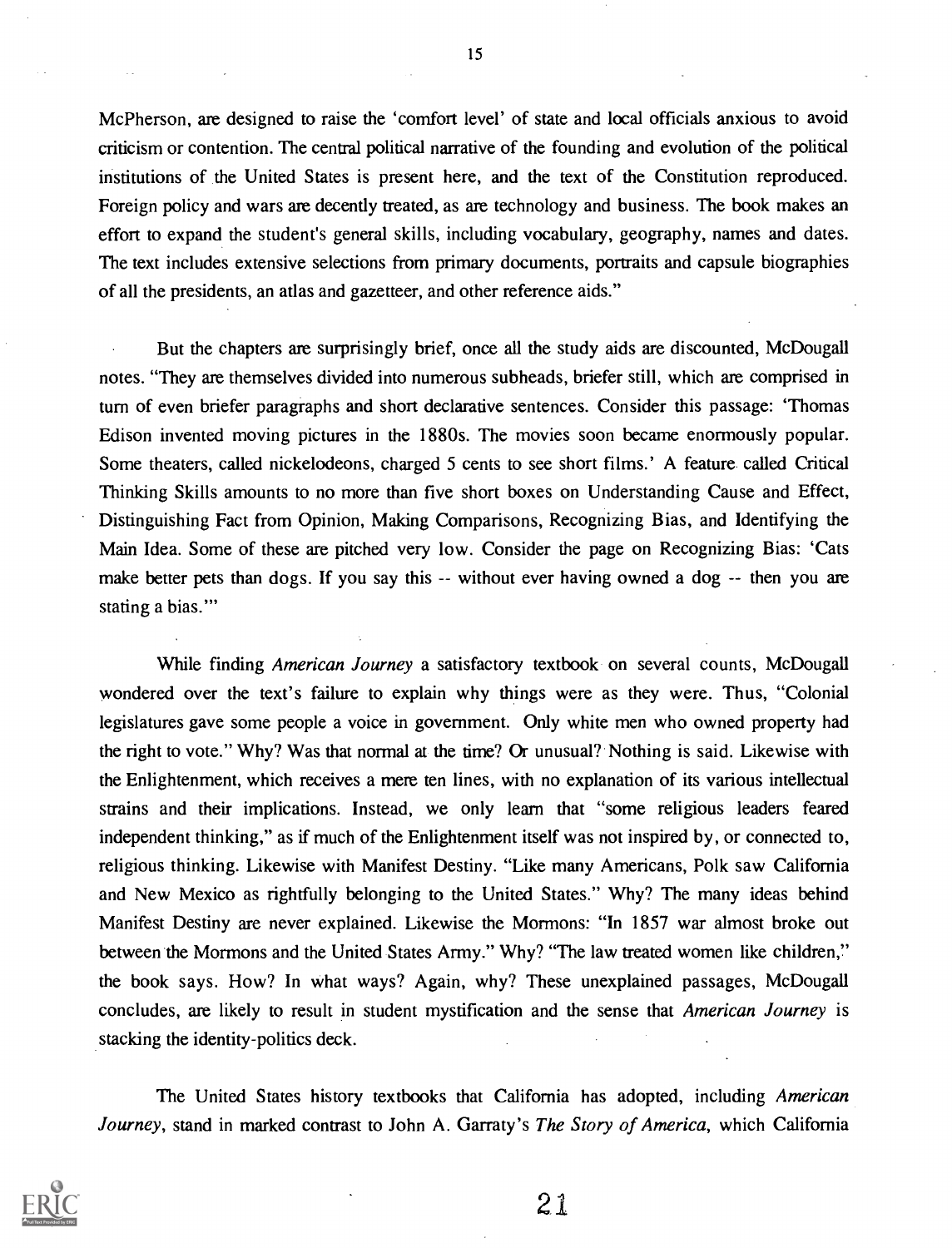approved in 1990 for able eighth graders, and which Texas adopted for general eleventh-grade use two years later. The core text on a random full page of the 1990 textbook runs some 500 words. In the 1998 textbook, an equivalent page has shrunk to 320 words. The typeface has been much enlarged and the core text shares the page with three subordinate information, review and activity boxes.

The Story of America was arguably the most versatile and literate textbook for secondarylevel students to appear on the market in the 1990s. But The Story of America was not even submitted to California or Florida in recent years. It appears to be gradually moving toward the backlist and oblivion. The publisher, Holt, Rinehart and Winston, the secondary school imprint at Harcourt Brace, instead submitted a newly developed book by Sterling Stuckey and Linda Salvucci called Call to Freedom, designed to compete with American Journey and extremely similar to it in pitch, organization, and design.

California instructor Robert Hagopian notes that practically speaking, Call to Freedom, with its year 2000 copyright, has built-in advantages over The Story of America, which was published in 1991. Students and teachers can leaf to the back of the newer text and see President Clinton's picture, read a bit about the 1994 Congressional elections, the Republicans' Contract with America, NAFTA, and the Earth Summit. That curriculum specialists insist on up-to-theminute history is part of the problem. In textbook after textbook, Call to Freedom included, as history moves toward current events, textbooks fall prey to "mentioning," the practice of briefly noting events, people and trends to provide "coverage" and "breadth." The resulting passages lack insight, viewpoint, context, and detail.

Page by page and from cover to cover, *Call to Freedom* has a strikingly different look from The Story of America. Like other eighth-grade history textbooks adopted by California, Call to Freedom is marching to many different drummers, trying to jump on as many different kinds of instructional methodology bandwagons as it can. Something for everybody. Call to Freedom breaks up the core text in unprecedented ways. Focus boxes, some of them running as much as six consecutive pages, deal with such matters as "Reading Pie Graphs," "Geography Skills," "Linking Past and Present," "Across the Curriculum," "Science and Technology," "Cultural Diversity," "Skills Workshop," and "Building Your Portfolio." Lucidity and coherence disappear in a maze of exercises and learning activities, reviewer Hagopian notes.

What text remains in Call to Freedom is broken up much more frequently than it is in The Story of America. Admittedly, each section of Call to Freedom makes some degree of sense. Each



16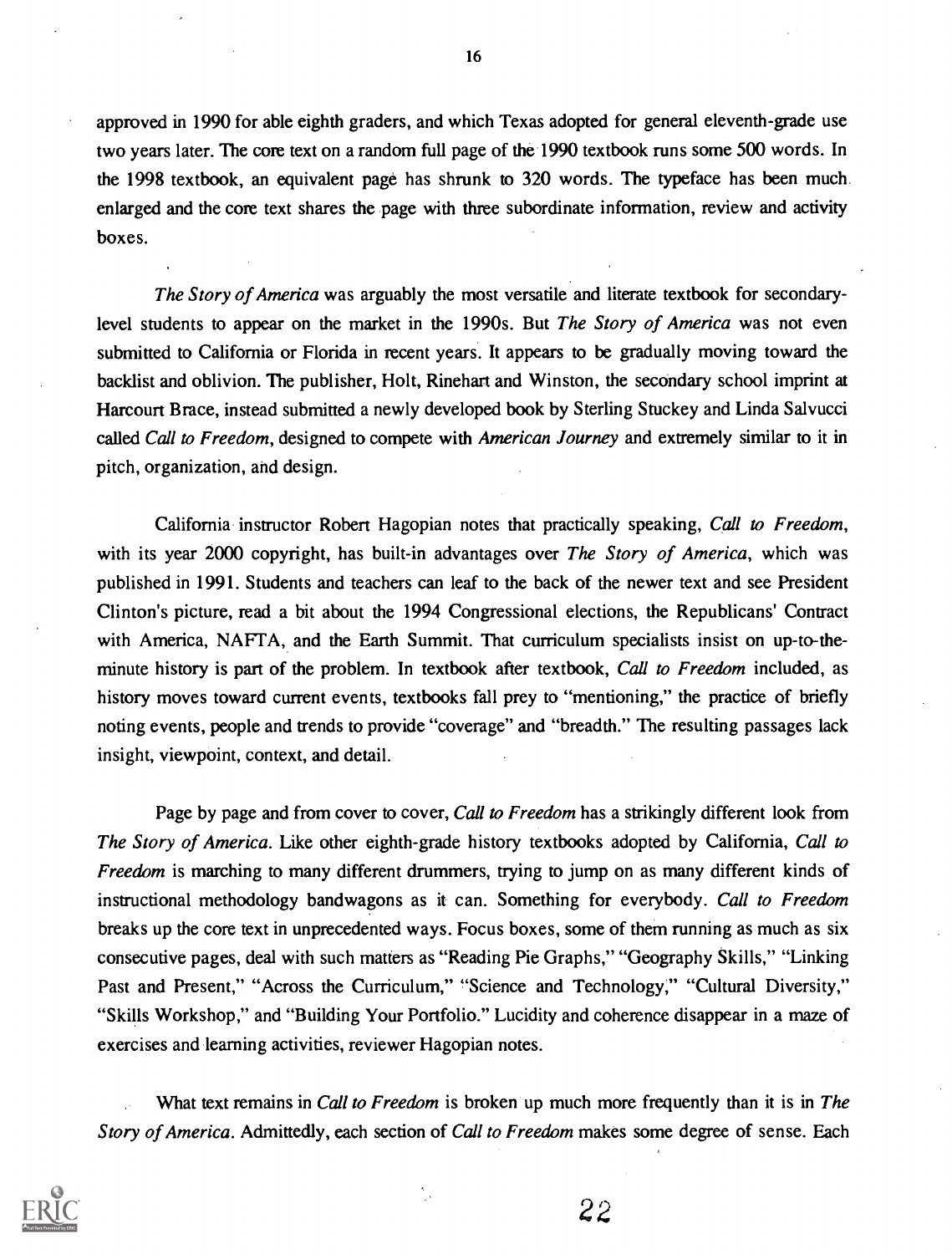conveys some amount of information. Worse eighth-grade United States history textbooks exist, notably Prentice Hall's The American Nation, authored by James West Davidson et al., which is reputedly the nation's largest selling eighth-grade United States history textbook. But Call to Freedom moves nervously from topic to topic, each marked with a heading (a gold star, redlettered heading). Reading from section to section or division to division, one has the overwhelming sense of reading about a series of separate topics. A teacher may be aware of the topics' historical and chronological connections, Hagopian concludes. But will an eighth grader sent home with a reading assignment possess sufficient contextual awareness to read between the lines and make mental jumps from topic to topic?

Of six secondary-level United States history textbooks adopted in Florida in 1998, the state listed one "traditional" textbook, Daniel Boorstin's History of the United States, a Prentice Hall book recommended repeatedly by the American Textbook Council and other reviewers since the 1980s, a book now in its sixth edition but overshadowed by the popular, newer Prentice Hall offering, Pathways to the Present. This latter volume is important because it has been very successful since its introduction before 1997. It is generally well regarded by able high school history teachers. Even its critics concede that in content Pathways to the Present outpaces textbook rivals such as Paul Boyer's The American Nation and Matthew Downey et al.'s In the Course of Human Events.<sup>12</sup>

Pathways to the Present covers political history, the American Revolution, the Civil War, the New Deal, and religion with some detail and lucidity. Still, several reviewers note that Pathways to the Present repeatedly and openly panders to groups such as women, blacks, and Native Americans. Like other high school history textbooks, the book comes alive when it encounters race and group-based oppression, framing the present in a "Continuing Social Revolution" covering the period from 1960 to 1975. Nor does it understand the gravity of the Cold War and Soviet world challenge after 1945.

Pathways to the Present does not differ much from another new and very popular high school history textbook, McDougal Littell's The Americans, has many similarities to Pathways to the Present. It is a makeover of the old Winthrop D. Jordan edition overseen by the radical anthropologist J. Jorge Klor de Alva. The Americans's contributors include such respected

<sup>&</sup>lt;sup>12</sup> See Gilbert T. Sewall, "Triumph of Textbook Trendiness," The Wall Street Journal, March 1, 1994, a review of Paul Boyer's Todd and Curti's The American Nation; Walter A. McDougall, "The First Fruits of the History Standards," Footnotes, Foreign Policy Research Institute, May 1997, a review of Matthew Downey et al., In the Course of Human Events.



17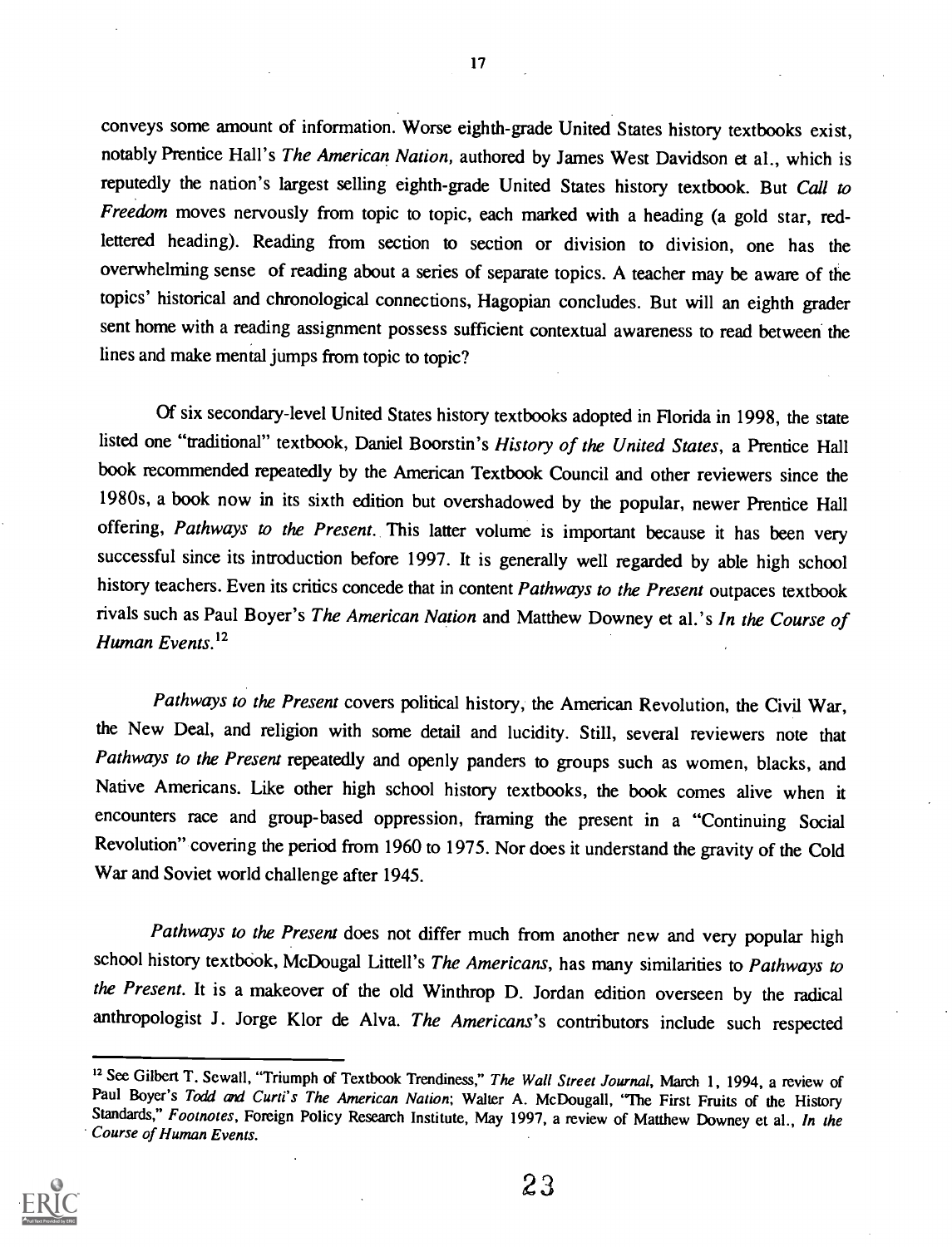historians as Joseph Kett and Jack Rakove; Miriam Greenblatt is a central staff writer. The book advertises a special Multicultural Advisory Board. As with other leading history textbooks, multiculturalism is the interpretive armature of the volume. In many places The Americans incorporates fresh scholarship and topical content. It is sophisticated revisionism.

The nation's history during the last seventy-five years, which takes up over forty percent of The Americans, is the most open to criticism. The Twenties, for example, features the history of Route 66 and flagpole sitting; Al Capone, Aimee Semple McPherson, and George Gershwin. One section on the Harlem Renaissance features Claude McKay, Langston Hughes, Zora Neale Hurston, Paul Robeson, Louis Armstrong, Duke Ellington, and Bessie Smith. Another showcases the Twenties Woman. But Andrew Mellon and Herbert Hoover, isolationism and geopolitics, revolutions in communications and electricity, medicine and transportation, speculation in real estate and securities, the Crash of 1929 -- all are shortchanged in the textbook.

In postwar America, The Americans stresses the emergence of the teenager, the other America, the struggle for black freedom. As in other United States history textbooks, "the fight for rights continues." As is customary in the new generation of textbooks, the book dwells on migrant workers, feminists, Woodstock, and other stock revisionist icons. Nearly missing is the Cold War, which in a headline quotation is likened to two scorpions in a bottle by the persecuted scientist Robert J. Oppenheimer. The subject is dispensed with in less than thirty pages, a good part of which is devoted to the Cold War at home and the McCarthy "witch hunt." Clichés abound about the so-called Organization Man and suburban conformity. The book features "smell-ovision" and "three-dimensional" movies, the stuff of legend, meaningless to the 1950s, except as what Daniel Boorstin long ago called pseudo-events.

From Gone With The Wind to the popularity of science fiction in the 1950s, media receive a huge amount of attention. According to The Americans, "Television in the 1950s portrayed an idealized white America. For the most part, it omitted references to poverty, diversity, and contemporary conflicts, such as the struggle of the Civil Rights Movement against racial discrimination."

How wrong, given the fact that television news brought the nation Little Rock and the first stirrings of the civil rights movement. This statement appears on the same page that features a luscious photograph of wildcatter Jett Rink (James Dean) in the 1956 movie Giant, the panoramic story of class conflict and social justice set against the Texas oil industry from the 1920s to the 1950s.

÷γ



18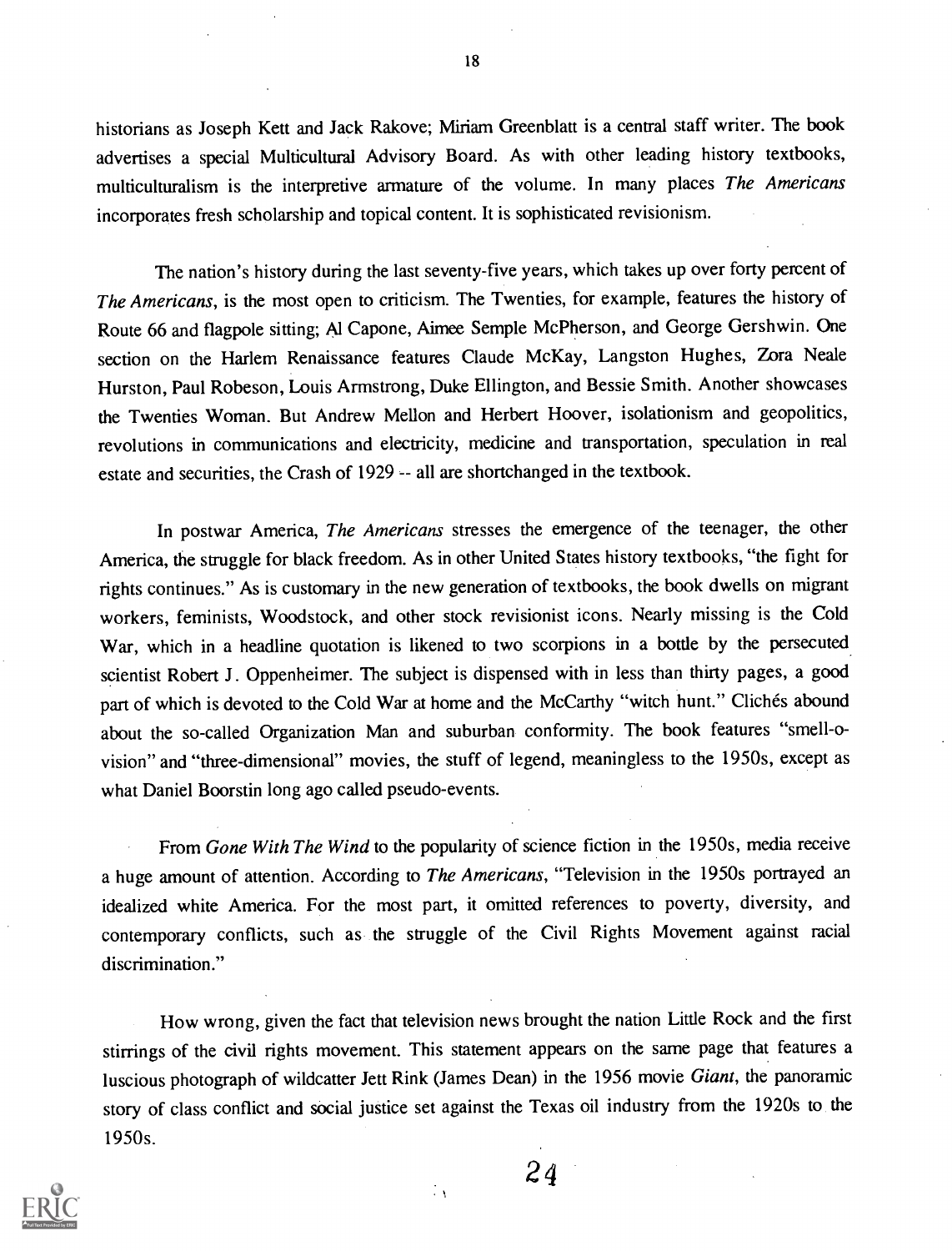Prentice Hall's World History: Connections to Today is yet another important high school textbook, first, because it is the successor volume to Burton F. Beers's Patterns of Civilization, widely regarded the best World history textbook of its era. Published in 1983, the Beers book was available in later editions until 1996. Second, some capable teachers contend that World History: Connections to Today is the best high school World history textbook currently available to them.

The book makes true to its title, lapsing into presentism and the most banal of comparisons between then and now. In *Connections to Today*, students link "The Hero" past and present by comparing Odysseus with Indiana Jones; "Hairstyles" in ancient Rome with the Beehive; "Going Shopping" in Muslim Baghdad and an indoor suburban mall. But this is only one unsatisfactory aspect of the book, according to historian Paul Gagnon of Boston University.

Gagnon laments the passing of the Beers book and the larger, lesser product that has replaced it: "In contrast to Professor Beers' World History: Patterns of Civilization, which was only 800 pages, with its limited features and whole pages of clean, well-spaced print, the best text of its period, a book to be read, respecting the minds of students and the competence of teachers, the new book imagines an impatient, study-allergic, trivia-soaked audience unable to focus for more than an instant, teachers so weak in both history and pedagogy that they need a never-ending flood of indiscriminate hints and hooks, ranging from the marginally useful to the fatuous." World History: Connections to Today is divided into eight units containing thirty-seven chapters which in turn contain 162 sections. The intent of this product: to capture markets by giving something to all teachers of whatever pedagogical enthusiasm and all students at whatever level of ability. Quite apart from the lapsed historical narrative, a deluge of boxes, sidebars, questions, exercises, analyses, chores for "research" and writing, and sundry "activities" is overwhelming, Gagnon notes. "The average page resembles a garish and over-crowded website," he declares.

Eight two-page items are called You Decide: Exploring Global. Issues, one at the end of each unit. Thirty-seven half-pages called Parallels through Time, one in each chapter, and thirtyseven vignettes called Up Close, supposedly offer in-depth treatments of people and events. Each of the thirty-seven chapters close with two pages including Skills for Success and questions/activities under Critical Thinking; Analyzing Primary Sources; For Your Portfolio (writing assignments); Analyzing Tables; Internet Activity. There are thirty-seven Art History exercises and eight excerpts from World Literature. There are small Global Connection boxes in each chapter and similar boxes for Issues of the Day. There. are 162 end-of-section reviews, each with questions that supposedly require Critical Thinking and an Activity, which by itself would take a full day of classwork.



19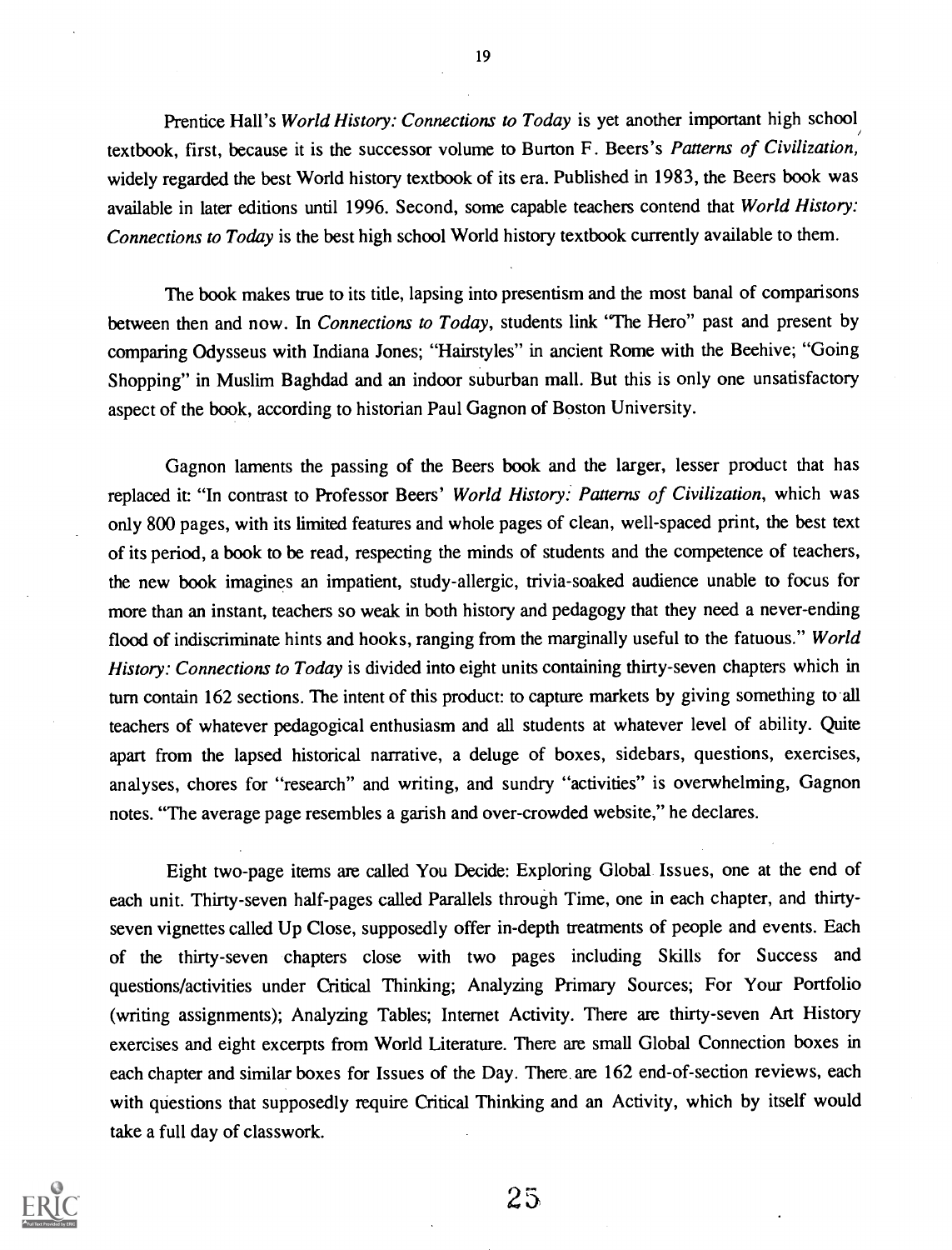For schools wanting "theme-centered" social studies, the introduction offers the Big Picture: Focus on Themes, with a page for each of nine themes, mildly revised from the National Council for Social Studies standards: Continuity and Change; Geography and History; Political and Social Systems; Religious and Value Systems; Economics and Technology; Diversity; Impact of the Individual; Global Interaction; Art and Literature. Each theme has a start-up Activity: "Interview a parent or any other older acquaintance" to find three changes in the last twenty-five years; for Political and Social Systems, "Draw a political cartoon." The "theme" notion is elaborated under most of hundreds of photos, by questions ostensibly related to each theme, but often pulling students away from the accompanying narrative. So, under a photo of a mummified Egyptian cat, we find the bold-faced theme "Continuity and Change" and a question: "Can you think of any interesting beliefs that some people have about cats today?"

Do textbook buyers want "issues-oriented" courses? World History: Connections to Today includes thirty-seven boxes called "Issues for Today." Some appear aimed at fifth graders: "Farming technology transformed the lives of Neolithic people. How does technology change the way that people meet their basic need for food?" Others ask questions for which the text could provide answers but fails to, such as in the accompanying chapter on the Russian Revolution: "Why is it often difficult to establish democracy in a country without a tradition of democratic government?" Still others ask questions that could be answered only in the most abstract, wishful terms or in detailed case studies in depth: "When should the world community intercede in local conflicts to promote peace?"

Gagnon concludes that some of World History: Connections to Today's exercises actually impede student understanding of history, politics, economics, and society, or they encourage students to think they understand what they cannot possibly understand from the material in front of them. The exercises titled "You Decide" provide six or seven one-sentence comments uttered from ancient to modern times, pulled out of context, on "global issues."

One example: "Is War Ever Justified?" Students are to answer questions on observations about war from the ancient Chinese warrior Sun Tzu, the Aztecs, Catherine the Great, Jose Marti, Gandhi, and a member of Another Mother Against War, followed by an Activity in which they "investigate" other points of view, finally expressing the viewpoint they "agree with most" in their own ways, which may be "an essay, a cartoon, a poem, a drawing or painting, a song, a skit, a video, or some other way." Elsewhere, students are supposed to follow the same steps to "decide" such issues as "Is Technology a Blessing or Curse?" and "Does Diversity Strength or Weaken a Society?"



20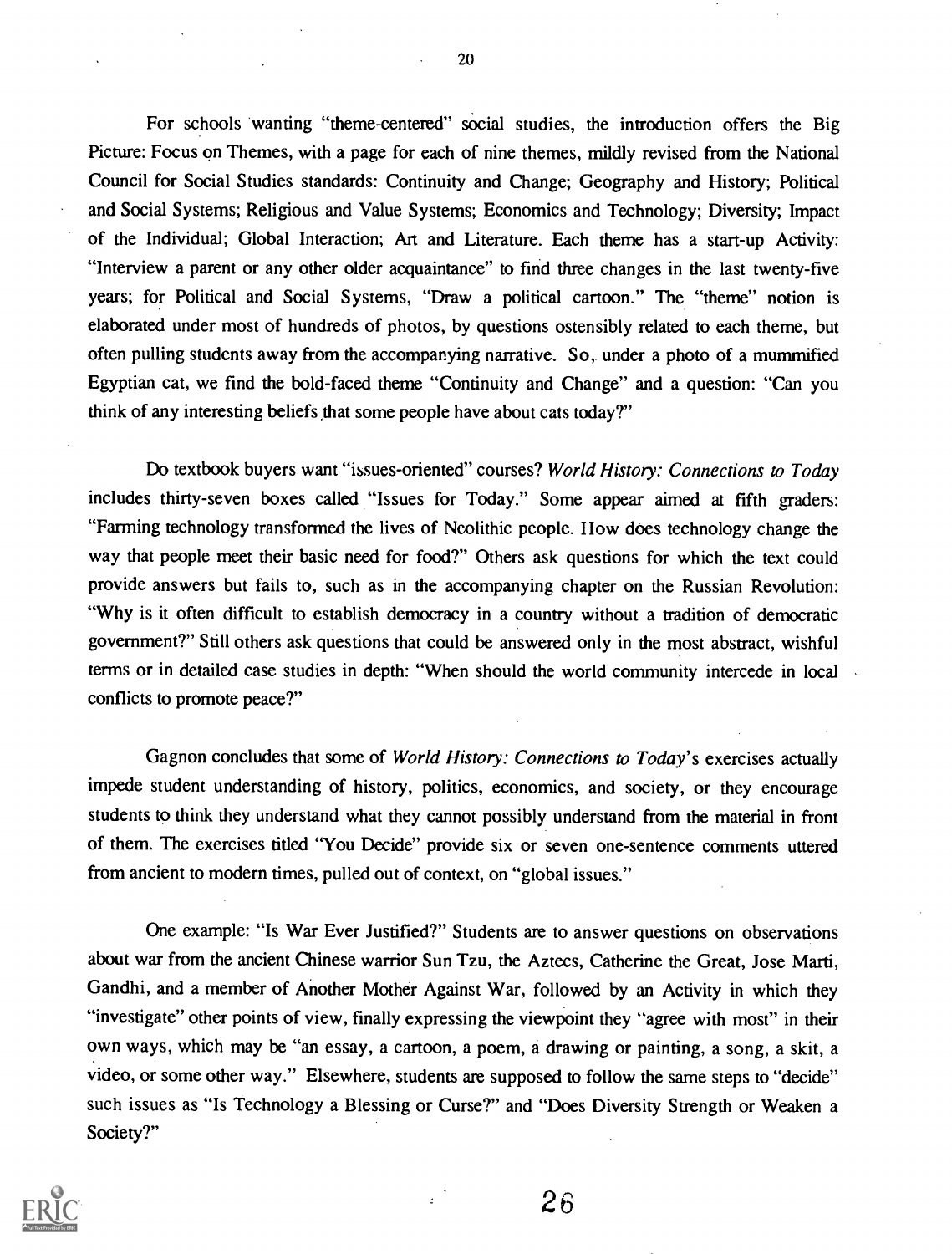World History: Connections to Today is weakest on ideas, Gagnon notes, particularly religious and political ideas, and on the political history needed to explain so many turning-points in the human struggle for peace, justice, and limited government. Greek political ideas are barely skimmed. Aristotle's plea for reason and moderation is not linked to politics, nor to Greek classicism. The ideas of Judaism and Christianity get much less space than those of Buddhism and Islam, barely a page on Judaism and twenty-five lines on Jesus's "message." This giant text finds room for only four of the Ten Commandments. Missing is the Judaic-Christian principle of direct individual responsibility to God, at the root of Western ideas of universal human equality and the need for freedom to make moral choices. Missing is belief in the amelioration of human life and the believer's duty to work for it. The sacred texts of other religions are described, but not the content of the Gospels, except for six lines from the Sermon on the Mount and Jesus's remark, out of context: "If anyone hits you on one cheek, let him hit the other one, too."

In casting recent history, the book fails repeatedly. Particularly disturbing is the iconic treatment of controversial figures such as Nobel Prize-winning Guatemalan political activist Rigoberta Menchu and Brazilian eco-martyr Chico Mendes, its brief and murky mention of genocide in Rwanda, and its failure to capture the geopolitical significance of the Soviet Union's fall in 1989.

Given these and many other lapses in pedagogy and content, educators should consider another World history textbook that is strong by comparison: Glencoe's World History: The Human Experience, a book that evolves surprisingly from the abysmal classic, Global Insights. This World history may fail in spots, such as the role of women in Islamic culture. After all, the Council for Islamic Education had a hand in its production. But overall the book is cleanly designed and rich in information. The contributions of the National Geographic Society do enrich the book. From Classical Antiquity to the French Revolution, Confucianism to the emergence of modern Japan, World History: The Human Experience reflects generic textbook problems, notably "mentioning" and overcompression, but it stands above the confused and overstuffed volumes typical in World history textbooks today.

#### Diversity Resplendent

The problem is the new generation of mass-market history textbooks keeps pace in rewriting to meet the thematic demands of multicultural educators. The effort on the part of mainstream publishers to accommodate these demands is not new. More than a decade ago, Houghton Mifflin's fifth-grade history textbook, America Will Be, came under attack as "culture-



21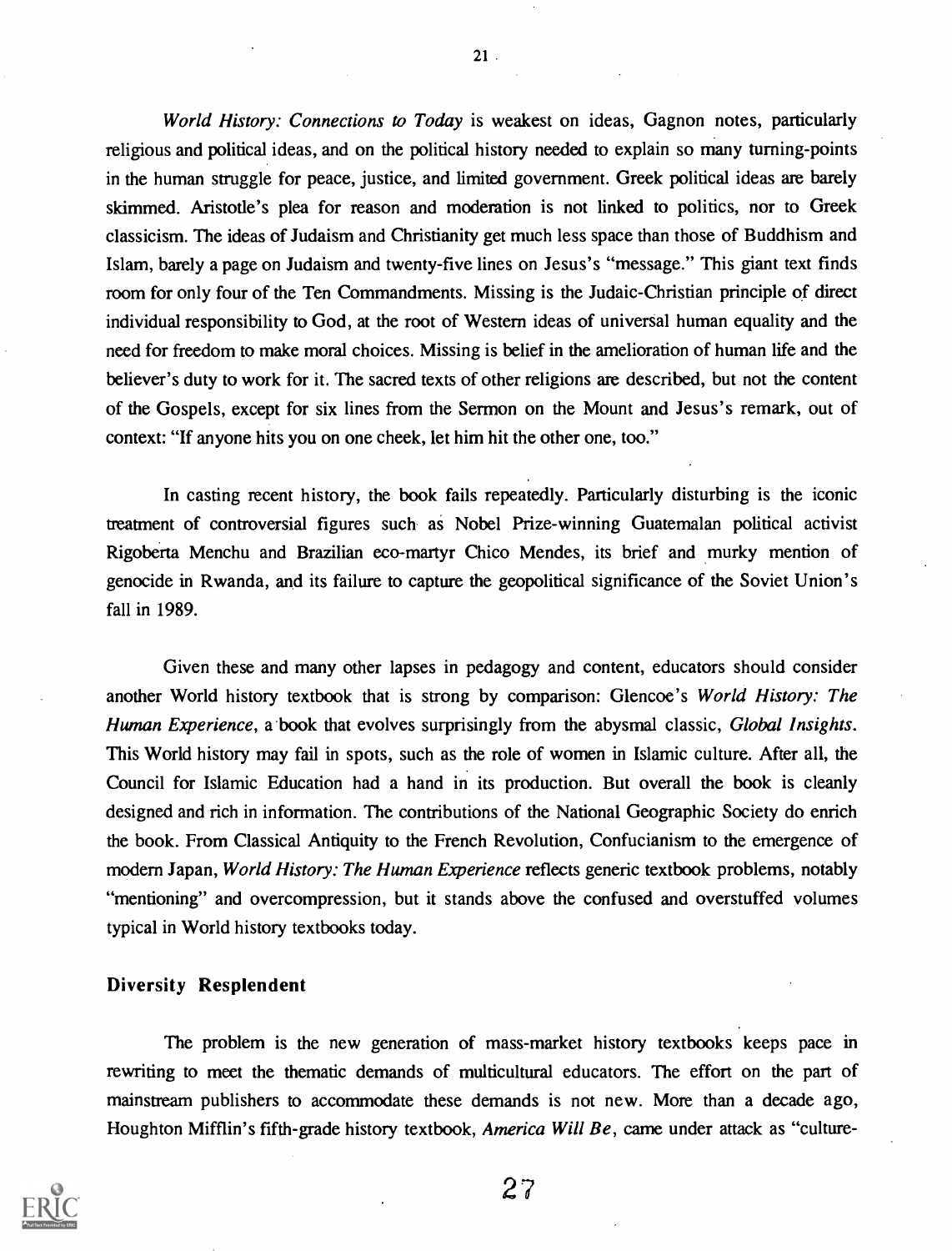bound," even though, for example, it had dropped Nathan Hale, Benedict Arnold, Betsy Ross, and John Paul Jones as iconic figures in the drama of the Revolutionary War. Replacements included Crispus Attucks, Abigail Adams, and Benjamin Banneker. The final chapter, "Keeping America's Promise" featured Chief Joseph, Helen Keller, W.E.B. Du Bois, and Susan B. Anthony. It was devoted to "understanding how Americans make the dream of freedom and equality come true."

But this did not slake the revisionist appetite in California, or demands in other states, including. Georgia, which rejected the 1990 edition of the widely respected Holt, Rinehart and Winston textbook, Triumph of the American Nation, by Paul Todd and Merle Curti, mainly for being out of step with multiculturalism.

What is the perfect balance, the ultimate equilibrium? It is worth aspiring to a happy medium where the Founders and Great Men receive due credit for their accomplishments, leaving room to acknowledge these minorities' contributions, even when those contributions throw unfavorable light on the Great Men. But the diversity movement ascendant during the 1990s sometimes gives the impression of having greater ambitions, which include civic re-education according to progressive principles of social justice. Multiculturalism gives every indication of seeking to alter the basic way in which children see the past.

Historians C. Vann Woodward and Arnaldo Momigliano remarked early on the origins and ends of revisionism: Woodward examined revisionism's propensity to turn American myths of innocence upside down; Momigliano puzzled over the stitching of history to ideology and causes. As Clifford Orwin has noted more recently, what came to be known as multiculturalism in the 1990s was part of a disturbing, broader cultural break with the liberal ideal of the last fifty years, introducing (or reintroducing) race as a foundation of civic and cultural identity. United States history became a captive of identity politics and historians on the make. The time had come to redistribute the nation's historical capital, historian Gary B. Nash of UCLA said in 1992, soon before the publication of national history standards, of which he was the chief architect. This was a view shared ardently by many senior historians and the American Historical Association leadership. $^{13}$ 

<sup>&</sup>lt;sup>13</sup> C. Vann Woodward, "The Fall of the American Adam," Bulletin of the American Academy of Arts and Sciences, November 1981, reprinted in *The Future of the Past*, Oxford, 1989; Arnaldo Momigliano, "History in an Age of Ideologies," The American Scholar; vol. 51, no. 3, Autumn 1982; Clifford Orwin, "Pericles and 'Big Bill' Thompson, The National Interest, no. 55, Spring 1999; Gary B. Nash, commenting on a paper to the Working Group on Multicultural Education gathered under the auspices of the Institute for Philosophy and Public Policy, University of Maryland, in 1991 and 1992.



28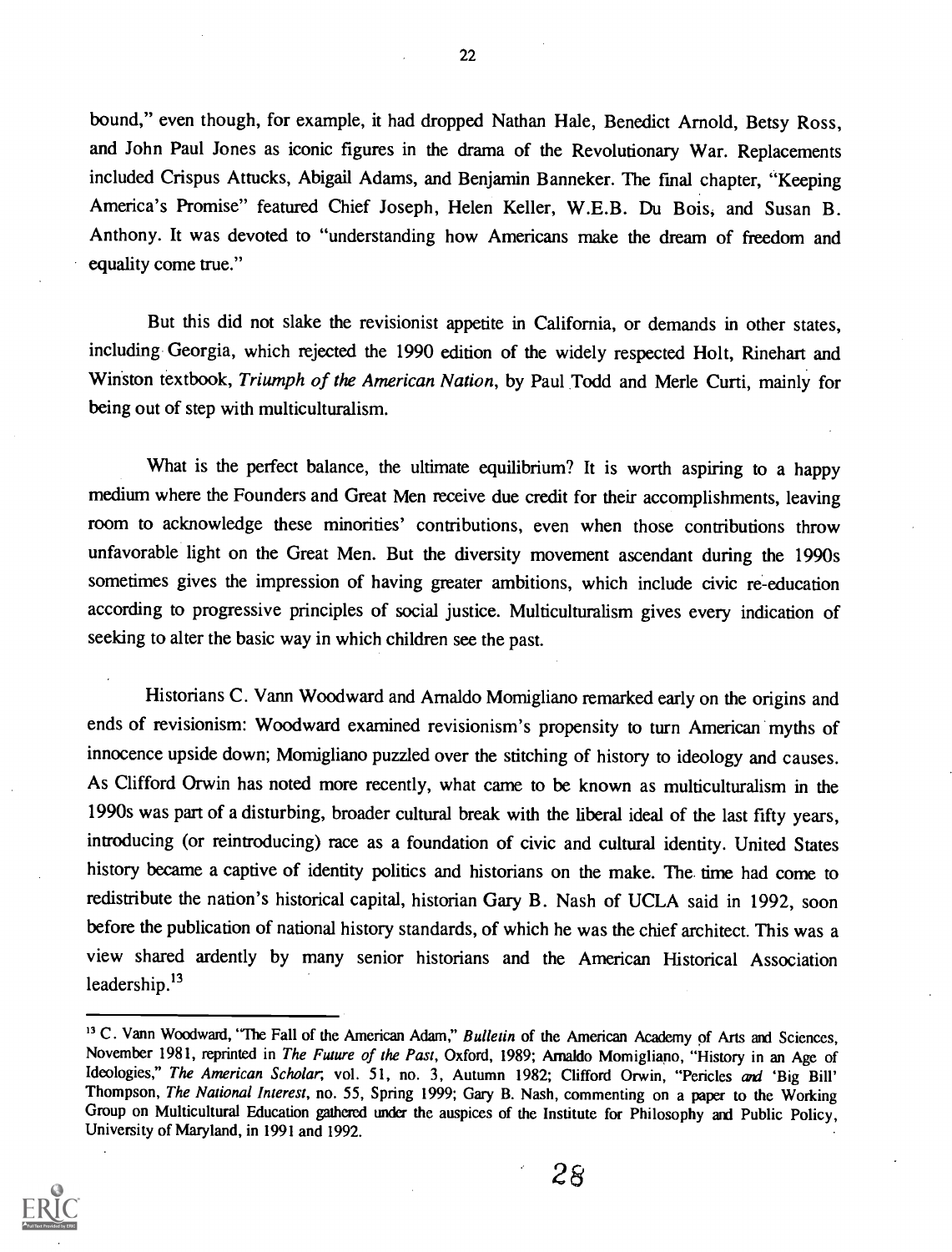National history standards developed in 1993 and 1994 provided outlines and thematic cues for social studies publishers involved in textbook content revision. These standards ratified historical content and themes that social studies editors had been incorporating into textbooks for longer than a decade, changes often being made under activist pressure. But content makeovers had occurred unbeknownst to most people except textbook publishers, curriculum specialists, and political activists (which is the main reason they were greeted with such public alarm and condemnation in the Senate in 1995). The historian Gordon S . Wood of Brown University said of these history wars of the early and middle nineties: "So what might seem to be a petty academic debate about the nature of historical writing in fact has momentous implications for the kind of nation that we Americans want to be."<sup>14</sup>

Content trends of the last five years originate in editorial initiatives dating from the 1980s. Gary B. Nash's American Odyssey, a high-school textbook adopted by Texas in 1992, was an early example of partisan teaching materials coming into United States history and the classroom. With the appearance of the 1994 edition of Todd and Curti's The American Nation,<sup>15</sup> a structural makeover of the nation's largest-selling high-school history textbook overseen by Paul Boyer, a politically engaged historian at the University of Wisconsin, high-school history textbooks started to turn sharply to the historiographic left.

Todd and Curti's The American Nation was a bellwether. Not only did Todd and Curti's The American Nation completely redo American history in line with modish subject matter and interpretations. It cut the text and tarted up the package, making the new edition trendy and dumbed-down at once. Boyer's name on the cover of the latest edition confirms that the content of the book bears no common authorship whatever with the former Todd and Curti books, from The Rise of the American Nation (1961) to Triumph of the American Nation (1990).

In preparing new social studies materials for all grade levels, editors have moved diversity lessons to front and center, at risk to accuracy and student interest. These changes are not merely a matter of degree or imbalance, a pendulum that has swung a little too far. In some textbooks --McGraw-Hill's A New Nation at the elementary level or both Holt, Rinehart and Prentice Hall's The American Nation at the secondary level, for example -- the distortions are gross and systematic.

ىق.

<sup>&</sup>lt;sup>15</sup> The names of the textbook's former authors were retained as a selling point in the 1994 edition, written by Paul Boyer. In the current edition, the names of Paul Todd and Merle Curti have been removed. Two identically named textbooks, The American Nation, one authored by Paul Boyer and the other by James West Davidson, now exist, the first published by Holt, Rinehart and the second by Prentice Hall.



29

<sup>&</sup>lt;sup>14</sup> Gordon S. Wood, "The Losable Past," The New Republic, November 7, 1994.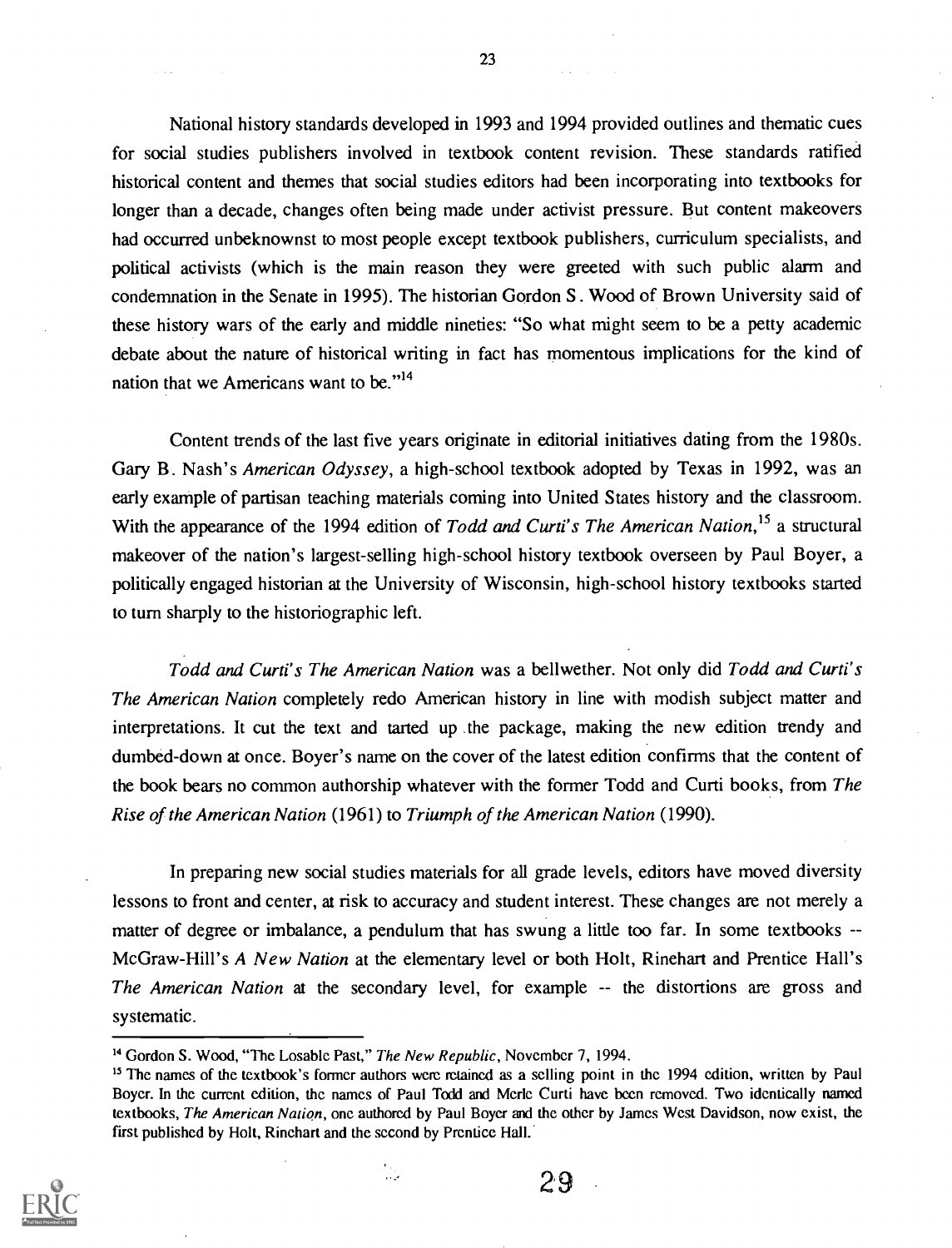The old master narratives in yesteryear's textbooks -- faith in progress and patriotic pride - have vanished, too rosy and innocent in view. What has replaced them is too often a nation that has repeatedly fallen short of its ideals, led by a patriarchy that deserves censure for its past treatment of female, non-white, and Native Americans, for trade in black human labor, and for its exploitation of the wilderness landscape and of immigrants. Young readers will encounter minority heroism and suffering. They may learn about a nation's shameful past, learning about events in such a way as to undercut civic confidence and trust. They may hear lurid tales of Western rapacity, genocide and cruelty. They may learn to despise American planters, frontiersmen, intellectuals, and businessmen. They may conclude, with the Middle Passage, that the nation's record is indelibly tainted from the start.

The new history textbooks are helping to erase -- if not national memory -- then juvenile appreciation of the nation's achievements. Many of them are assaulting Western civilization's integrity, record, and character. They are also propagating a strange new master narrative involving feminism and civil rights. Injustices begin long ago and far away. In Houghton Mifflin's To See  $a$ World, a World history textbook designed for sixth- to eighth-grade use, children read:

Unlike the Renaissance man, the Renaissance woman was not encouraged to develop her abilities. One male writer [Castiglione, The Book of the Courtier, 1528] gave Renaissance women this advice:

"It does not befit [suit] women to handle weapons, to ride, to play tennis, to wrestle, and to do many other things that befit men. . ."

Some Renaissance women ignored this advice. Some became writers or artists. Others became skilled workers or shop owners. A few held political power.

In this chapter on the Renaissance, children meet Isabella D'Este and Christine de Pizan, who together merit about the same amount of space in the book as Nicolaus Copernicus. As inclusion takes place, of course, editors must renounce older historical figures and subjects. The history of science in general does not fare well in the makeover. Galileo, for example, is simply absent. In To See a World, coverage of European history has been radically cut, supplanted by African, Caribbean, and Latin American studies. The 700-page book wraps up the period from the so-called Columbian Exchange to the Industrial Revolution in six pages. Ancient Rome, Greece, and Early Christianity together merit a mere thirty pages. Twentieth-century Europe, including Russia and the Soviet Union to the end of the Cold War, is given a total of twenty pages. In To See a World the Enlightenment is missing entirely. So what, an educator might say. Sixth and seventh graders may not be ready for Voltaire or Rousseau. But there is no mention of the French Revolution, the United States Constitution, or the liberal tradition of the nineteenth century either.



24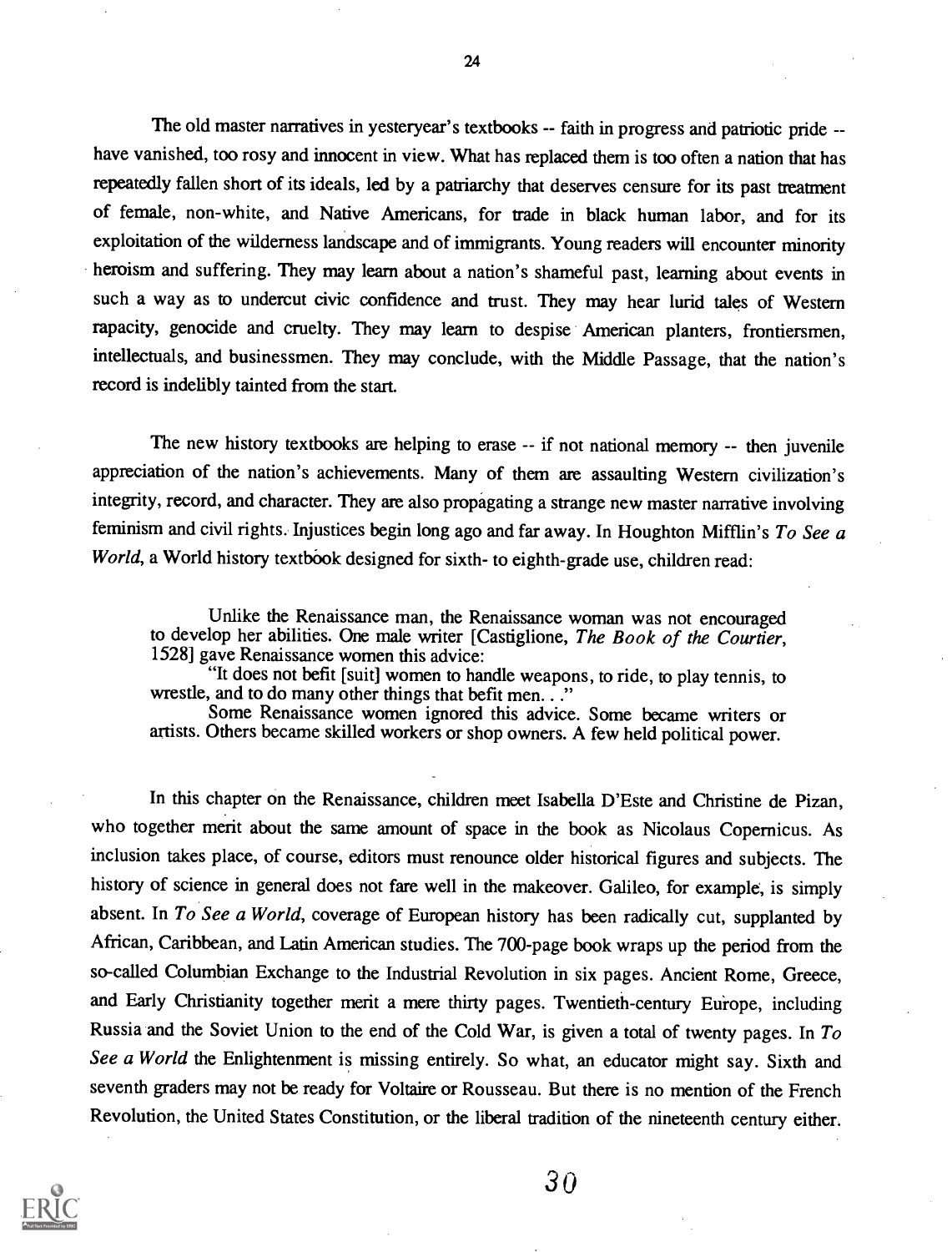The United States is reinvented as a "land of diversity" and "a nation of many peoples." What remains solely of America's civic being is the immigrant experience, and in keeping with its view of the American past, the book stresses hardships late nineteenth- and early twentieth-century migrants faced in a hard-hearted land. In To See a World's round-up chapter on North America, entitled "For the Good of All," the American vision is vested in the African American "freedom struggles" that "helped open the door for all minorities and women." The chapter includes a special section on identifying gender stereotypes -- ridiculous or evil, you decide -- and education's value, presumably, in breaking these stereotypes.

Why do teachers and students encounter these gross invasions on truth? Why do publishers permit them?

Educational publishers are no longer confident about how to represent the nation, its civic ideals, or the world. They are not interested in deciding how. They'll leave content to standards committees and focus groups. But they are deeply interested in selling instructional materials, and after the history wars of the 1990s, they are warier than ever of content disputes.

Publishers must continue to respond to what the big adoption states want. Thus the diversity movement is transforming the content of history textbooks used in elementary and high schools, and not only in history. Group identity and proportionalism are overriding editorial issues in educational publishing today. Textbooks and other instructional materials must comply with explicit diversity regulations in California and other powerful states. When textbooks undergo state review, representation is what is being reviewed. Group-based rifts now occur across the curriculum, as demonstrated by November 1999 diversity resolutions of the National Council of Teachers of English,<sup>16</sup> and are divisive even in the once pacific subject of mathematics.<sup>17</sup>

History textbook publishing attracts a full complement of organized groups that want favorable and prominent treatment, potentially slighting or antagonizing another group. Activists have strong opinions and unyielding views. They typically feel slighted or underrepresented in

 $\eta_1+\ldots$ 



25

<sup>&</sup>lt;sup>16</sup> A 1999 NCTE resolution condemns standard curriculum content because it tends to "reproduce the dominant culture rather than questioning and transforming it." It asked the nation's language teachers to: "take proactive measures to enable its members, the larger profession of English language arts teachers, and community and political leaders to resist racism, sexism, homophobia, Eurocentrism, the privileging of English, economic injustice, and other forms of domination," and "proactively re-examine the relation of dominant forms of language, knowledge and culture to the democratization of expression, articulation, and access." Sandra Stotsky's Losing Our Language, Free Press, 1999, contains penetrating descriptions of curriculum changes in language arts and literature.

<sup>&</sup>lt;sup>17</sup> See Martin Gardner, "The New Math Wars," The New York Review of Books, vol. XLV, no. 14, September 24, 1998.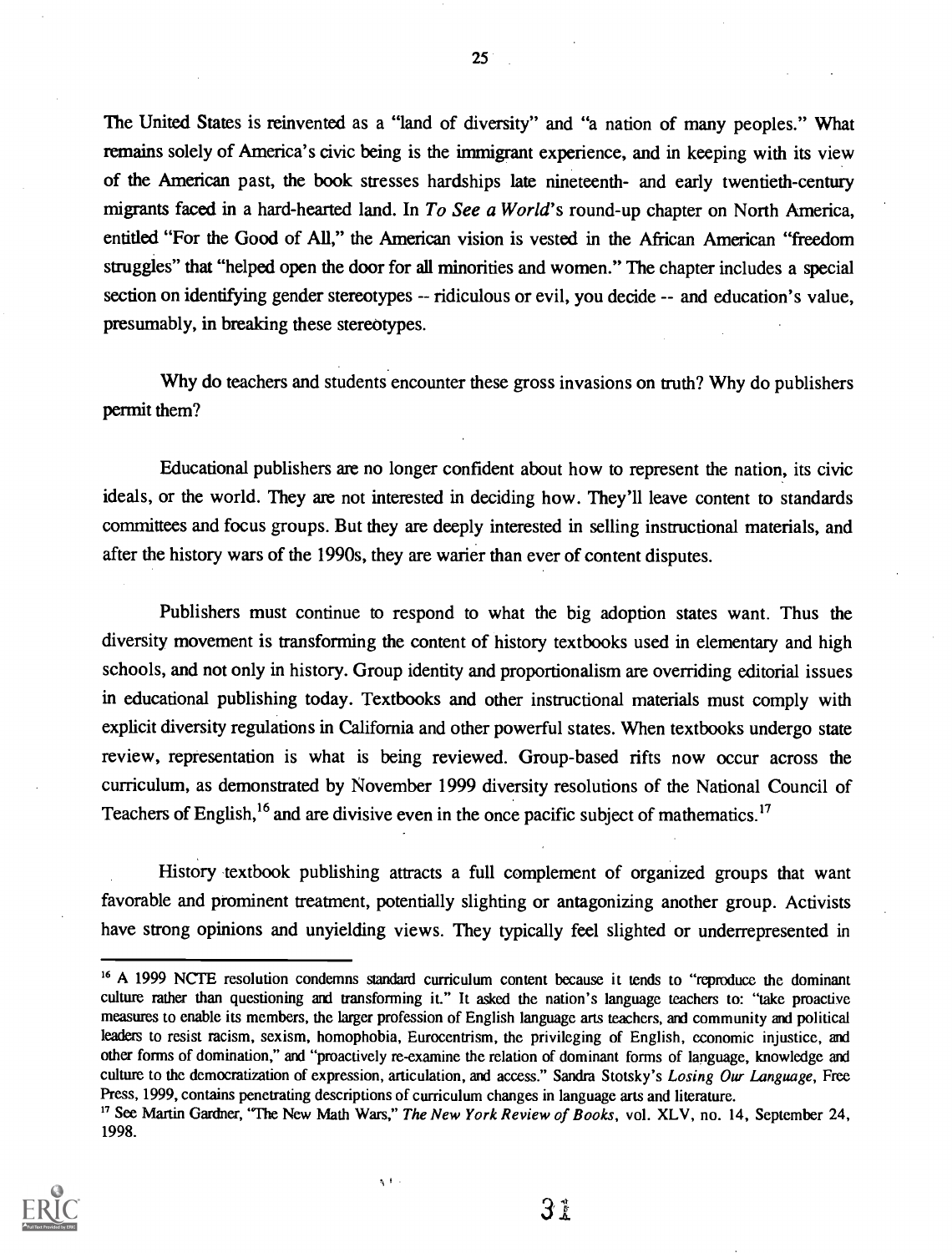historical scholarship. They exhibit strong group identity and feeling. They are typically unhappy with court decisions, with elections, with distribution of national income, with secular trends, or with one or another formation of social injustice. They are drawn to textbook revision, wanting to obtain some kind of reparation, advance an agenda, and act out in a public forum their quest for self-esteem and justice. Catering to vocal interest groups has an ugly and lengthening history in educational publishing. Editors must accommodate (often cravenly) the demands of lobbies whose designated representatives may make trouble, indeed who may be looking for trouble, individuals and groups that one publisher refers to as "squeaky wheels."

Textbook content reviewers and consultants are multiculturalism's gatekeepers, evaluating drafts to make certain they conform to the gatekeeper's prescribed view of the past. The Council on Islamic Education, for example, first appeared at 1990 California history textbook hearings amid disputes over the social studies curriculum. Its leaders forged links with Gary B. Nash, actively pursuing textbook projects and eager to placate or co-opt his to-the-left critics. Nash's National Center for History in the Schools embraced the Council. Several of the newest United States and World history textbooks openly acknowledge content review by Council on Islamic Education representatives.

The Council on Islamic Education's board members make no bones about their view of United States history: "American children need to know that genocide was part of the birth of this nation," wrote Ali A. Mazrui of the State University of New York at Binghamton, commenting on the New York state social studies curriculum in the early 1990s. "The Holocaust began at home." Today, the Council on Islamic Education is courted by Fortune 500 publishing companies. The official 1997 Department of the Treasury and Internal Revenue Service roster of recognized taxexempt organizations does not list the Council on Islamic Education. The Council's status as a 501(c)(3) non-profit educational organization is unclear, and its sources of funding are shrouded in mystery. This has not stopped high-profile publishers and editors at Houghton Mifflin, Glencoe, and Prentice Hall from consulting with the Council and its representatives.

Educators may decide for themselves whether textbooks contain accurate descriptions of Islam's historical and present-day roles in northern Africa and the Middle East, its historical attitude toward slavery and role in the slave trade from Africa to the East from the tenth century, its treatment of women, its historical animus toward Christianity and Judaism, the aims of Islamic fundamentalists, the idea of Holy War, or the advocacy of violence among fundamentalists in attaining worldly ends. They will not obtain the truth on these subjects from the Council on Islamic Education. In essence, the Council on Islamic Education is a multicultural censor and publicist,



26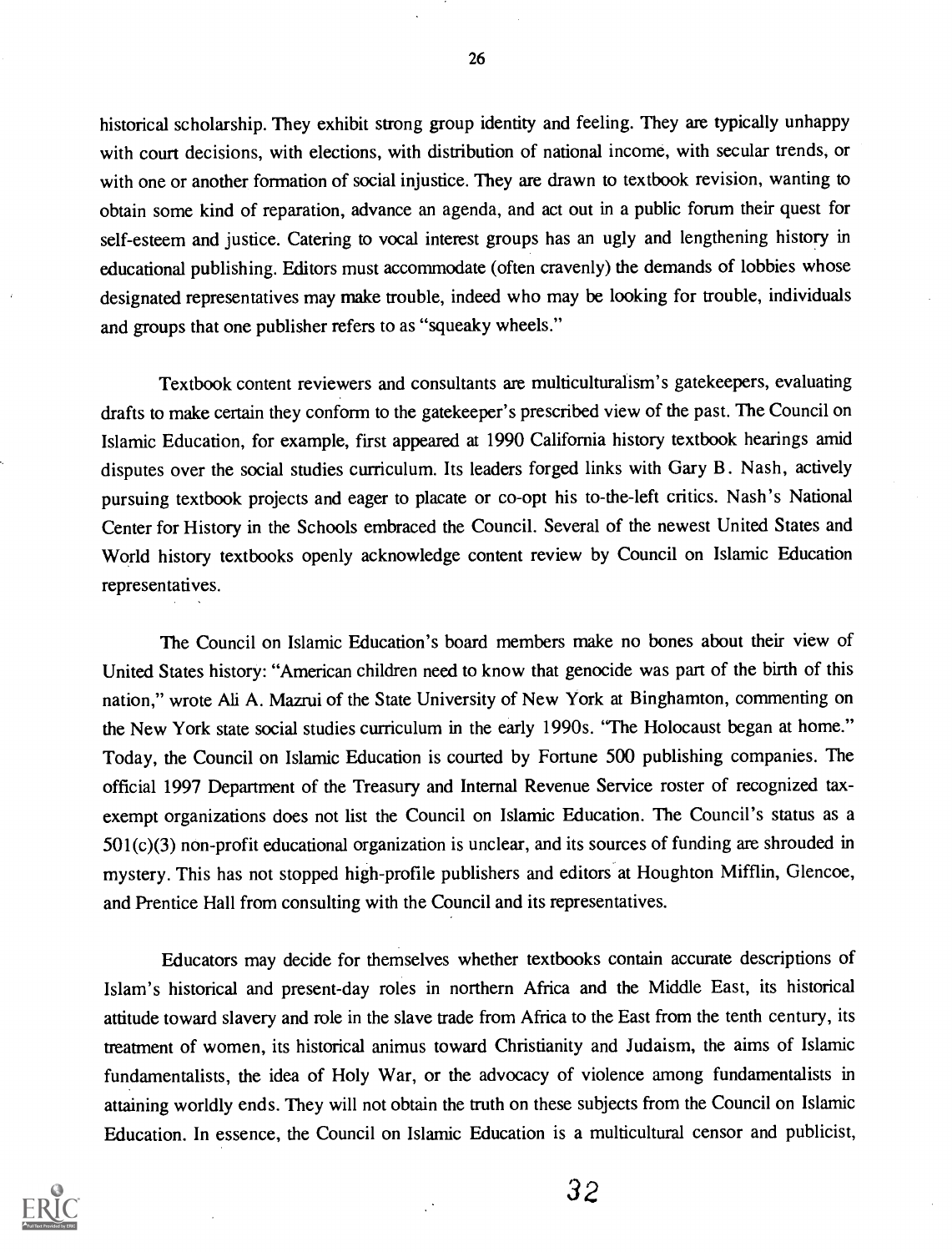part of the textbook terrain today, a self-constructed content gatekeeper that ensures that publishers meet a certain standard of sensitivity -- the Council on Islamic Education standard.

#### Reinventing History

Capturing the central theme of new elementary-level history textbooks, Harcourt Brace's fifth-grade book, Early United States, begins with "A Multicultural Country," a bright and cheery page with the text:

If a huge quilt could show you what life was like in the Americas in the late 1400s, it would have hundreds of different patches. Their different colors and designs would stand for the many different Indian cultures. The United States is still a patchwork of many cultures -- American Indian, Hispanic, European, African, Asian, Pacific Island, Alaska Native, and others. The people from these many backgrounds are united by being Americans. Yet they also have kept alive their own cultural traditions. This has made the United States a multicultural country -- a country of many cultures.

This view of the nation is shallow, optimistic, and false. The list, after all, is not alphabetical. Indian cultures did not really contribute on an equal footing with European cultures. They were largely wiped out or suppressed. What is the contribution of Alaskan Natives? To put them on the same plane and equal footing with European contributions is dishonest and irresponsible.

History textbooks often present American origins as the co-mingling of three different cultures. Sometimes Christopher Columbus leads the way and the description of the so-called Columbian Exchange of people, plants, animals, and diseases between the hemispheres is nuanced, as in Prentice Hall's Why We Remember, which states: "Motivated by equal measures of curiosity, ambition and greed, Europeans had begun to explore beyond their known world. Portuguese explorers sailed south, making contact with first Africa, then Asia. So began the meeting of once isolated worlds."

Sometimes the meeting of three worlds is a crude multicultural centerpiece, as in Prentice Hall's more popular eighth-grade United States history textbook, The American Nation. The 2000 edition presents this awkward and distorted summary of events: "In the late 1400s, Europeans in search of trade sailed across the Atlantic and made contact with Native Americans. Soon, Spain and the other nations established settlements in the Americas. The Europeans also began to bring enslaved Africans there. Gradually, Native Americans, Europeans, and African peoples and cultures interacted to form a new way of life."



27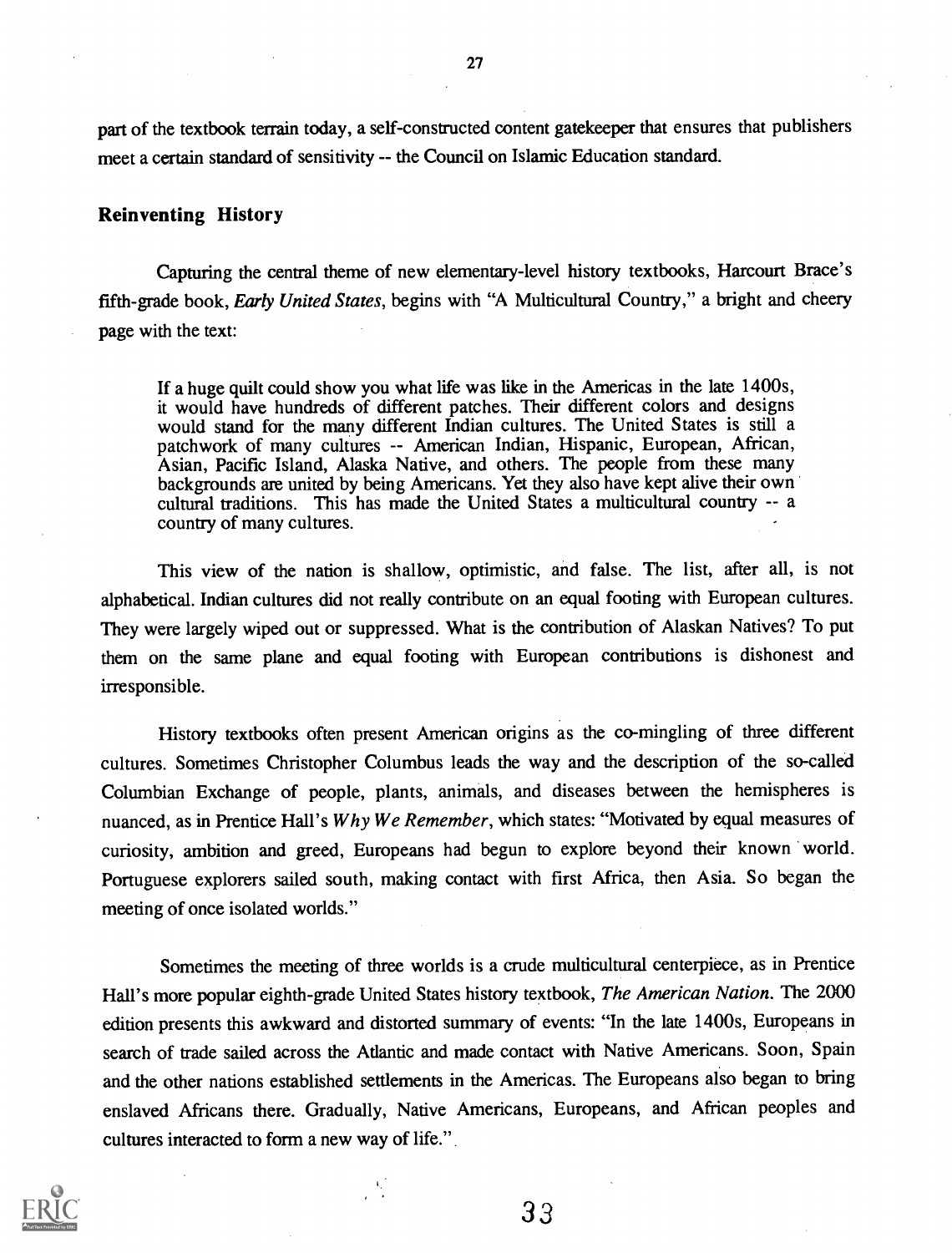The United States would not be the same country if it had not been originally populated by Indians, or if blacks had not been enslaved, but for the sake of historical accuracy, these facts should not obscure the dramatic political, economic, and cultural forces unleashed by Europeans on the North American continent and in the Western Hemisphere, forces that included Cortes's butchery and John Winthrop's City on a Hill. The thematic convention of "Three Worlds Meet" allows editors to introduce non-European civilizations as foundational to American civilization and open up United States history to people of color from the beginning of the American story. But the concept that Africans and Native Americans played an equal role with other settlers in settling the North American continent is off the mark. The English language and common law, as well as religious and literary traditions, contributed to American society and culture in unique ways, without being part of a "blending."

Textbooks often contain elements of multicultural romance. In today's United States history textbooks, non-Western, pre-industrial, subsistence cultures -- Native American and West African societies in particular -- exhibit lyrical, pastoral features that compare favorably with advanced industrial culture. Accordingly, Native American cultures in woodland and plain embody ideals of community, spiritual wisdom, and environmental purity. South of the Sahara desert, according to The American Nation:

Families living in small villages farmed throughout Africa. In rainforests closer to the coast, they grew yams. In the grasslands, they raised grains, including rice. In the 1400s, many farmers began clearing forest lands in order to raise more crops. During the 1500s, Africans also began to grow corn, imported from the Americas.

Family relations played an important part in African life. Children owed duties not only to their parents, but to aunts, uncles, and cousins. Grandparents were entitled to special respect. Such close family ties are called a kinship network.

African religions emphasized the importance of kinship, too. Many farmers had worked the same land as their parents and grandparents before them. Religious ceremonies honored their ancestors and the spirits of the earth. Farmers believed that by farming the land properly, they brought honor on their families.

Responding to teacher demand and state mandates, social studies editors have moved diversity agendas to front and center in many lessons, warping subjects so completely that in isolated cases they verge on propaganda. Gutted text and identity politics collide with appalling results. Children thus encounter the epic story of American nineteenth-century migrations and westward movement in McGraw-Hill's A New Nation in a section entitled "A Nation on the Move":



28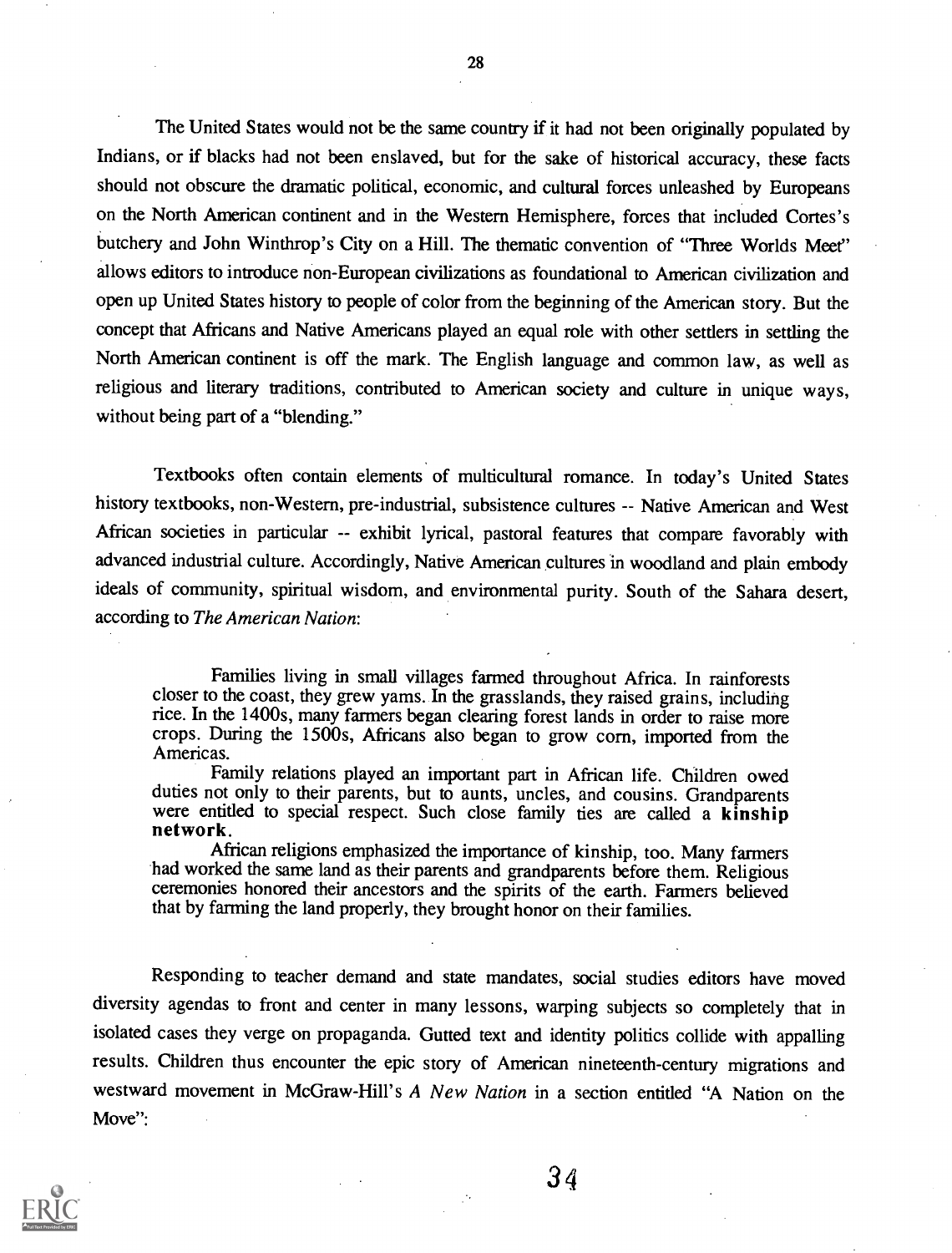The end of the Civil War brought great changes to the United States. The changes included where people started farms, what products they made in factories, and how they transported their goods and products.

#### The New Railroads

In 1869, workers completed the nation's first transcontinental railroad which crossed the entire continent. It linked California with the East.

Other railroads were also built. Laying so many miles of track gave jobs to thousands of laborers. Most of them were immigrants from Ireland and China and Mexican American migrants from the West and Southwest.

The new railroads opened up huge areas of land. Thousands of African Americans traveled by rail from the South. Some went to Northern cities to work in industry, while others moved to the Middle West. In 1879, more than 20,000 African Americans started new farms in Kansas. The movement of thousands of people from a region is called an exodus -- so the African Americans who-moved to Kansas were known as exodusters.

The railroads also brought to an end the way of life of many Native Americans. Railroads and settlers destroyed the huge herds of buffalo that had provided Plains Indians with food, shelter, clothing, and tools.

#### New Ways to Farm

Railroads, new plows, and windmills allowed farming to come to the Great Plains. The kind of wheat that would grow there was introduced by Russian immigrants.

Chinese immigrants brought farming skills to their new homes. In Oregon, a Chinese immigrant named Ah Bing bred the famous Bing cherry. In Florida, Lue Gim Gong bred a frost-resistant orange, starting the Florida citrus fruit industry.

In Texas and the West, raising cattle had become big business, often pushing out original ranchers and cowboys -- the Mexican American rancheros and vaqueros. Cowboys herded cattle to Abilene and Dodge City in Kansas. The cattle were carried by train to Chicago, which became the world's largest meat-packing center.

Exodusters. Lue Gim Gong. Railroads despoiling Native American culture. A push on Mexican American vaqueros. This passage is a stew of historical nonsense. It forsakes the Oregon Trail and covered wagons to California and Scandinavian immigrants founding places such as Minnesota, that is, the real story of the American West. It is new history at its very worst, a pastiche that denies fifth graders a chance to taste and learn about the greatest migration of modem times, the American peopling of the continent. Ah Bing of course is a nineteenth-century Asian, a discovery that must have made the McGraw-Hill editors dance with glee. His notice might fit in a history of farming, of the Pacific Northwest, or of ethnic contributions to the nation. The chief fault is the *disjunction*: Bing cherries vis-a-vis the transcontinental railroad, which "crossed the entire continent" and "linked California with the East." The history of the continent is admixed with fortuitous horticulture in Bing's backyard.

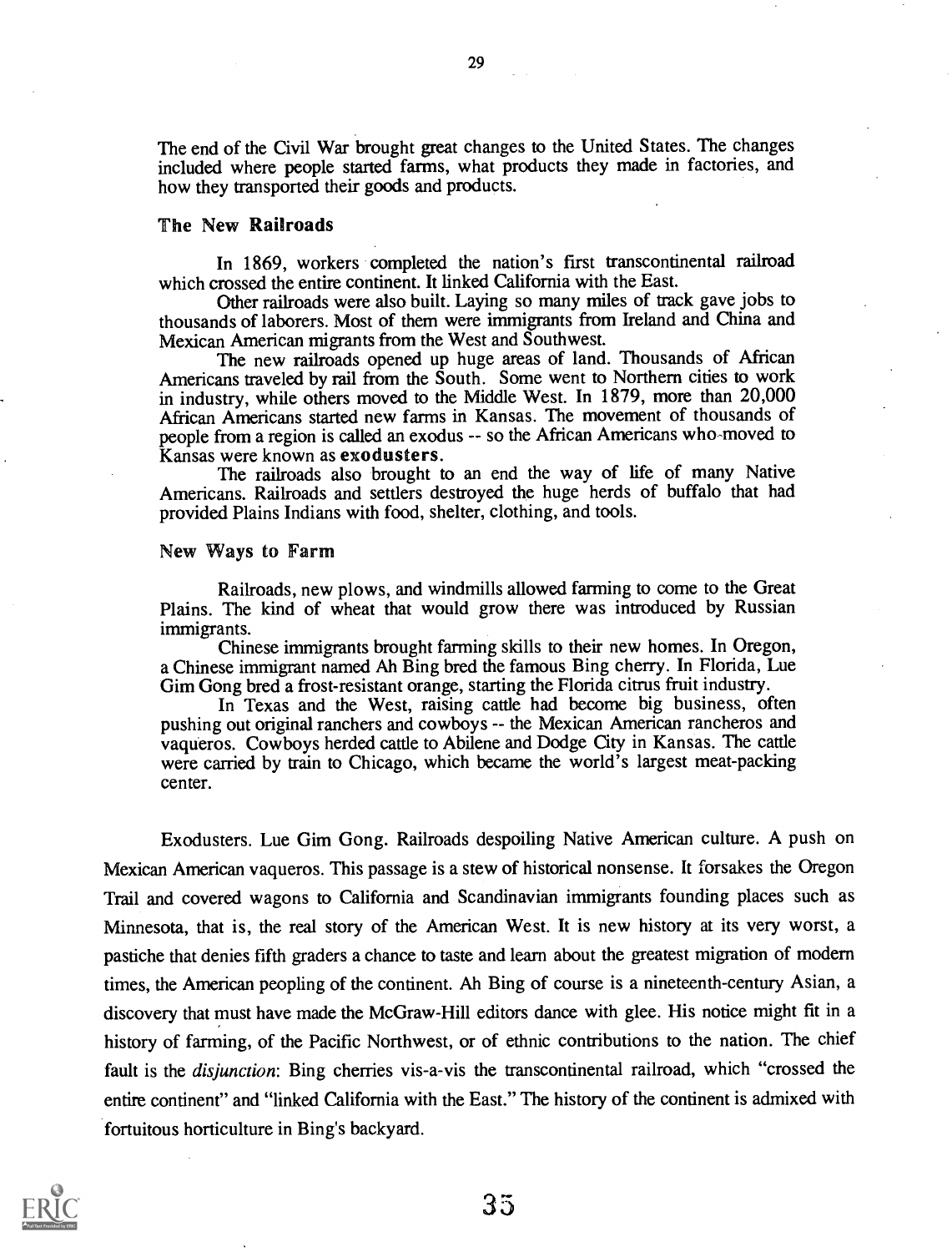When children hear about African-American exodusters traveling to Kansas by rail, they get lost in a detour that has no bearing, really, on the grand achievement that was the laying of the transcontinental railroad. This kind of writing, when directed at ten-year-olds, leads to confusion and disorientation. It hinders the development of powers of concentration and focused attention - and skills of extracting meaning from content.

Black history surely is central to the American experience. The Middle Passage is dramatic and hair-raising, involving the transcontinental transport of Africans to North and South America during a 350-year period, resulting in enslavement and death of millions. It seems amazing today that schoolbooks thirty years ago barely mentioned it. (Now some textbooks inflate best estimated mortality rates of Africans by two or three times.) Slavery does get at the heart of the nation's history from the seventeenth and eighteenth century, as it was part of the Revolution and Founding and was fundamental to the politics and regional economies in the decades leading up the Civil War. Long-standing Southern resistance to emancipation and the outcome of the war followed. The complex and rich story of African Americans is waiting to be told, for example, through slave narratives of vast interest, detail, and poignancy, such as those found in the new Library of America anthology. $18$ 

Instead, editors add insignificant and untrustworthy material to please race-conscious educators and African American gatekeepers who want children to learn more about African heritage than anything else in history. The nebulous and almost undocumented African history before the nineteenth century expands to giddy heights replete with great medieval trading empires and rulers of fabulous stature and wealth. In United States history textbooks today, the fourteenthcentury West African king Mansa Musa has become a stock hero and opening figure. A Spanish map, says Prentice Hall's The American Nation, paid tribute to Mansa Musa's magnificence: 'So abundant is the gold in his country that he is the richest and most noble king in all the land." The American Nation avers: "During his 25-year reign, Mansa Musa worked to bring peace and order to the kingdom of Mali. A visitor noted, 'There is complete and general safety throughout the land." American Journey says vaguely that Mansa Musa "was described at the time as 'the most powerful, the richest, the most fortunate, the most feared by his enemies, and the most able to do good to those around him."" Textbooks now lavish attention on medieval African centers of learning and "universities." "Timbuktu boasted over 100 religious schools as well as a university," declares The American Nation, ignoring contributions to American culture originating in European intellectual centers such as London, Geneva, and Seville.

<sup>&</sup>lt;sup>18</sup> William L. Andrews and Henry Louis Gates, Jr., eds., Slave Narratives, Library of America, 2000.



30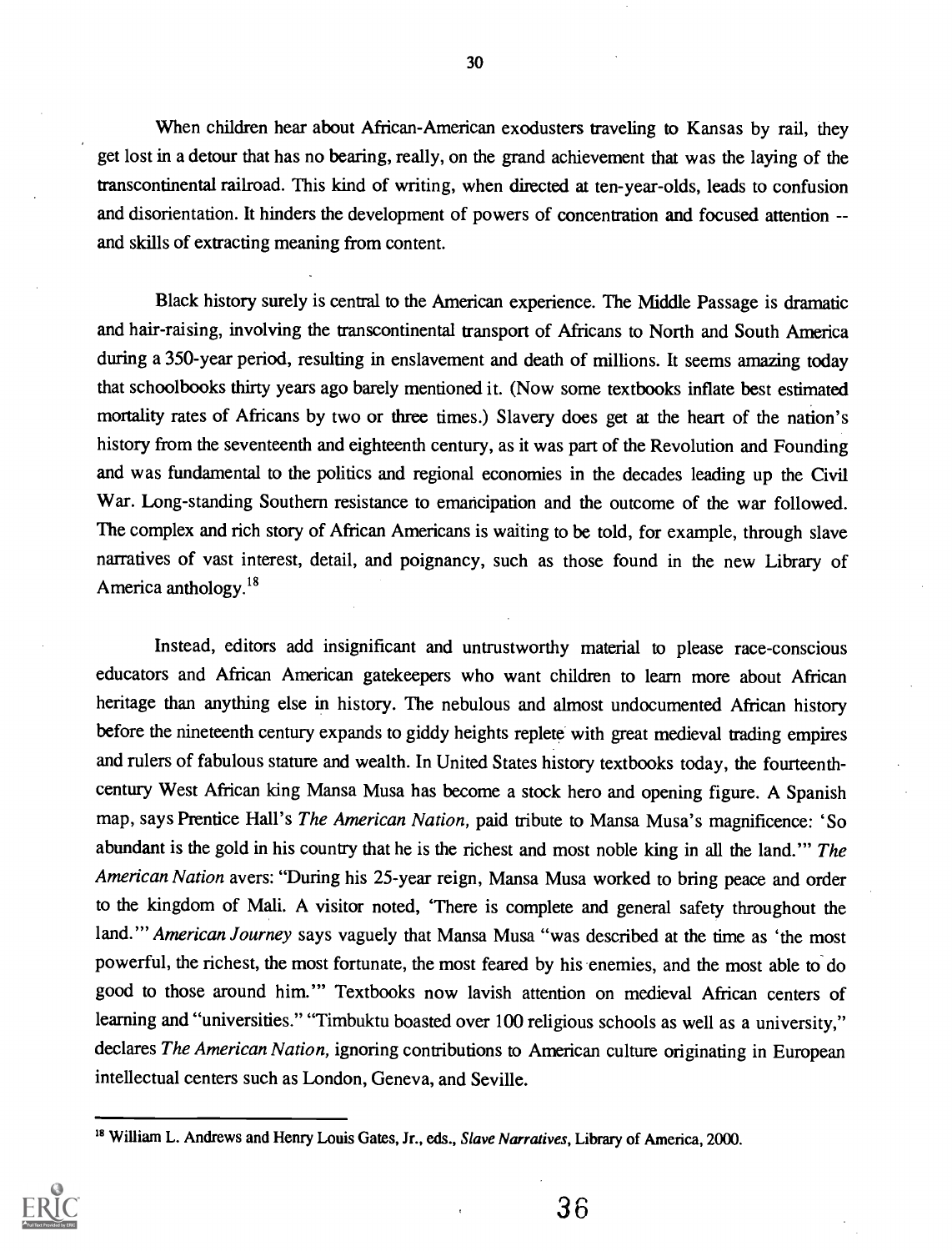New historical figures such as Jean Baptiste Point Du Sable appear, bearing new claims for the American past. "The trading post Du Sable built grew to become the city of Chicago," states McGraw-Hill's A New Nation, when in fact Chicago is a settlement whose origins are to be found in more significant figures than Du Sable. These include Louis Jolliet and Jacques Marquette, who, in 1673, ran the route from the Great Lakes into the upper Mississippi, or civil engineer James Thompson, who gave Chicago a geographical location in 1830. Such historical deformations occur in other public celebrations: the illustration in the textbook comes from an idealized Du Sable on a United States Postal Service stamp. In Early United States, the Harcourt Brace fifth-grade United States history, a section "African Regiments" begins the chapter on the Civil War, followed by "Grant Leads the Union" and "Gettysburg." The chapter begins:

Africans had fought to defend the United States since the Revolutionary War. Over the years, however, many had been kept from joining the army. By the start of the Civil War, they were not allowed to serve in the army. . . . Finally in 1862, with no end to the war in sight and fewer white soldiers joining the army, Congress agreed. More than 186,000 Africans signed up. They formed 166 regiments of artillery, cavalry, infantry, and engineers. At first African soldiers were not paid as much as white soldiers. They were given poor equipment ...

What a mess Early United States makes of this subject, emphasizing discrimination and injustice, that these "African" freedom fighters were shortchanged in salary and supplies by Northern leaders, in other words, were victims of -- the Union. This passage is completely misleading, referring to black troops as "Africans." Numerous examples exist in international conflicts of countries from one nation supporting or fighting in alliance with other nations. So to say that Africans fought for the Union is to say African nations sent troops to fight for the North. Conceptually, the passage fails: the blacks who fought heroically in the Civil War were proud and honored to fight for the Union, not as conscripts but as volunteer regiments. They were probably very conscious of their status as Americans. To deny these veterans nationhood and Americanhood in the nation's bloodiest and most epic war is to patronize and segregate. Then there is the narrative cost: for example, a lost opportunity to tell the inspirational, tragic story -- celebrated in the 1989 film, Glory -- of Col. Robert Gould Shaw of Massachusetts and his black regiment at Fort Wagner, South Carolina.

History textbooks today cover women's history in extreme detail, putting the subject into the center of United States and World history, not because of its significance in shaping polities, economies, and cultures but because of gender politics, pure and simple. In the 1998 edition of The American Nation, included among the forty-five notables highlighted in United States history are Pocahontas, Mercy Otis Warren, Frances Kelsey, Abigail Adams, Narcissa Whitman,



31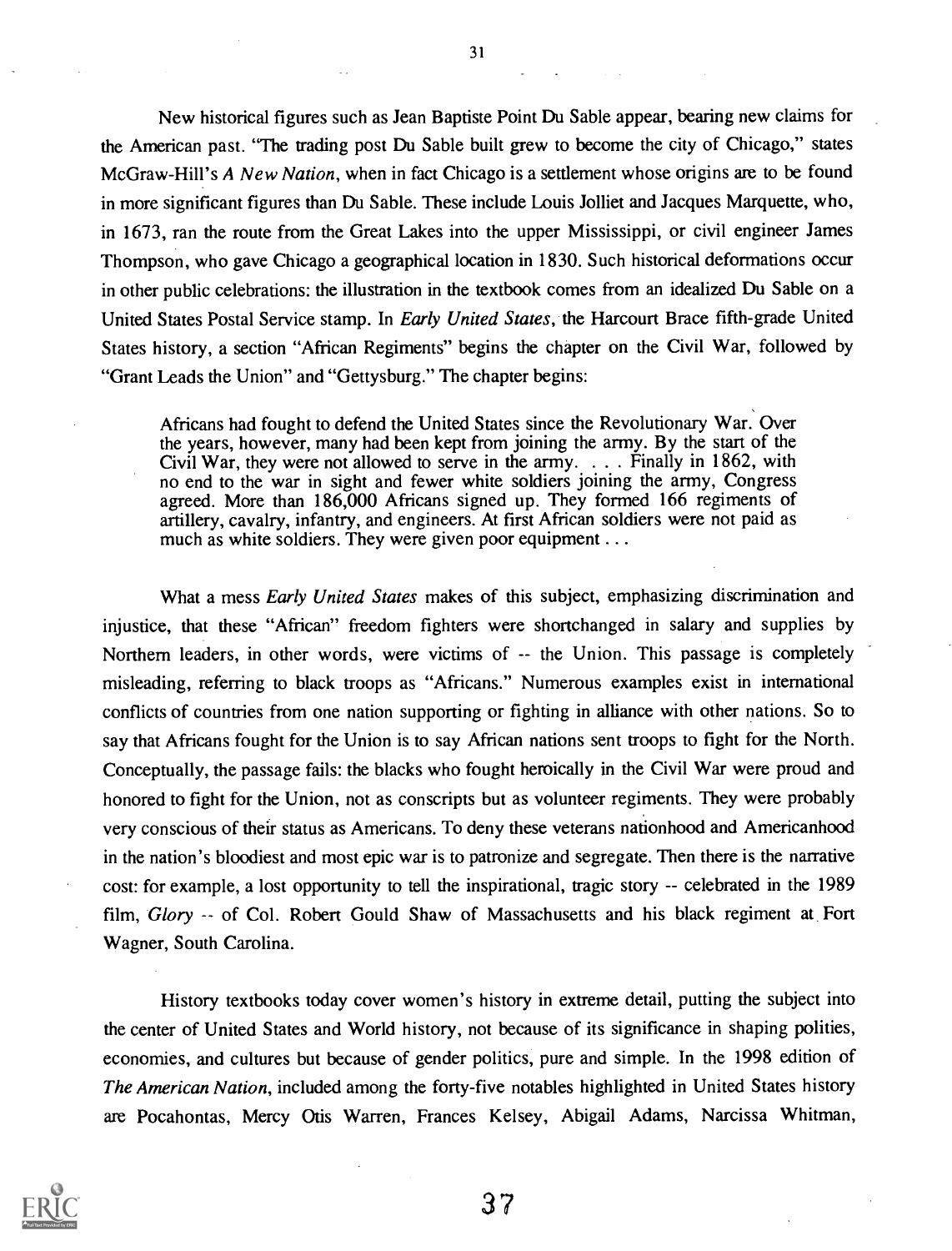Dorothea Dix, Elizabeth Cady Stanton, Sojourner Truth, Charlotte Forten, Mary Elizabeth Lease, Mother Jones, Jane Addams, Carrie Chapman Catt, Liliuokulani, and Maggie Kuhn. This may be inclusion, but in McGraw-Hill's A New Nation, the dominant fifth-grade United States history textbook, fifth graders read from a section entitled "Women Fight for Equality":

Women had won the right to vote, but they made little progress in the workplace. They had done "men's work" during wars, keeping the nation's factories running. They did not, however, get "men's pay."

In 1963 Congress passed the Equal Pay Act, stating that women should receive equal pay for equal work. However, women were often discouraged from seeking careers. Some people felt that the most important job a woman could have was in the home. Others wanted the same freedom as men to have jobs outside the home. One leader who felt this was Betty Friedan. In 1966 she helped found the National Organization for Women, or NOW, to support women's rights.

Today many women have jobs such as astronaut or firefighter that were once only held by men. Women also represent other Americans in government. In 1968 Shirley Chisholm became the first African American congresswoman, and in 1972, the first woman from a major party to run for President. Sandra Day O'Connor became Justice of the Supreme Court in 1981. Madeleine K. Albright became Secretary of State in 1996. California was the first state to have two women in the Senate, Dianne Feinstein and Barbara Boxer.

The reductive content, strident political subtext, and literary qualities contained in this passage are equally appalling. The chapter concludes with the section, "The Fight Continues": "African Americans are not the only group fighting for civil rights. Native Americans were not made citizens of the United States until 1924. In the 1960s, they continued to fight for land promised them by the United States government," the book says. Thus ten-year-olds meet Russell Means and read about the occupation of Alcatraz Island from 1969 to 1972. "Activists also briefly occupied Ellis Island and Mount Rushmore," the book explains. Young readers then encounter La Causa, Cesar Chavez, and Dolores Huerta. They are introduced to the American Indian Movement and the National Farm Workers Association. The chapter summary in entirety reads:

- Americans are guaranteed certain basic rights in the Constitution.
- Women won the right to vote in 1920. They began to enter the workforce in record numbers in the 1960s.
- In the 1950s and 1960s African Americans began to achieve equality.
- Native Americans and migrant workers continue to fight for civil rights.

The lesson ends with a what the textbook calls a Thinking Skill: *List one* cause and one effect of the 1960s women's movement.

Today's history textbooks are designed to perform a number of inspirational tasks, including reconstituting gender roles and self-esteem building. The prose among eighth- and



32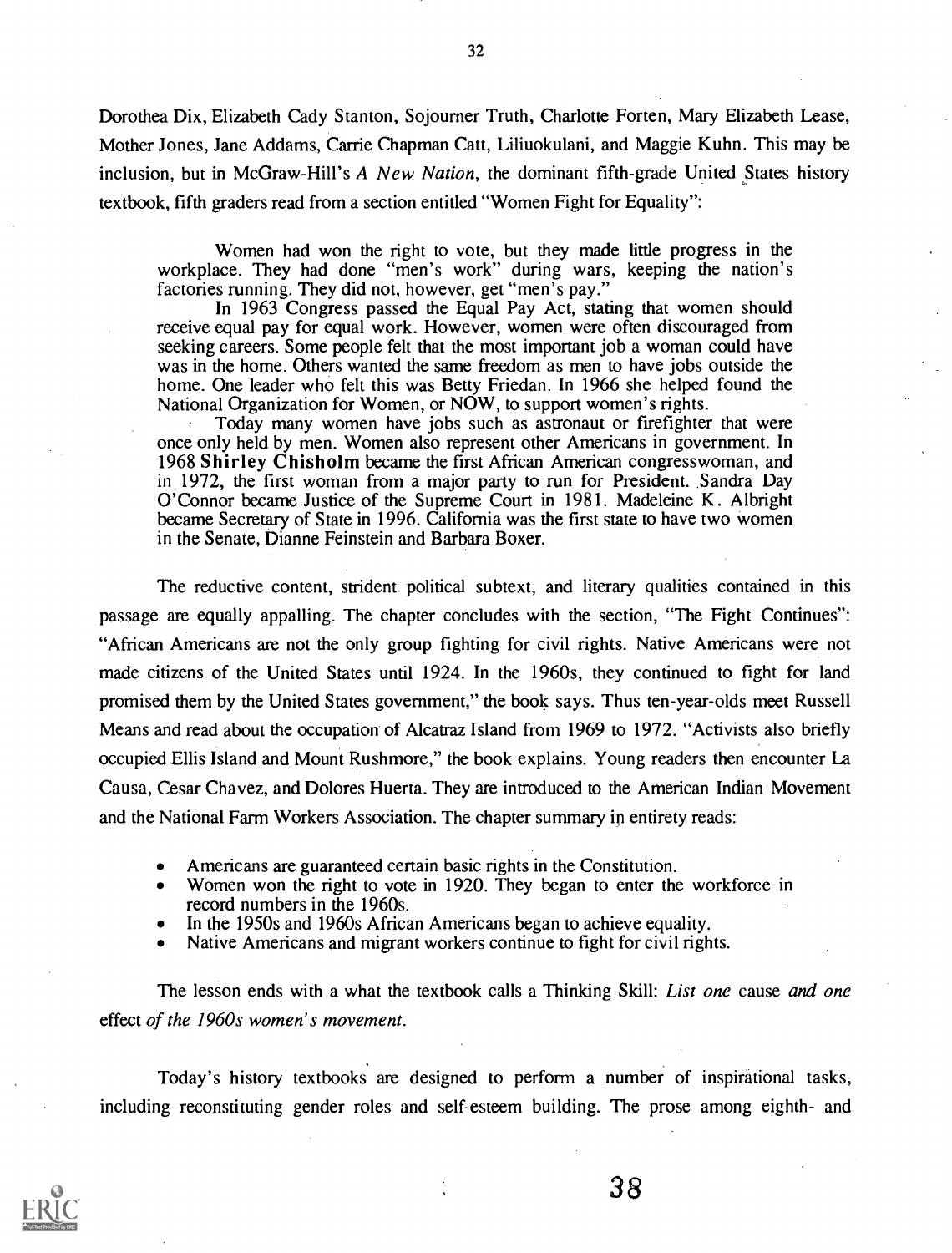eleventh-grade United States history books may not be as crude as the history books encountered by fifth graders. But it remains highly inaccurate, and a portion of it is agitprop. With vocational ends in mind, Prentice Hall's *The American Nation*, 1994 edition, widely used today in eighthand eleventh-grade classrooms across the country, describes "A Busy Life for Women":

In New England and in other colonies, women worked at many tasks from sunrise to sunset. Although a woman had few legal rights, she worked as an equal partner with her husband to provide for her family. Women helped clear the land. They planted and harvested crops. . . . Women worked at many jobs outside the home. They were blacksmiths, tinmakers, and weavers as well as innkeepers, merchants, and barbers. They also worked as nurses, midwives, and doctors.

A few pages later, in "Education in the Colonies" the same volume examines the institution of apprenticeship:

Girls, too, became apprentices, although they had a smaller choice of trades. A girl's parents might send her to become a cook, a needleworker, or a housemaid. However, women learned other trades from their fathers, brothers, or husbands. They worked as shoemakers, silversmiths, and butchers. Quite a few women became printers. A woman often took over her husband's business after his death.

Midwives, yes. But doctors? How many colonial women were butchers, silversmiths, or printers? How many were blacksmiths, tinmakers, barbers, or merchants? Perhaps helping their husbands to host and run taverns, or running trades inherited from deceased husbands. But some of these "facts" appear to be pure fantasy. Where is the documentary proof? What is the authority for these statements?

Prentice Hall's The American Nation, the 2000 edition, features Sor Juana, whose highlighted biography reads in entirety, unanchored by a date or even a century:

Juana Ines de la Cruz was one of the most talented poets of New Spain. Because she was a girl, she was refused admission to the university in Mexico City. She entered a convent at age 16 and devoted herself to studying and writing poetry. She also wrote a spirited defense of women's right to an education.  $\star$  Besides women, what other people in New Spain were denied equal rights?

This extraordinary capsule tells the reader very little about Sor Juana. In fact it frustrates the reader's desire to understand. The child-reader may perceive that Sor Juana was a poet and that she was in a convent. Then she comes across as an early advocate of woman's rights. This smacks of bogus history. The child-reader has no clue that this might be a Roman Catholic religious who wrote poems of a devotional or mystical character. Instead of looking at religious experience or a

 $\sim 4\%$ 

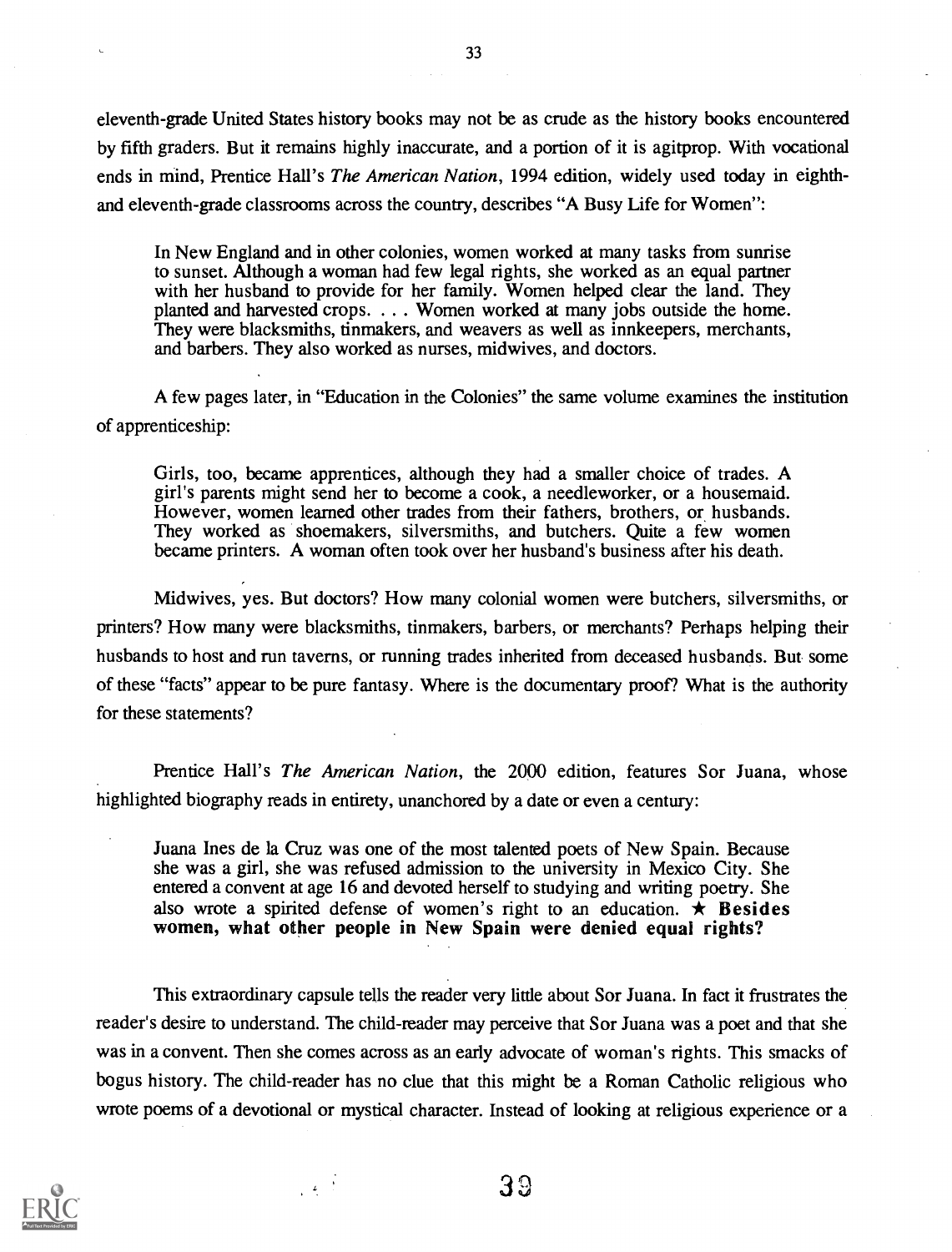bit of sixteenth-century poetry, the passage includes a vignette of oppression and deprivation. The text states that "she was refused admission to the university in Mexico City," when the university was a religious institution founded to educate priests and clerics. Before entering the convent, according to legend, Sor Juana asked her parents to disguise her as a boy so she could go to school. The final study question reflects such a serious and fundamental misconception of history and the history of New Spain as to doom any respect for the textbook.

#### 5. Conclusions

History textbooks should be accurate and interesting. They should record what actually happened, and do so with some drama, conveying rich details, making an effort at objectivity, and making clear to children why a person, event, or geographical detail was of significance and importance. They should explain, not indoctrinate.

These basic ambitions are unevenly met among the nation's history textbooks. Both in writing and content, the greatest deficiencies occur at the elementary level, a judgment that should disturb anyone who believes that language arts and civic education are critical elements in primary education. New textbooks on the market confirm the warnings and trend signals that the American Textbook Council has aired in previous bulletins and briefings. Some textbook critics and social studies specialists that the Council has consulted are concerned that many teachers, even the most capable and original, have reduced expectations for history textbooks. An increasing number of them may be reprogrammed into thinking that the new format and dropped text in the new generation of history textbooks are advances in curriculum and pedagogy.

#### ONE. Gutted textbooks and the passing of close reading as a central learning activity pose profound challenges to literacy and habits of thought.

There is no substitute for exacting language. Language provides clear definitions and concrete accounts, contrasts and parallels, cause and effect. While text should be age appropriate, the clarity and directness of language should combine with the "seamless thread" of narrative to advance understanding. Unfortunately, state and local textbook adoption procedures rarely, if ever, address matters of style and textual quality.

Many history textbooks seem to reflect lowered sights for general education, coupled to the conviction -- widely held among editors and educators -- that a snappy, scattered format with few

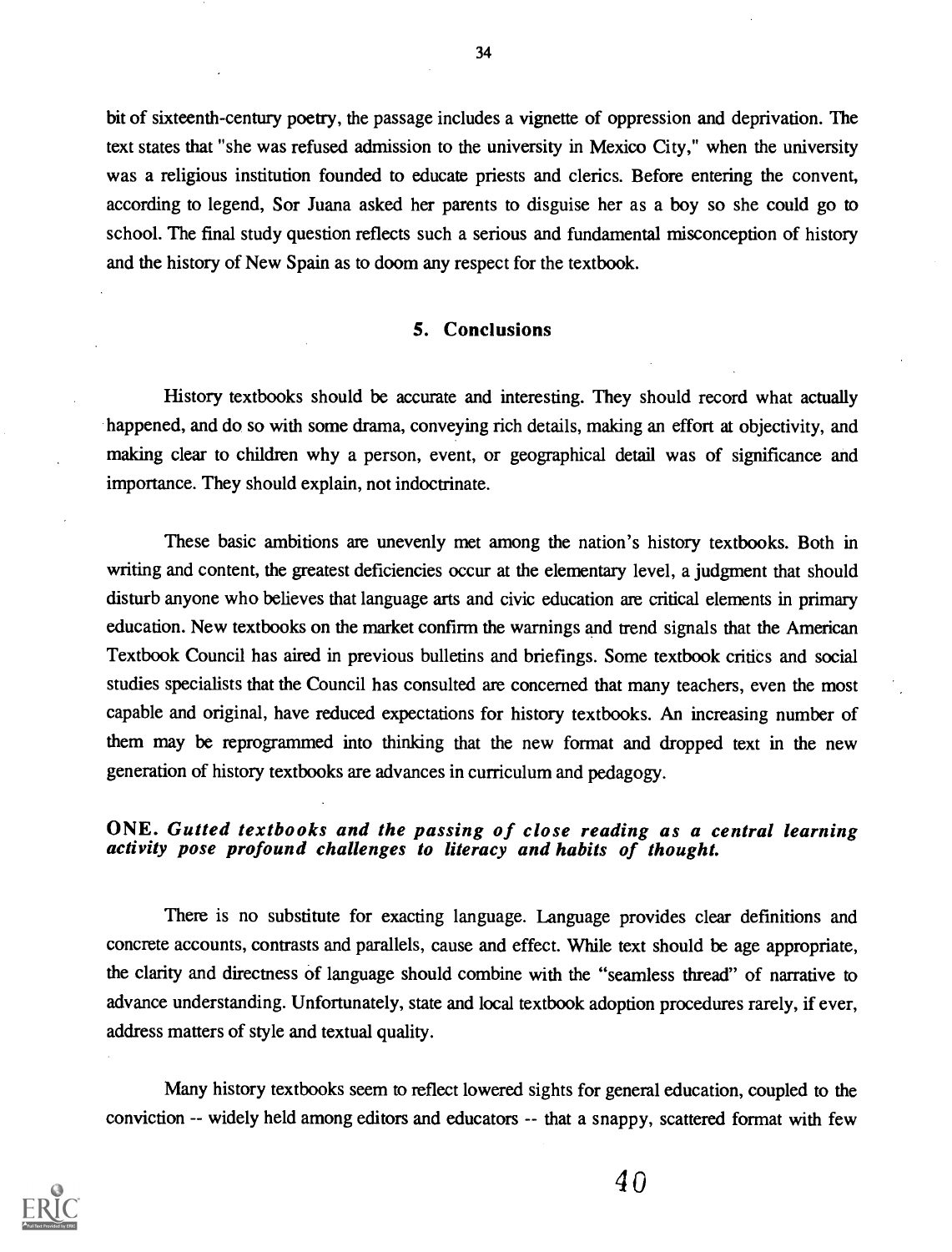words and many classroom activities will alleviate student boredom with history and reading and writing. They raise basic questions about sustaining literacy and civic understanding in a democratic polity and culture. Public affairs require general and civic knowledge. They require precision of thought, especially critical thought, skills that in a democracy cannot be isolated among an opinion-making elite but must be widely dispersed, if not universal, through the population.

Pictures are not always worth a thousand words. Precision of thought depends on clear, fluent language. Effective learning demands that students have the ability to collaborate with the text and be able to grasp through language (comprehend) why an individual, event, or institution is notable. Graphics can enrich text but only if they complement or extend concepts and episodes that are centered in the text. Maps, tables, graphs and lists especially can help to illuminate historical subjects. But many illustrations and sidebars serve no such instructional purpose.

The Carnegie Corporation president Vartan Gregorian's fears for the future of language may well increase as electronic media force a revolution in information management and distribution inside and outside of schools. Electronic publishing's educational opportunities begin with its ability to narrowcast and broadcast vast amounts of useful information cheaply and efficiently. All publishers are committed to electronic distribution in the future. Web-based lessons and learning have growing teacher appeal. Some educators versed in instructional trends fear the day may come when, if information cannot be downloaded, it won't be used. High-quality data archives, lesson plans, and other instructional resources on the Web are already available to teachers and students. There are too few of them. They are not easily located, well catalogued, or carefully reviewed. The challenge for electronic publishing and teaching materials will be to achieve the standard associated with the best printed reference books and to integrate these electronic resources with traditional look-it-up library methods.

#### TWO. Editorial confusion reigns in the subject of history. Content is thinner and thinner, and what there is, increasingly deformed by identity politics and group pieties.

Publishers cater to pressure groups for whom textbook content is an extension of a broader political or cultural cause. They make books whose content is meant to suit the sensitivities of groups and causes more interested in self-promotion than in fact, scholarly appraisal, or balance. For many educators, "inclusion" is more than a watchword. It is the thematic center of curriculum reform. At the same time these publishers wish to offend no one and nobody. Editors search

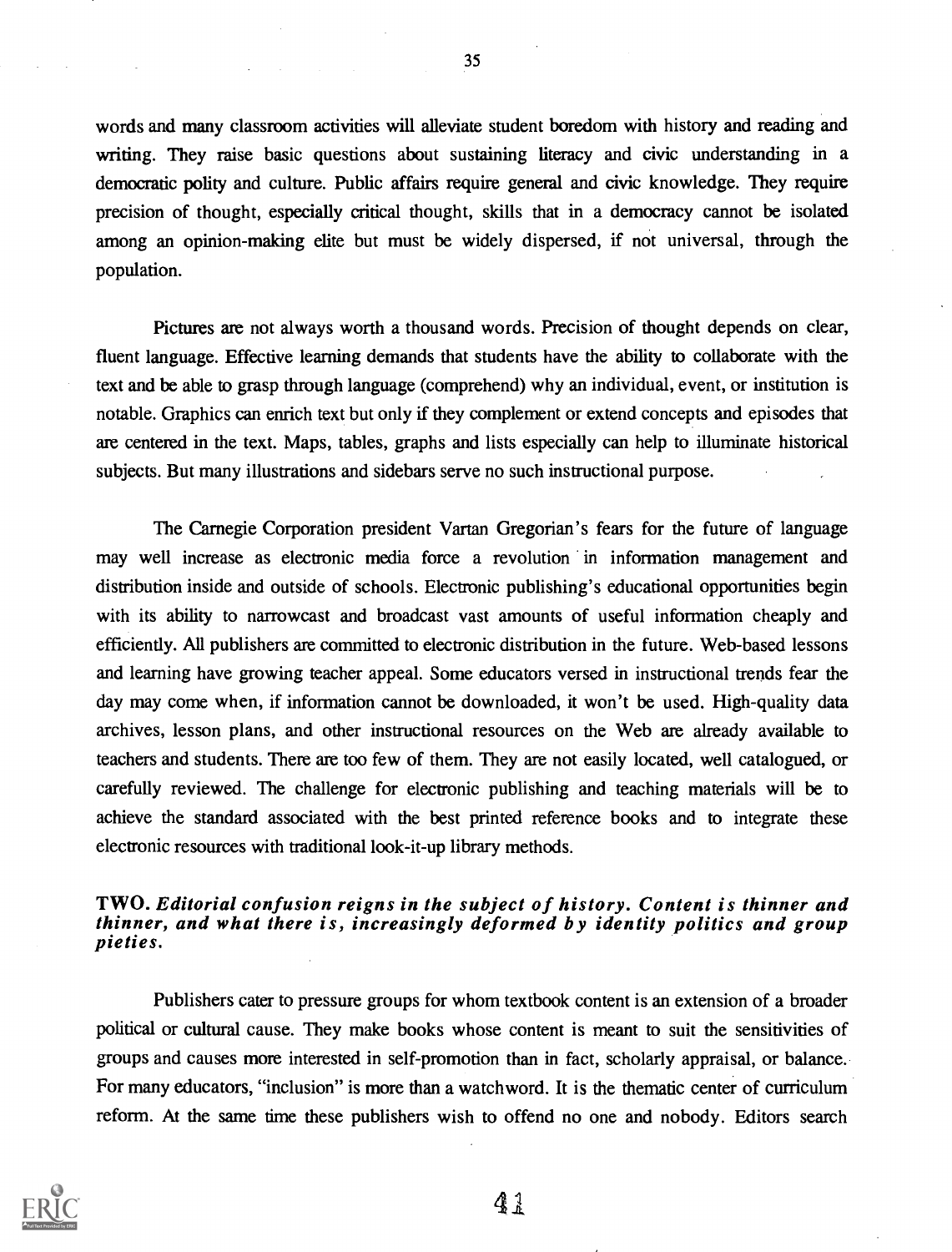earnestly for historical figures who will obtain the perfect identity rainbow, who will provide role models for the largest number of groups, who are gatekeepers' favorites, or who fight valiantly in one way or another against the sins of the forefathers. But diversity stitched into lesson after lesson impairs the integrity of the entire product. The multicultural imagination does not result in better history or, to use the cliché, *history, warts and all*. Instead, the changes tend to give students a selective, puzzling, and fishy view of the nation and world. Blandness is the descriptive word that experts regularly apply to textbook prose. The exception: when history textbooks encounter certain kinds of injustice at the hands of Western Civilization or the American Regime. In such passages textbooks come to life. The tone may change to pleading and crusading. The Fight Continues.

Multiculturalism's universal appeal at the beginning of the 1990s lay in its pledge to broaden the nation's understanding of the past, calling attention to minority groups that had been neglected and improving the balance of old and new history. But ten years later the "triumphalism" of the old American history -- establishment of responsible government, development of a national economy, extension of democracy to blacks and women, influence in world affairs, a rising standard of living for most if not all -- seems the main casualty of the multicultural idea. As embodied in the national standards, multiculturalism emphasizes the story of outcast groups and their resistance to established order.

On account of changes in American and World history textbooks, children today may envision their country and its Anglo-European heritage not with a sense of achievement or pride but with a degree of mourning or indignation. Heroes who have long introduced children to history and the nation's past are becoming problematized: Christopher Columbus, George Washington, Thomas Jefferson, Sam Houston; the pioneers on the Great Plains and in California; the builders of railroads and cities. New heroes in leading textbooks -- Mansa Masu, Anne Hutchinson, Carrie Chapman Catt, Rigoberta Menchu, Chico Mendez, and Anita Hill -- serve to advance a civic agenda that highlights and ennobles people of color, peace advocates, anti-colonialists, environmentalists, and wronged women. Victimhood carries with it special privilege and status. In the new generation of United States history textbooks, Alexander Hamilton and Henry Clay, Alexander Graham Bell and Thomas Edison, Gettysburg and Promontory Point do not exactly vanish, but they are not much savored either. In World history, old-time historical giants like Julius Caesar and Marcus Aurelius, Augustine and Thomas Aquinas, Martin Luther and John Calvin, Copernicus and Magellan, Voltaire and Rousseau, Napoleon, Charles Darwin, and Sigmund Freud play supporting roles, if any. They are no longer considered central figures in general education. The result is bad history and an incomplete understanding of the origins of the nation and world today.



36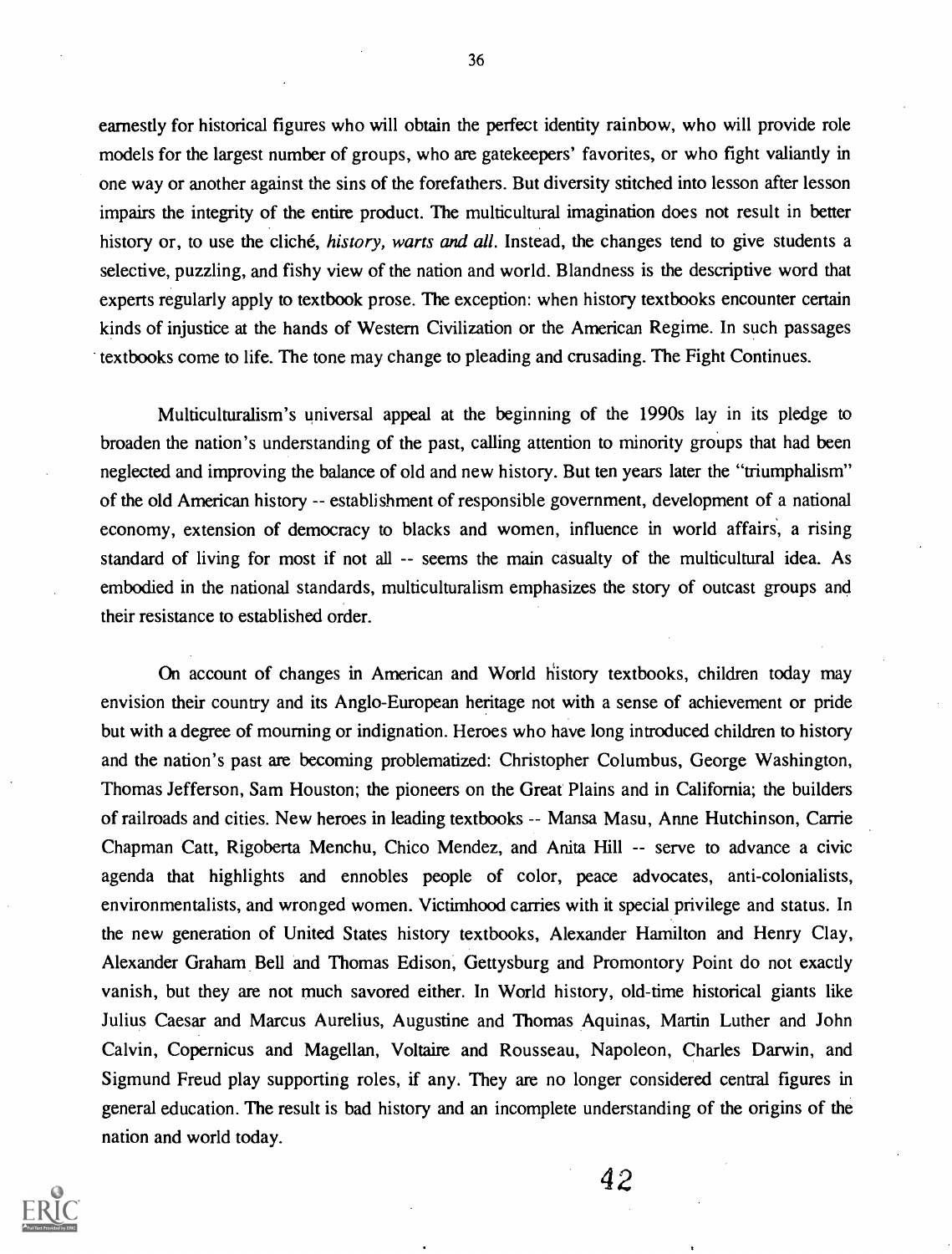# THREE. Publishers should be producing cheaper books that are more text-<br>centered, simpler in design, and more honest in content.

A growing number of educators and parents recognize the benefits of history textbooks that are fluent and detailed, that students can read and outline, that do not "jump around." They observe the scattered ambitions and stripped down prose that make history textbooks depressing to read. They reject the multifoliate editorial apparatus that renders these books unreadable and unfocused. They are seeking textbooks that are compact, clear, and trustworthy. Demands for such textbooks are likely to increase. How can publishers reconcile this demand with design and editorial pressures moving in opposite directions?

General readers of all ages are evidently partial to narrative history. This large and enthusiastic public audience wants history to tell a story. Why should students and young people feel any different about the subject? Young people enjoy stories and events that concretize political intrigue, technical and creative achievement, benevolence and evil, love and hatred. Few history textbooks accomplish this. History is full of drama that really happened, and the epic stories behind the present stand on their own when well told and written. Biography in particular provides universals in particulars, records human anxieties and triumphs, reveals sorrows and hopes, and gives children some idea of how heroes and villains steered their own lives. Readability is the greatest virtue of the Oxford History of US series. Teaching materials have cerain responsibilities. History cannot be one long, captivating soap opera, and indeed, educators should see the field as the great organizing discipline by which the many strands of politics, economics, and culture cast and recast themselves in dynamic ways. These are strands with specific traits and characteristics, that move forward in chronology, that can be checked against documents and reference materials.

Students and teachers need concise, clear instructional materials and coursebooks. A growing number of concerned parents want primers that are easy-to-read and understand, that tell a story, that are compact, legible and accurate. Primary materials and other learning activities can supplement these basic coursebooks: themselves be a few hundred pages, half the weight and size of standard history textbooks; text-centered, with strong illustrations, supporting tables, graphs and maps, with minimal editorial apparatus.

Great opportunities exist for the development of new history textbooks that state and local educators will embrace on account of sharp writing, clear subject focus, and balance of sensitivities. If the cost is low enough, public schools might try to distribute or sell to students individual books to keep as their own, as is the custom in private schools and colleges.

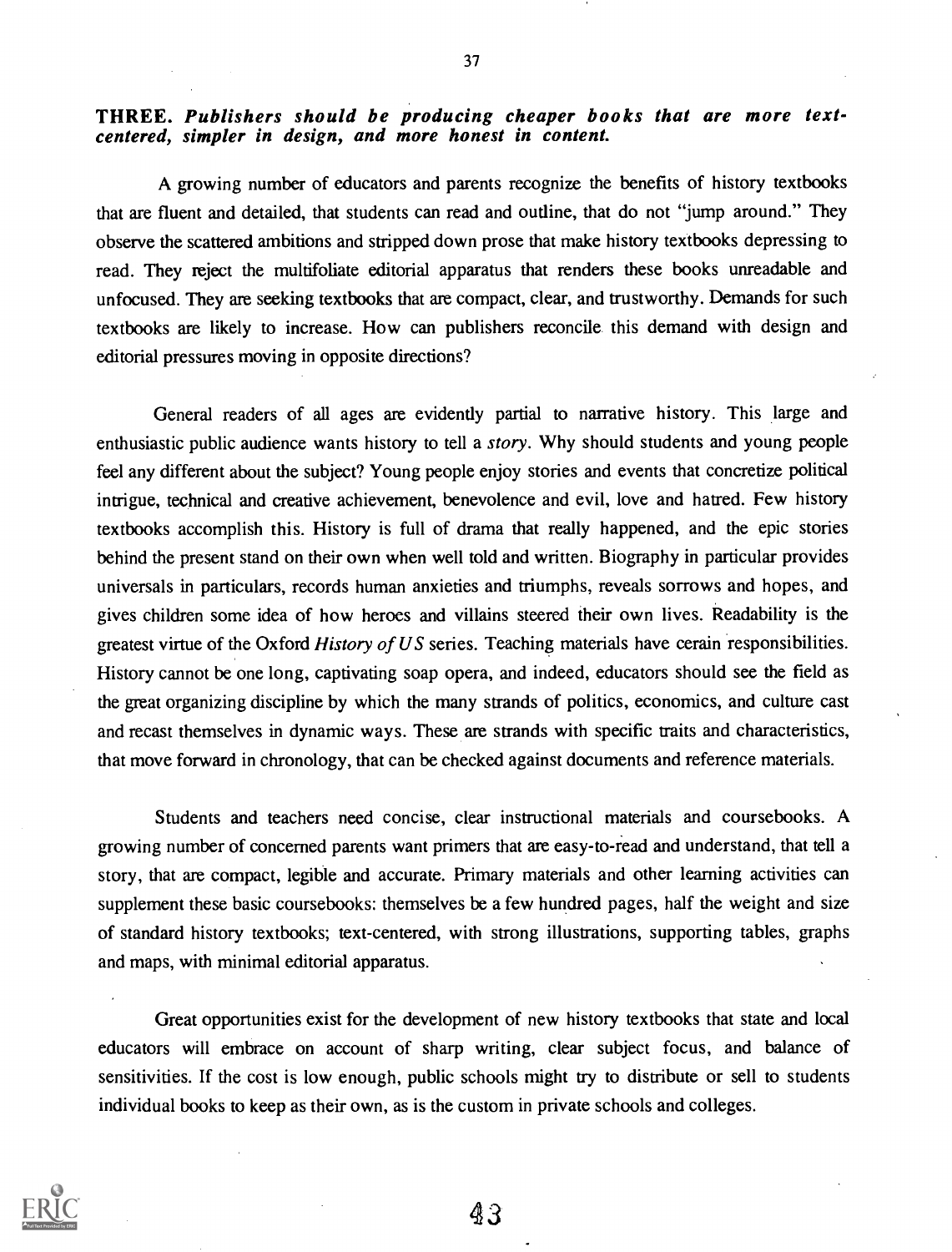# FOUR. Schools and textbook adoption committees should consider the purchase of history textbooks still available with dated copyrights.

When looking for improved history textbooks, educators and textbook committees should remember that current copyrights are no proof of quality or improved teaching materials. Educators should not rule out purchasing "backlisted" textbooks with slightly dated copyrights. Publishers often discount the textbooks that remain in stock from previous years. Educators can thus buy these books more cheaply than featured new entries that have yet to earn revenues, even though publisher's sales representatives do their utmost to convince teachers that "new is better." These books sometimes have more detailed, trustworthy narratives than new social studies offerings. A few history textbooks that sustained their past editorial content, notably Daniel Boorstin's A History of the United States, published by Prentice Hall, retain an appreciative audience and at least one major state adoption. John A. Garraty's The Story of America, by Holt, Rinehart and Winston, is still available to educators. The DiBacco et al. History of the United States (Houghton Mifflin) textbook, also adopted by Texas in 1992, is an estimable reference book. History textbooks in print that some critics once declared to be "dull" now seem impressive and worth reappraisal, as they retain qualities (e.g., authorial voice and narrative, clarity and simplicity) abandoned by newer textbooks. One example is Henry Drewry's America Is, a middle-level United States history textbook published by Glencoe, in print with relatively minor changes for twenty years but updated in the early 1990s.

\*\* \*

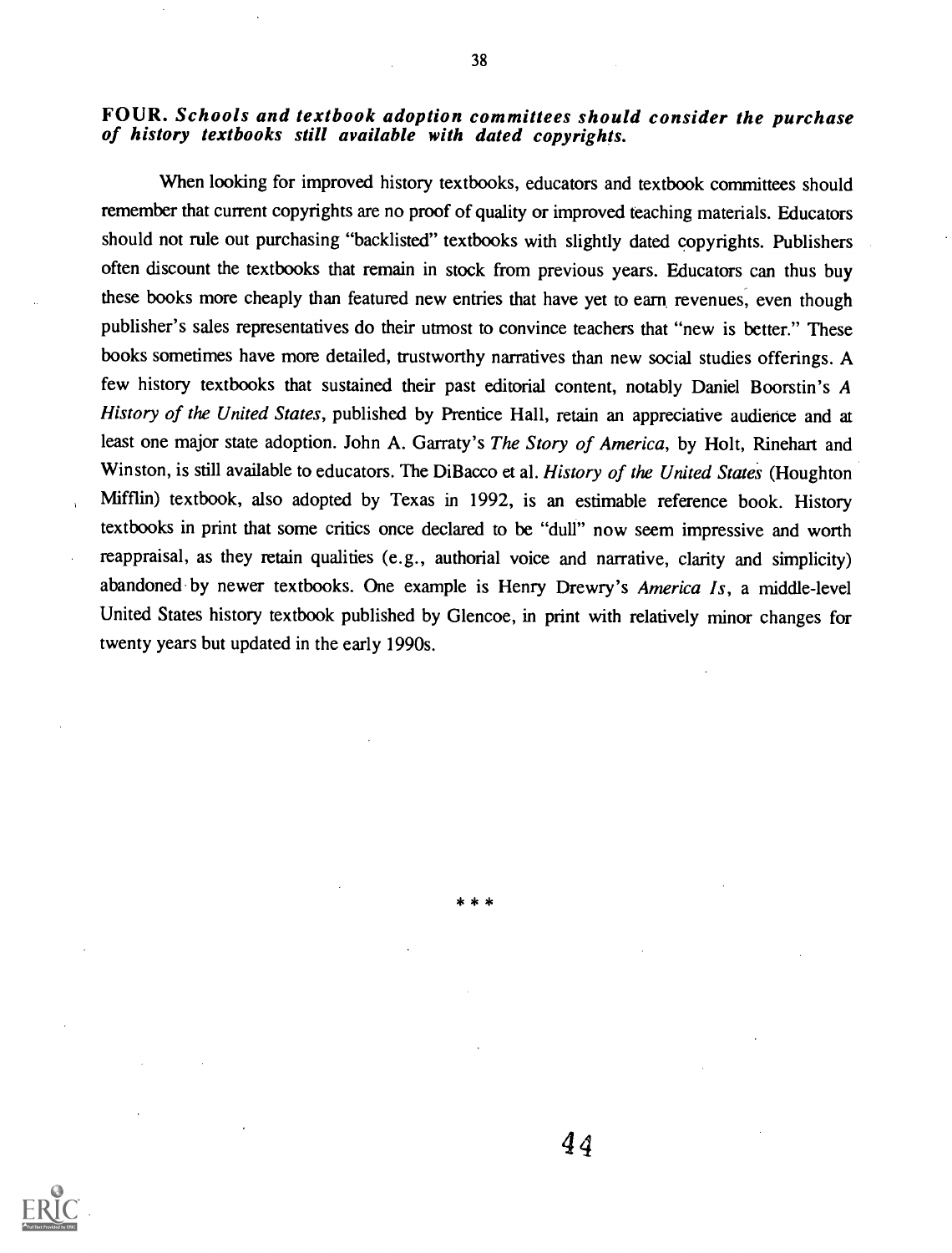#### REVIEWING TEXTBOOKS: A Checklist

Textbooks are effective teaching and learning tools only when they match the reading abilities and academic reference points of the students who will use them. Since reading abilities and academic reference points vary from one classroom to another, some textbooks will be "harder" and "more complex" and other textbooks will be "simpler" and "easy to read." What should teachers who are looking for satisfactory instructional materials do? They should stick to clear, comprehensive textbooks that are comfortable and easy-to-use rather than relying on new books or multimedia that are designed to be "innovative" or "entertaining."

#### Basic Questions

Is the information accurate? Is the treatment of various groups in society fair and unbiased? Is the reading level appropriate for the students who will be using the material? Is the book written in a clear and comprehensible manner? Is the book written in a style that will be interesting and hold the student's attention? Do, the review questions and other end-of-chapter exercises support the material presented in the narrative? Are pictorial and sidebar materials relevant to the subject matter? Are chronology and linkages with geography integral to the book's design?

#### Content

In the case of American history, reviewers should consider the way in which textbooks describe and represent national identity. To what extent and how clearly do textbooks state the development of a national consciousness? The movements that have reinforced the common civic culture in which students are growing up? The teacher or textbook committee should:

- Read several text passages and critical thinking questions in the texts they are reviewing to consider the success with which each textbook under consideration incorporates themes of ethnicity, and gender, religion.
- Ask to what extent do new themes affect the depth and interpretation of political and economic change in the subject area? Do these themes enhance or marginalize constitutional and economic history? Who is selected as heroes and for what reasons?
- Who are the new heroes? What old heroes remain, and why? Be on guard when "structural inequities" or "institutional discrimination" are the central theme in the interpretation of national character.

Examine the table of contents. What subjects are emphasized? What themes and patterns emerge? What logic guides the movement of the text? What kinds of history are stressed? In the case of American history, does the book develop the idea of a national character and civic identity? In the case of world history, does the book explain the unique impact of Western ideas and technology on global society?

Examine one unit. Is there a systematic development of ideas? Are topics treated in depth? Is the narrative lively in style and rich with experiences of people? Is there correspondence between the narrative and the illustrations, sidebars, supporting biographies, or primary source references? Is literature included or referenced? Are different types of primary sources included, either as a complete reference or in a meaningful excerpted passage?

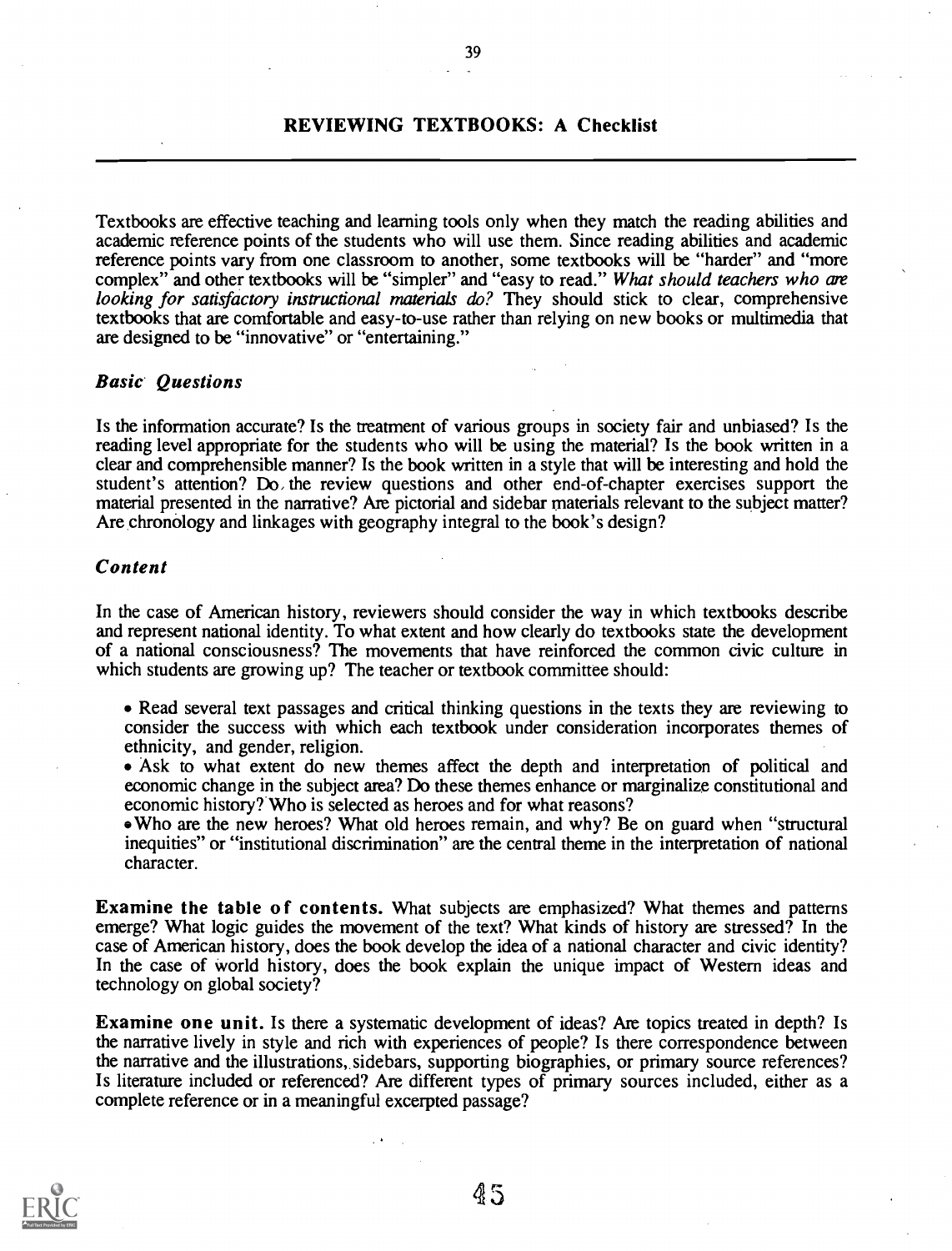#### Format

Textbook reviewers should be vigilant to seductive appearances in educational materials, since design considerations have become paramount forces in marketing and textbook "appeal." In making decisions about what books to adopt, reviewers should remember the virtues of clarity and simplicity in technical design. Pictures may provide cues for identifying words that are otherwise hard to recognize, or pictures may stimulate interest in reading a text and promote a better understanding of the information in the text. Only pictorial additions that are relevant to the reading can assist comprehension and concept development. Is the core text complemented or overshadowed by color, illustrations, subtexts, and editorial apparatus? Is the format easy or hard to scan or read?

#### Instructional Activities and Teacher Guidance Materials

Textual signposts and supports help direct students: tables of contents, chapter heads and subheads, indexes and glossaries, critical thinking and review questions, chapter introductions and summaries, vocabulary lists, and skill-building units. Some serve to organize the text in an orderly manner and give teachers a means of teaching, reviewing, and testing.

Read over a lesson. Compare the material intended for the student and that intended to guide the teacher. Identify the lesson goal or objective. Is it sound? Look at the way in which primary sources, maps, graphs, and tables are used to enhance the core text.

Examine the instructional activities. Do they provide opportunities for students to be actively engaged in the learning process? Are they varied? Are opportunities to write provided? Can students of differing abilities find opportunities for success in learning the content? Do questions provided for students help them to analyze the information and to think critically; that is, to reflect, hypothesize, analyze, verify, synthesize? Do the activities provide for curriculum integration and correlation? Do students have the opportunity to discuss or debate ideas presented in the textbook? Do activities become more challenging as the year progresses?

Examine the teacher's edition. Is a detailed scope and sequence list for the course provided? Is there a direct relation between the teachers' and the students' materials? Are these teachers' materials more than banal marginalia? Are opportunities offered to extend or enrich the text? Are primary sources or literature a part of this extension?

Examine another lesson in the teacher's text. Are there ideas, activities, or suggested materials to engage student interest? Do the activities make sense? Are they varied? Are they appropriate for the grade level and the reading ability of students? Are varied instructional strategies suggested to meet the learning styles or ability levels of different students? Can students generate their own questions? Are extension activities suggested? Are they meaningful?

Examine evaluation and assessment materials. Are both formal and informal assessment strategies suggested? Do these strategies enable students to hypothesize, 'analyze, and draw conclusions about the subject matter they are studying? Do assessment strategies include student writing exercises?

\* \* \*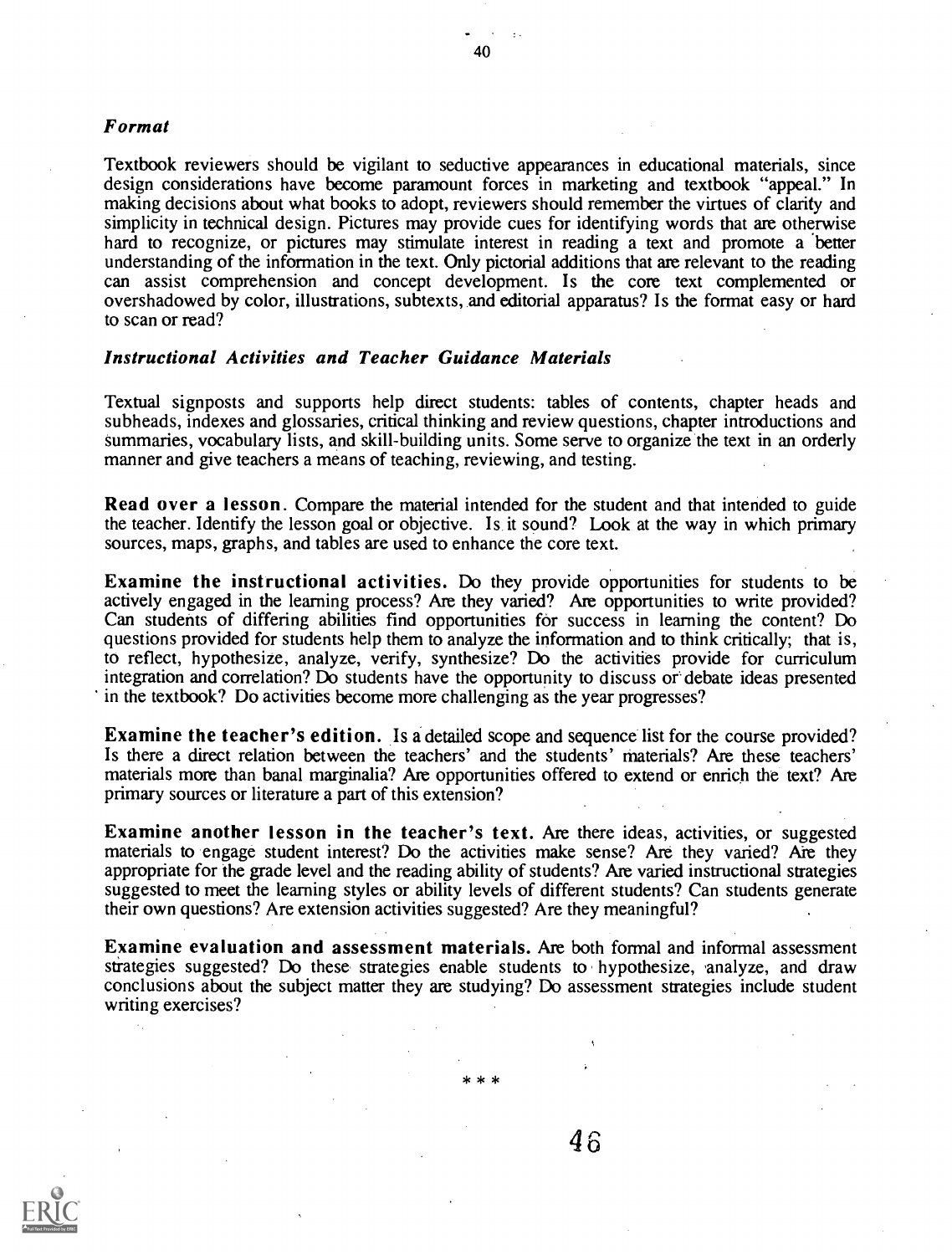

U.S. Department of Education

Office of Educational Research and Improvement (OERI) National Library of Education (NLE) Educational Resources Information Center (ERIC)



## REPRODUCTION RELEASE

(Specific Document)

SO

#### I. DOCUMENT IDENTIFICATION:

| Title <sub>History</sub> Textbooks at the New Century |                   |  |  |
|-------------------------------------------------------|-------------------|--|--|
| Gilbert Sewall<br>Author(s):                          |                   |  |  |
| Corporate Source:                                     | Publication Date: |  |  |

### **II. REPRODUCTION RELEASE:**

In order to disseminate as widely as possible timely and significant materials of interest to the educational community, documents announced in the monthly abstract journal of the ERIC system, Resources in Education (RIE), are usually made available to users in microfiche, reproduced paper copy, and electronic media, and sold through the ERIC Document Reproduction Service (EDRS). Credit is given to the source of each document, and, if reproduction release is granted, one of the following notices is affixed to the document.

If permission is granted to reproduce and disseminate the identified document, please CHECK ONE of the following three options and sign at the bottom of the page.

| or the page.                                                                                                                                                     |                                                                                                                                                                                                                                                                                                                                                                                                                                                                                                                   |                                                                                                    |
|------------------------------------------------------------------------------------------------------------------------------------------------------------------|-------------------------------------------------------------------------------------------------------------------------------------------------------------------------------------------------------------------------------------------------------------------------------------------------------------------------------------------------------------------------------------------------------------------------------------------------------------------------------------------------------------------|----------------------------------------------------------------------------------------------------|
| The sample sticker shown below will be<br>affixed to all Level 1 documents                                                                                       | The sample sticker shown below will be<br>affixed to all Leve! 2A documents                                                                                                                                                                                                                                                                                                                                                                                                                                       | The sample sticker shown below will be<br>affixed to all Level 2B documents                        |
| PERMISSION TO REPRODUCE AND<br>DISSEMINATE THIS MATERIAL HAS<br><b>BEEN GRANTED BY</b>                                                                           | PERMISSION TO REPRODUCE AND<br>DISSEMINATE THIS MATERIAL IN<br>MICROFICHE, AND IN ELECTRONIC MEDIA<br>FOR ERIC COLLECTION SUBSCRIBERS ONLY.<br>HAS BEEN GRANTED BY                                                                                                                                                                                                                                                                                                                                                | PERMISSION TO REPRODUCE AND<br>DISSEMINATE THIS MATERIAL IN<br>MICROFICHE ONLY HAS BEEN GRANTED BY |
| Sarnpi                                                                                                                                                           |                                                                                                                                                                                                                                                                                                                                                                                                                                                                                                                   |                                                                                                    |
| TO THE EDUCATIONAL RESOURCES<br><b>INFORMATION CENTER (ERIC)</b>                                                                                                 | TO THE EDUCATIONAL RESOURCES<br><b>INFORMATION CENTER (ERIC)</b>                                                                                                                                                                                                                                                                                                                                                                                                                                                  | TO THE EDUCATIONAL RESOURCES<br><b>INFORMATION CENTER (ERIC)</b>                                   |
|                                                                                                                                                                  | 2A                                                                                                                                                                                                                                                                                                                                                                                                                                                                                                                | 2B                                                                                                 |
| Level 1                                                                                                                                                          | Level 2A                                                                                                                                                                                                                                                                                                                                                                                                                                                                                                          | Level 2B                                                                                           |
|                                                                                                                                                                  |                                                                                                                                                                                                                                                                                                                                                                                                                                                                                                                   |                                                                                                    |
| Check here for Level 1 release, permitting<br>reproduction and dissemination in microfiche or other<br>ERIC archival media (e.g., electronic) and paper<br>copy. | Check here for Level 2A release, permitting<br>reproduction and dissemination in microfiche and in<br>electronic media for ERIC archival collection<br>subscribers only                                                                                                                                                                                                                                                                                                                                           | Check here for Level 2B release, permitting<br>reproduction and dissemination in microfiche only   |
|                                                                                                                                                                  | Documents will be processed as indicated provided reproduction quality permits.<br>If permission to reproduce is granted, but no box is checked, documents will be processed at Level 1.                                                                                                                                                                                                                                                                                                                          |                                                                                                    |
|                                                                                                                                                                  | I hereby grant to the Educational Resources Information Center (ERIC) nonexclusive permission to reproduce and disseminate this document<br>as indicated above. Reproduction from the ERIC microfiche or electronic media by persons other than ERIC employees and its system<br>contractors requires permission from the copyright holder. Exception is made for non-profit reproduction by libraries and other service agencies<br>to satisfy information needs of educators in response to discrete inquiries. |                                                                                                    |
|                                                                                                                                                                  |                                                                                                                                                                                                                                                                                                                                                                                                                                                                                                                   |                                                                                                    |
| Signature:<br><b>Sign</b>                                                                                                                                        | Printed Name/Position/Title:                                                                                                                                                                                                                                                                                                                                                                                                                                                                                      |                                                                                                    |
| rwall<br>here, $\rightarrow$<br>Organization/Address:<br>n <sup>lease</sup>                                                                                      | AMERICAN TEXTBOOK COUNCIL<br><u>relephone</u><br>212 - 810 - 2 <u>160</u><br>475 RIVERSIDE 448<br>NEW YORK NY 10115                                                                                                                                                                                                                                                                                                                                                                                               | DIRELTOR<br>G. SEWALL<br>FAX:                                                                      |